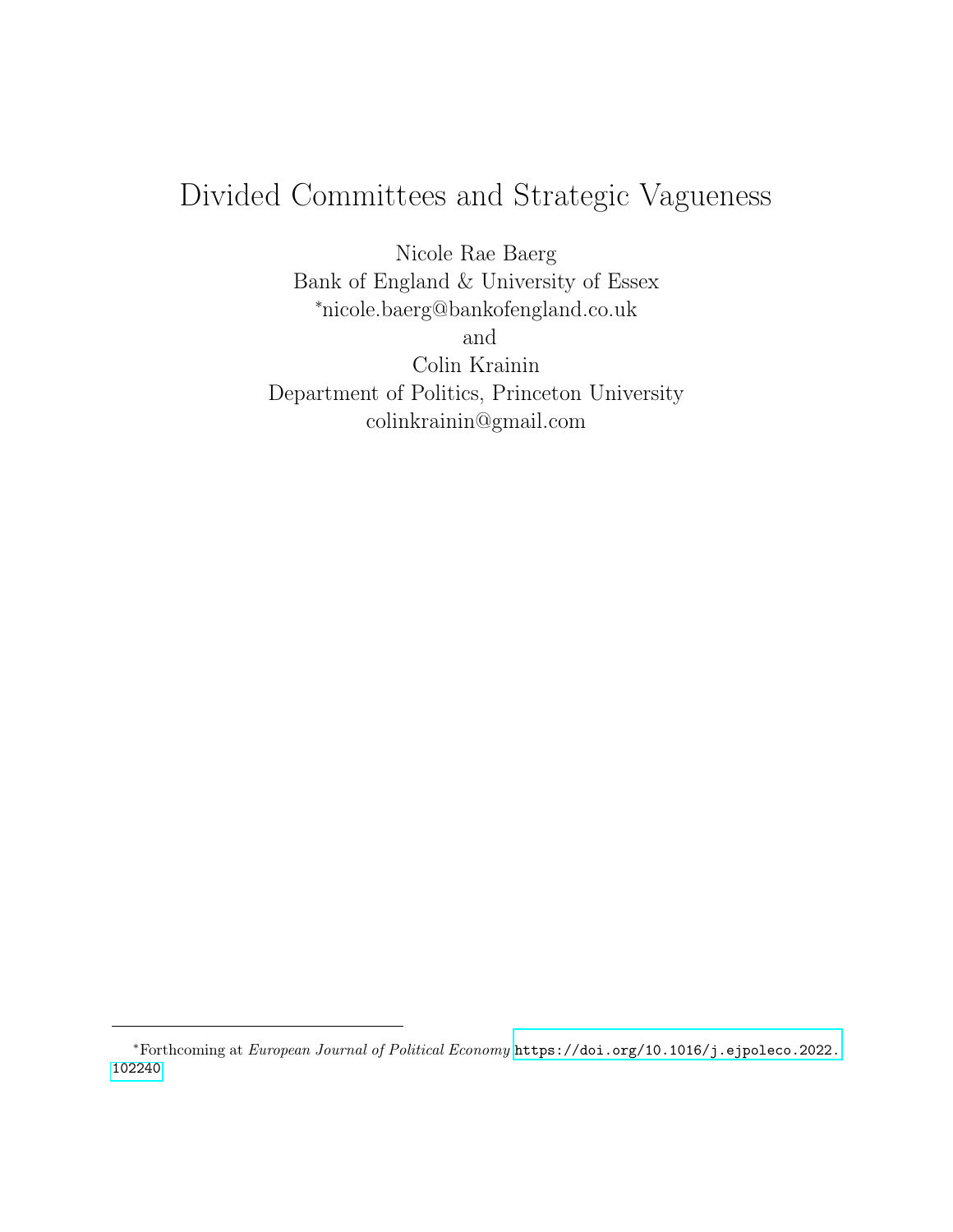### Abstract

Recent research has found that central bank communications affect outcomes, for example, by moving financial markets and shaping inflation expectations. Missing from the literature is an understanding of why the content of communications varies in the first place. We present an agenda setting model of a monetary policy committee (MPC) with committee members who bargain over the degree of vagueness in central bank communications. We generate hypotheses about the types of MPCs that are expected to produce more or less vague communications. We test our propositions empirically using data from the U.S. Federal Open Market Committee (FOMC) during Arthur Burns's tenure (1970–1978) and find evidence that the FOMC uses vaguer language when the committee chair and median committee member have aligned preferences than when their biases are opposed. Our results show that the institutional design of the MPC matters for the level of vagueness committees communicate to outside actors.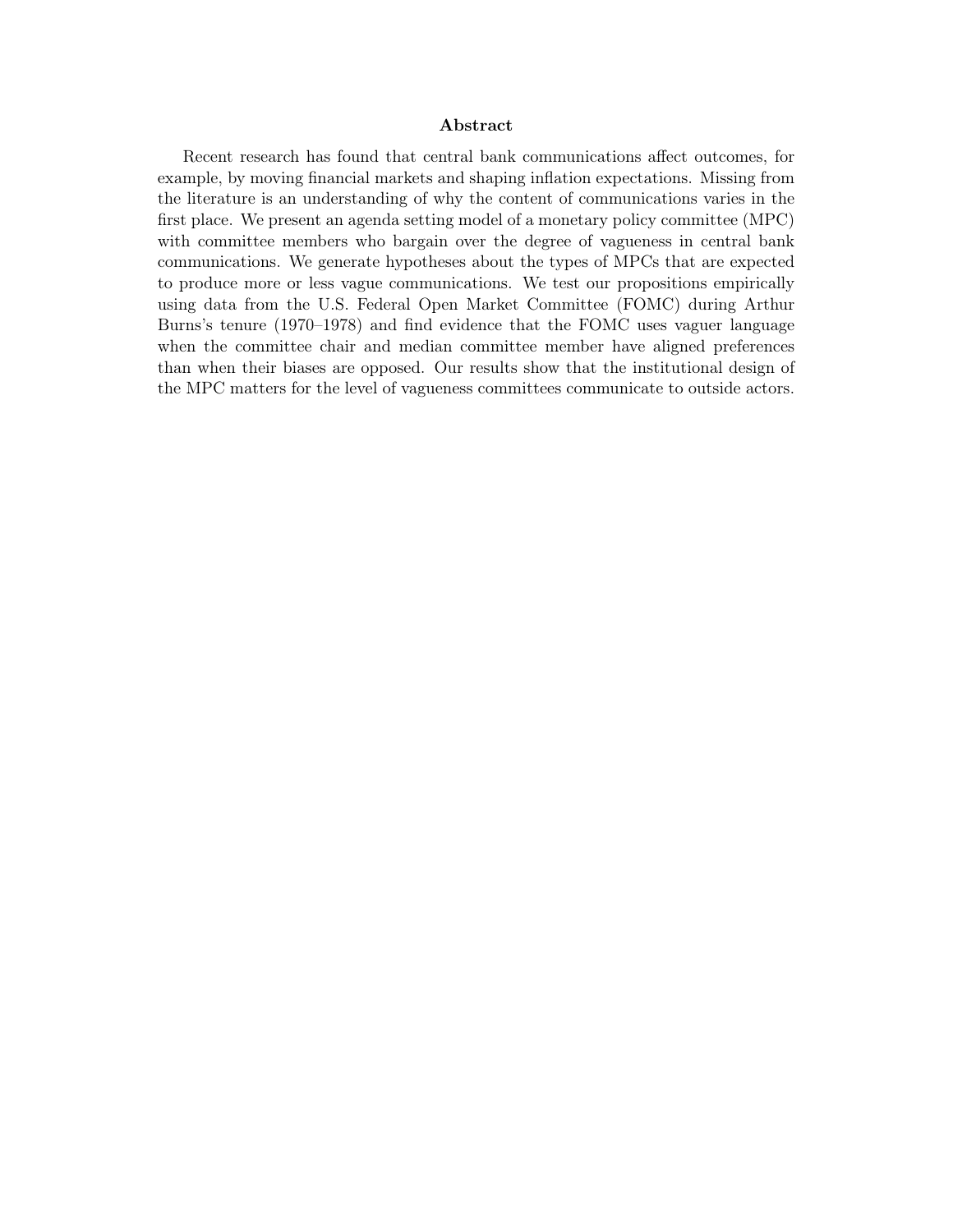# Introduction

Recent research has shown that central bank communications affect expectations and behaviors, for example, by moving financial markets and changing households' inflation expectations (Hansen, McMahon, and Prat, [2017;](#page-37-0) Binder, [2017\)](#page-36-0). Not all communications are the same, however; recent literature has shown that shorter and/or clearer communications have stronger effects (Jensen, [2002;](#page-38-0) Bholat et al., [2019;](#page-36-1) Baerg, Duell, and Lowe, [2021\)](#page-36-2). Missing from this literature is a theoretical explanation for why central bank communications vary in the first place. If there is a premium on central banks releasing clear information, why would central bank communications ever be vague?

To solve this puzzle, we present a simple model of a monetary policy committee (MPC) comprising committee members who bargain over the level of vagueness in central bank communications. Following from previous literature, we focus on different types of institutional features of MPCs including committee size, members' roles, and the preference composition of committee members (Riboni and Ruge-Murcia, [2010\)](#page-38-1). We generate hypotheses about the types of MPCs that are expected to produce more or less *strategic vagueness*. There are many examples of MPCs deploying language with strategic vagueness. For example, in 1974, Federal Reserve chair Arthur Burns felt it necessary to communicate that high nominal interest rates would need to continue "for a time" (cited in Nelson, [2021\)](#page-38-2). A more precise (less vague) message is one that provides a more concrete time horizon. Yet, to our knowledge, researchers have only recently started to examine vagueness in the context of MPCs (Baerg, [2020,](#page-36-3) e.g.). Fortunately, the political science literature has produced a large body of research on this topic, from which we draw. For example, Owens and Wedeking [\(2011\)](#page-38-3) finds that court justices sitting on a court where judges have divided opinions have incentives to increase the level of strategic vagueness in their rulings to appease conflicting views on the court. In this article, we examine whether central bankers on MPCs behave similarly.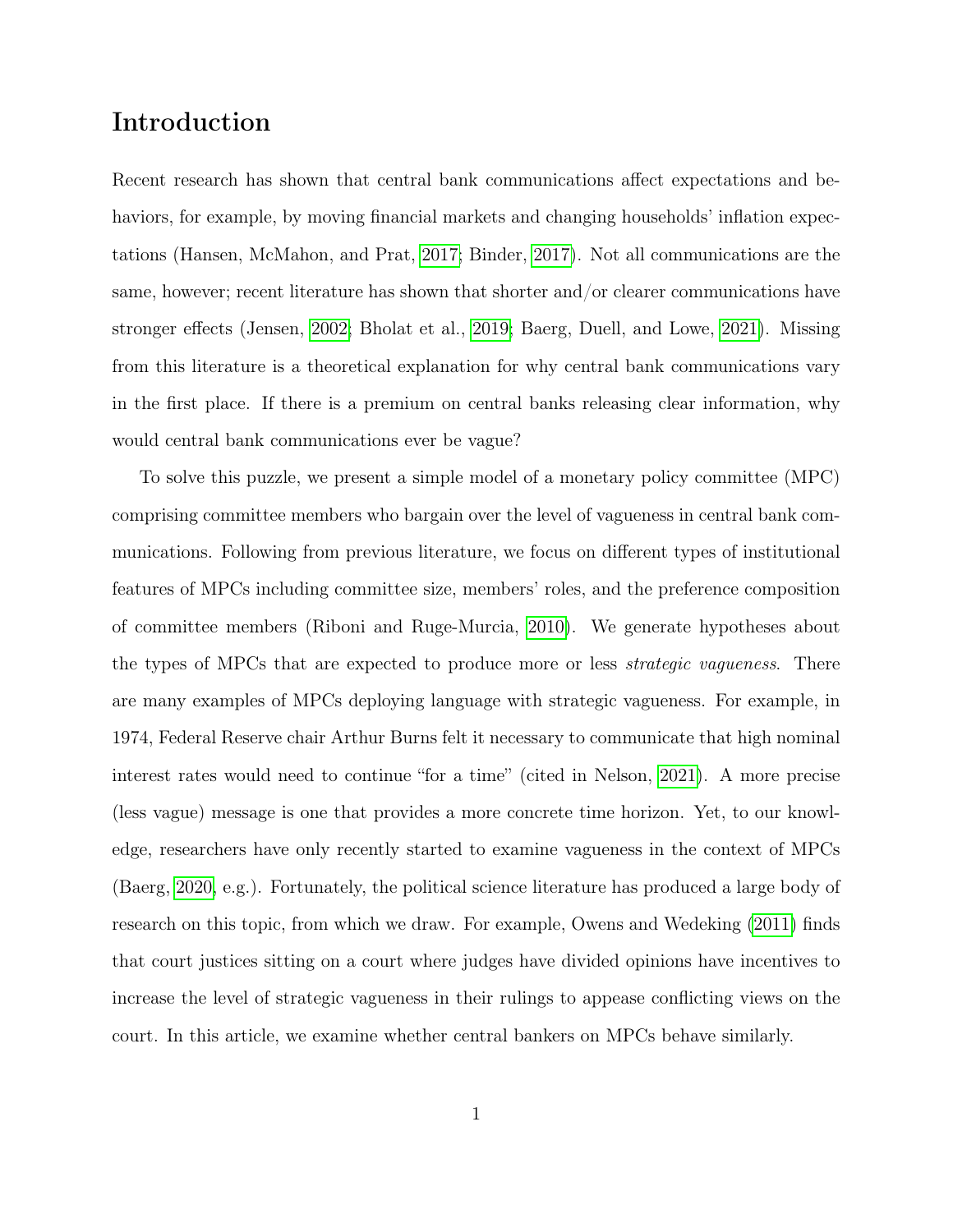To theorize whether and how MPCs institutional design matters, we examine committee size, structure, and composition and their possible associations with strategic vagueness. We develop a simple bargaining model that depicts group members bargaining over how precisely (or how vaguely) to transmit information to an external audience. Following from the literature, we refer to vagueness of the strategic vagueness kind. This kind of vagueness is produced as a result of accommodating (or not) other members in the group, in a strategic game, rather than by a lack of understanding or information. Strategic vagueness is thus similar to what Caillaud and Tirole [\(2007\)](#page-36-4) call strategic ambiguity. The model we develop is in the tradition of an agenda setting model by Romer and Rosenthal [\(1978\)](#page-38-4) and Romer and Rosenthal [\(1979\)](#page-38-5) and extended by Baerg [\(2020\)](#page-36-3). Different from Romer and Rosenthal [\(1978\)](#page-38-4) and Romer and Rosenthal [\(1979\)](#page-38-5) is that instead of bargaining directly over policy, committee members' negotiations focus on the level of distortion in communications.<sup>[1](#page-0-0)</sup> Different from Baerg [\(2020\)](#page-36-3), we consider a committee of unlimited size, including a committee of one (a "Dictator"), and we rank order different types of committees based on their levels of vagueness, thus speaking to the literature on optimal design.

We find that delegating to a committee where the chair and the median committee member have opposing preferences is associated with lower levels of strategic vagueness compared to committees with either no chair or members with aligned preferences. Another important finding is that appointing committee members with less extreme preferences results in lower strategic vagueness. For example, appointing a very "Dovish" or "Hawkish" central bank governor will result in vaguer communications compared to appointing a moderate. Knowing this, those appointing central bankers can protect against vagueness by appointing oppositely biased committee members. We also show that a member acting alone (a Dictator) has the greatest ability to be vague. Therefore, we also contribute the finding that one

<sup>&</sup>lt;sup>1</sup>See, for instance, the models of gatekeeping in Denzau and Mackay [\(1983\)](#page-37-1) and Crombez, Groseclose, and Krehbiel [\(2006\)](#page-37-2).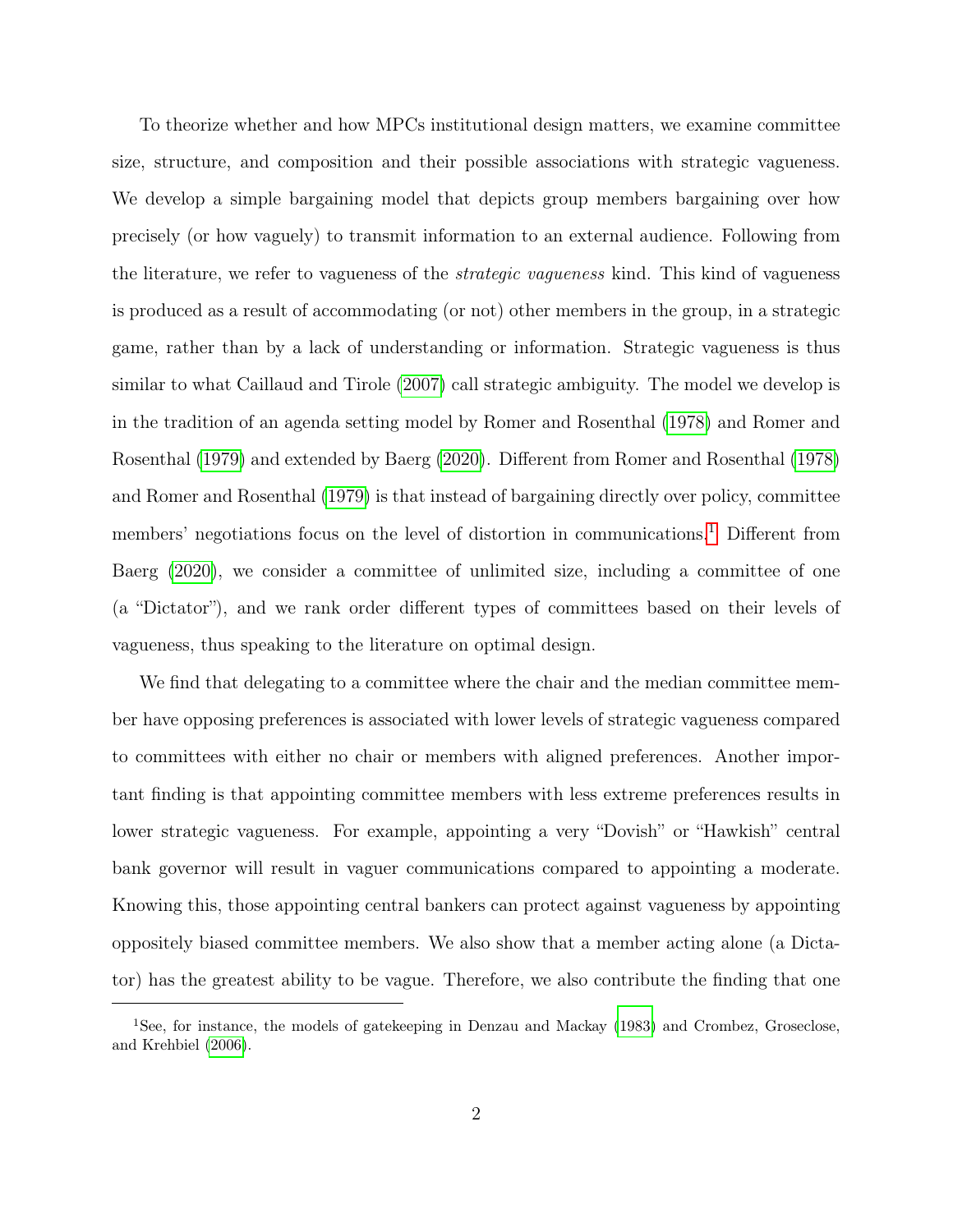benefit of delegating policy making to a committee is a reduction in strategic vagueness. To our knowledge, these conjectures are new to the literature on central bank communications.

Our model also generates important predictions that can be evaluated empirically. In this article, we test the idea that opposing and aligned committees are systematically associated with communicated vagueness using textual data from the Federal Open Market Committee (FOMC), the U.S. central bank, during the tenure of Arthur Burns (1970–1978). The empirical results show a consistent positive correlation between an opposing bias (of the chair and median member) and the share of words that convey certainty (*certainty words*) to those that convey uncertainty (uncertainty words) in central bank communications. Although our empirical investigation examines only one specific time frame and only one central bank, our findings are broad enough to speak to a larger set of institutions that govern by committees, as well as to other time periods. Furthermore, our other conjectures provide opportunities for future research.

# Previous Literature

Previous literature on the strategic determinants of vagueness broadly identifies three key reasons for vagueness (for an excellent review of the literature, see Bräuninger and Giger [\(2016\)](#page-36-5)). The first reason is that vagueness can help lubricate disagreements across different people with different preferences (Ulmer, [1971\)](#page-39-0). Given a committee of differently minded actors, committee members can use vagueness opportunistically to ensure compromise among disagreeing factions. Second, in a principal agent setting, vagueness may be positively related to compliance. Committee members can use vagueness to garner support from outside actors, or use it because committee members lack expertise (Staton and Vanberg, [2008\)](#page-39-1). For example, a court lacking detailed information about a specific topic may be purposely vague in its ruling to ensure compliance. Third, in a dynamic context, where policy making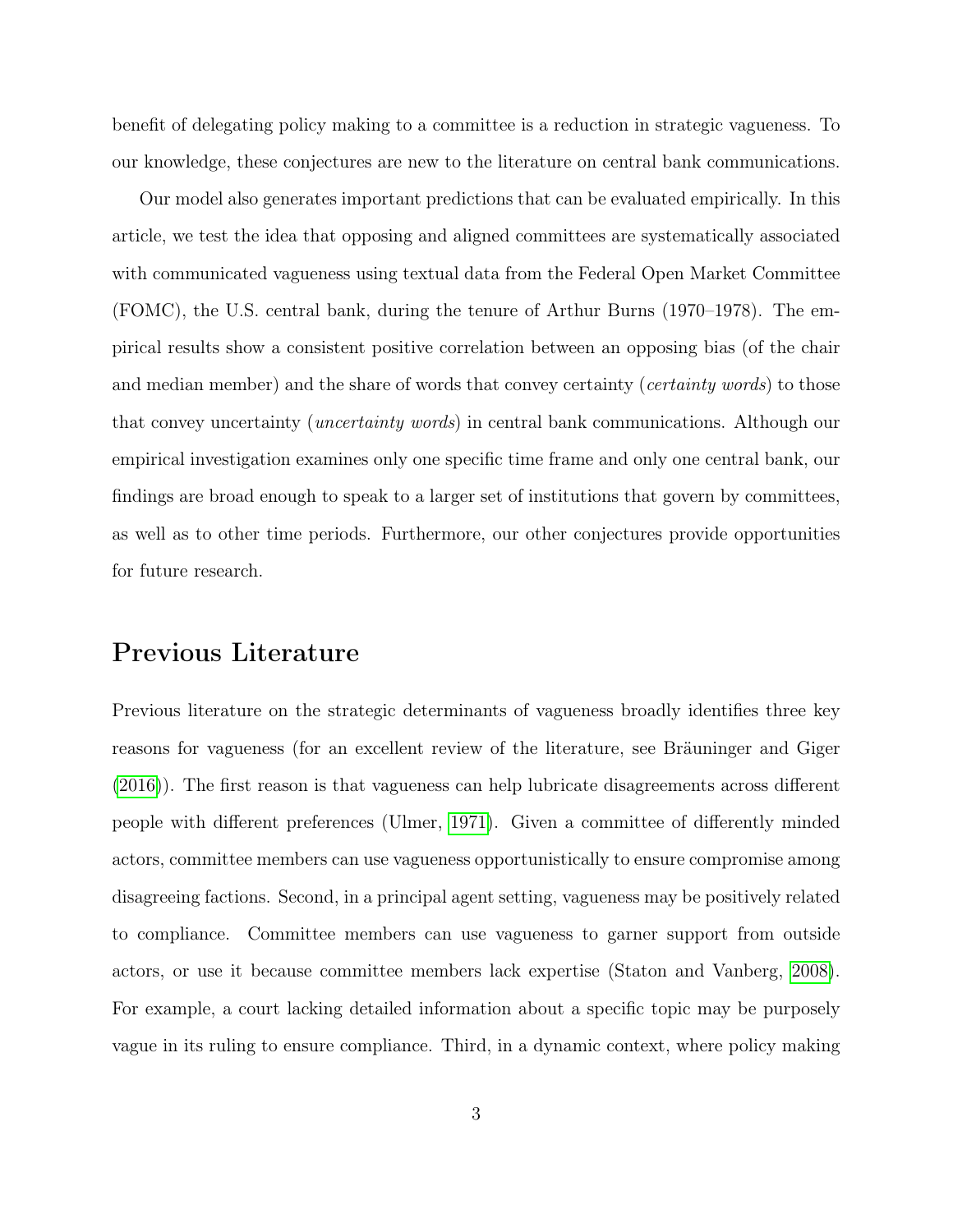happens with repeated action, vagueness may be used to increase policy makers' flexibility in the future (Aragones and Neeman, [2000;](#page-36-6) Alesina and Cukierman, [1990;](#page-36-7) Meirowitz, [2005\)](#page-38-6). By using vaguer language today, policy makers can try to negotiate a better deal tomorrow.

The empirical findings from this literature are mixed, however, with different models and subject areas yielding different predictions. The party politics literature has found that political parties make strategic choices based both on policy and on the level of ambiguity in their party platforms (Bräuninger and Giger, [2016\)](#page-36-5). Brüninger and Giger show that vagueness matters in addition to policy and independently of parties' policy choices. Other research has found that vagueness relates to how political parties are constrained by coalition members (Fortunato, [2019\)](#page-37-3) and party activities when campaigning for election (Eichorst and Lin, [2019\)](#page-37-4). In the study of judicial politics, Staton and Vanberg [\(2008\)](#page-39-1) found that judges are more or less vague to manage the court's relationship with outside audiences, such as the mass public and government. Internally, Owens and Wedeking [\(2011\)](#page-38-3) have shown that committee members' preferences also matter for vagueness when they are working in a group to form a collective decision. In findings consistent with Ulmer [\(1971\)](#page-39-0), Owens and Wedeking [\(2011\)](#page-38-3) found that ideological cohesion (what we call preference alignment) on the court limits the need for appeasement and therefore reduces incentives for court justices to be vague. Alternatively, however, recent research in computer science has shown that ideologically polarized teams with diverse editors produce articles that are less vague compared to those produced by more homogeneous groups (Shi et al., [2019\)](#page-39-2).

Variations in vagueness also generate real-world behavioral changes. In the central bank communications literature, scholars show that central bank clarity affects media uptake (Munday and Brookes, [2021\)](#page-38-7) and public engagement (Ferrara and Angino, [2021\)](#page-37-5). Testimony and tone in press releases affects financial markets, especially stock market prices (Parle, [2022\)](#page-38-8). Experimental work shows that central bank clarity affects individuals' inflation expectations (Baerg, [2020\)](#page-36-3) and is especially effective for those with favorable opinions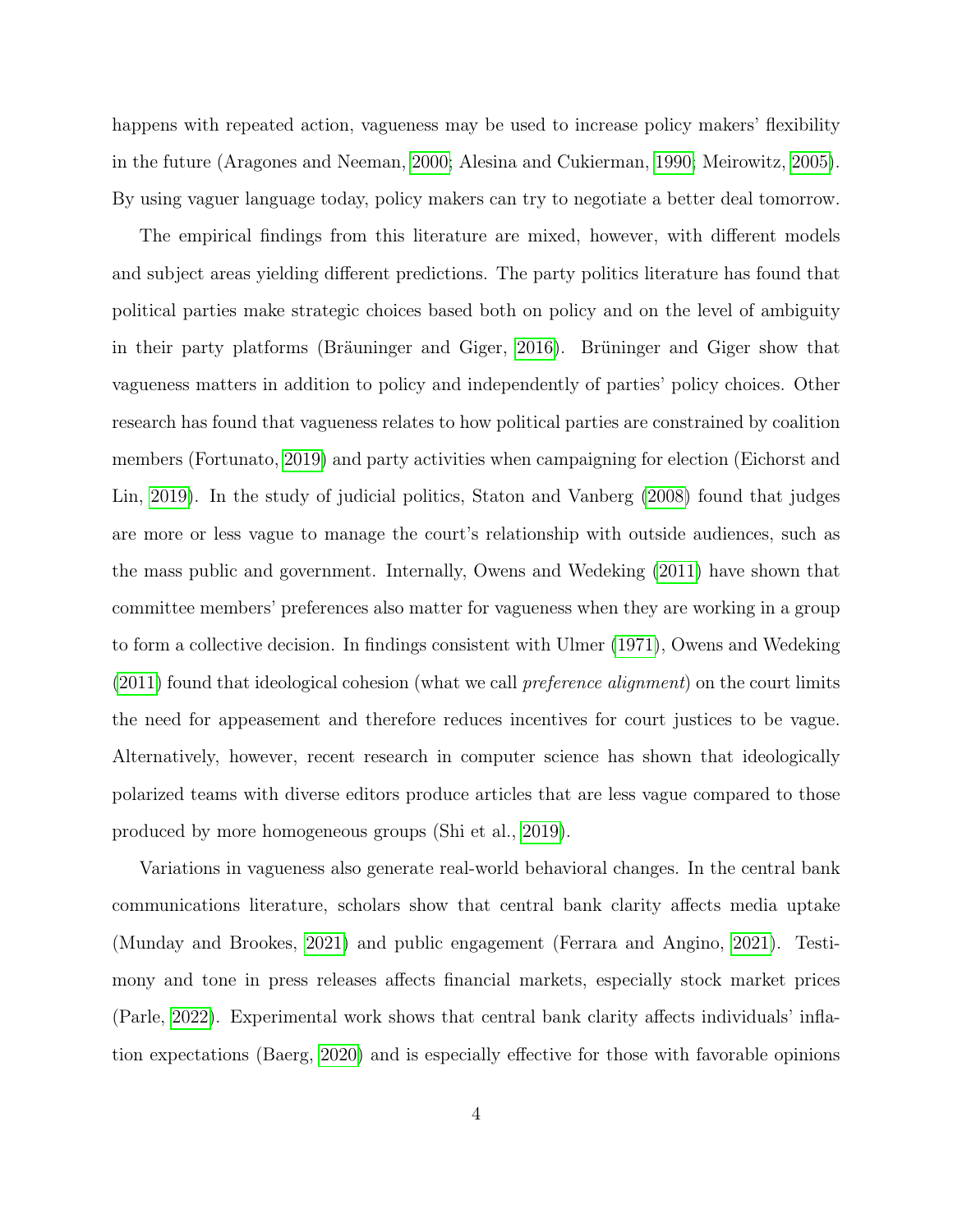of the bank (Baerg, Duell, and Lowe, [2021\)](#page-36-2). Finally, clarity can also help the public better understand monetary policy as well as increase central bank trust (Bholat et al., [2019\)](#page-36-1).

Distinct from the literature on vagueness, the literature on delegation identifies two key advantages for delegating authority to committees versus to single individuals.[2](#page-0-0) First, committees act as a forum to aggregate private information and represent the preferences of their members (Gilligan and Krehbiel, [1987;](#page-37-6) Ladha, [1992;](#page-38-9) Ali et al., [2008;](#page-36-8) Chen and Eraslan, [2014\)](#page-37-7). Committees can therefore be more representative. Second, group decision-making, and particularly the various voting rules they employ, can tailor the trade-off between a commitment to future policy and the flexibility to react to new circumstances (Dal Bo, [2006;](#page-37-8) Riboni and Ruge-Murcia, [2010\)](#page-38-1). Committee are therefore more adept. Third, committees can pool members' expertise and knowledge, creating more efficient decision-making (Blinder, [2007;](#page-36-9) Berger, Nitsch, and Lybek, [2008\)](#page-36-10). Committees are therefore more expert as a group than members are on their own.

We synthesize the preceding literature and study the relationship between committee size, roles, and composition and the strategic use of vagueness. The incentive for committee members to be vague in our model derives from a desire to affect the actions of external, non–committee members. In the case of monetary policy making, central bank communications have multiple outside audiences, including government officials, markets, firms, and households (e.g. Ehrmann and Fratzscher, [2013;](#page-37-9) Binder, [2017;](#page-36-0) Van Der Cruijsen and Demertzis, [2007;](#page-39-3) Hansen, McMahon, and Tong, [2019;](#page-38-10) Haldane and McMahon, [2018;](#page-37-10) Meade and Stasavage, [2008\)](#page-38-11). We contribute to the literature by identifying motivations for strategic vagueness that are distinct from the motivations on which previous literature has focused, such as appeasement, compliance, and flexibility. Instead, we uncover how strategic vagueness on a MPC depends on committee size, members' roles, and the internal composition of

<sup>&</sup>lt;sup>2</sup>Holmstrom [\(1978\)](#page-38-12) and Holmstrom [\(1982\)](#page-38-13) are classic references in the delegation literature. Alonso and Matouschek [\(2008\)](#page-36-11) offer more recent examples.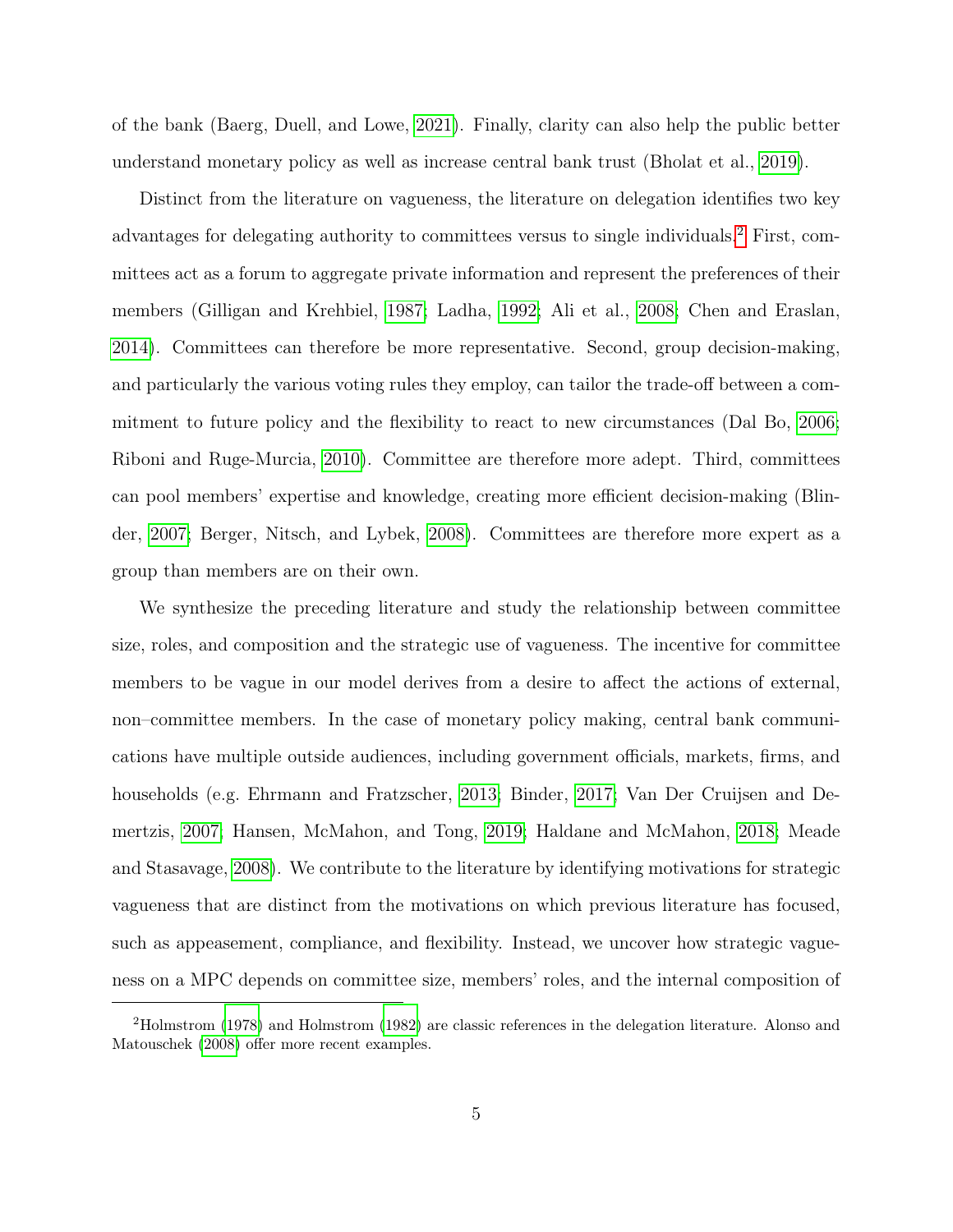the group.

We show that a committee with a sole decision maker (a Dictator) produces more strategic vagueness than committees with a larger number of members. Interestingly, we also find that the median member of a committee without an agenda setting chair transmits higher levels of vague information. Furthermore, we find that a committee with an agenda setting chair is more constrained in its ability to be vague and that a heterogeneous committee is particularly effective, especially when a positively (negatively) biased chair is paired with a negatively (positively) biased median committee member—which we term a committee with *opposing biases*. In summary, if we rank our findings in terms of the level of strategic vagueness expected according to committee structure and composition, we find, first, that committees with opposing biases deliver the lowest levels of strategic vagueness; that committees with chairs produce a median amount; and that committees without chairs or those with a single expert produce the highest level of strategic vagueness. In sum, whereas much of the previous literature has highlighted the role of committees in pooling information or quelling disagreements, this research presents a new finding that some types of MPCs produce less vagueness than others.

# Model

We develop a simple bargaining model to investigate how committee structure and composition affect the level of strategic vagueness agreed upon by the committee. In general, the model summarizes members' bargaining over vagueness in a single-dimensional space over which they have preferences. The outcome that results is a function of the true state of the world  $(\theta)$  and the setting of expectations by an outside actor, whom we denote as P. This outside actor might be investors and firms, government officials in oversight committees, or members of the public. We study a committee comprising  $N \geq 1$  members. One of these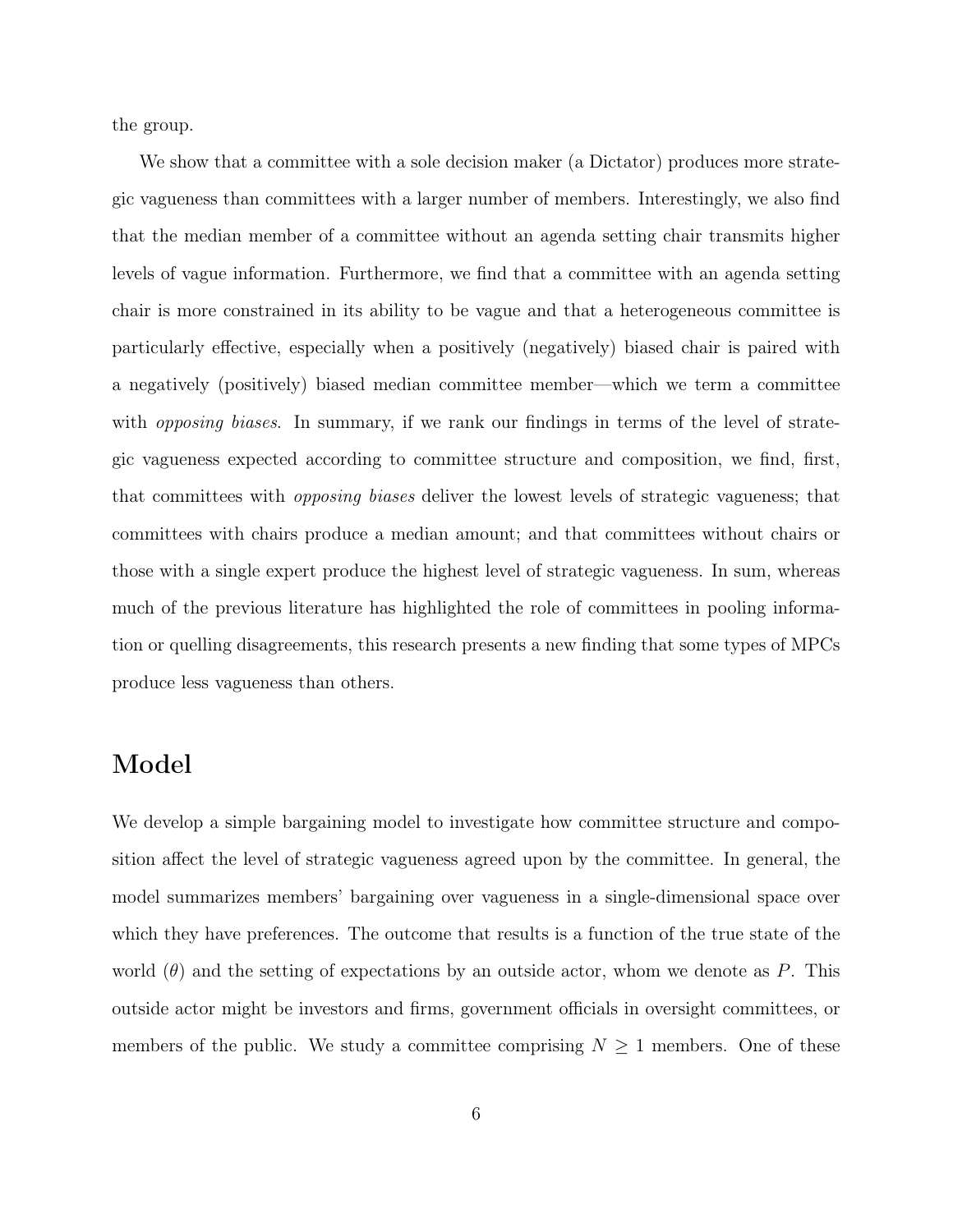members is the committee chair, labeled  $C$ . Delegation to a single person (a Dictator) is covered by the  $N = 1$  case. In this case, the single member, C, has total power to transmit communications. When  $N > 1$ , committee decisions are passed by majority rule.<sup>[3](#page-0-0)</sup> For simplicity, we assume that N is odd.<sup>[4](#page-0-0)</sup> In our model, C has proposer power. The other committee members can vote either to accept or to reject the chair's proposal. Either the chair's proposal is accepted by a majority or it is voted down. If it is voted down, a default option, called the status quo, is enacted.

The committee is assumed to have privileged access to information compared to  $P$ , which is why P cares about what the committee communicates. For example, if we assume that P is the government, then we assume that the members on the MPC have private information, for example, their future policy plans, to which the government does not have access. For simplicity, we assume that the information is verifiable some time in the future. To keep the model simple, we also assume sufficient reputation costs to make lying by committee members prohibitively expensive. Such an assumption requires the outside actor to repeatedly receive information from the MPC, including any amount of strategic vagueness, and to continue to condition their expectations based on this information. For example, consider the case of courts: If a court writes an opinion that has a high degree of vagueness, law enforcement must still condition its enforcement behavior on the court's ruling. Similarly, if a MPC releases information to an oversight committee that contains a high degree of vagueness, lawmakers still update their beliefs based on the provided information.

All else being equal, we assume that the chair and committee members have a small, unmodeled aversion to vagueness; if two potential equilibria give identical utility to the chair, we assume that the chair acts to bring about the less vague equilibrium. This assumption

<sup>3</sup> In the case of the FOMC, official voting is by majority rule.

<sup>4</sup>This assumption does not substantively affect our results if we incorporate an appropriate tie-breaking rule when  $N$  is even.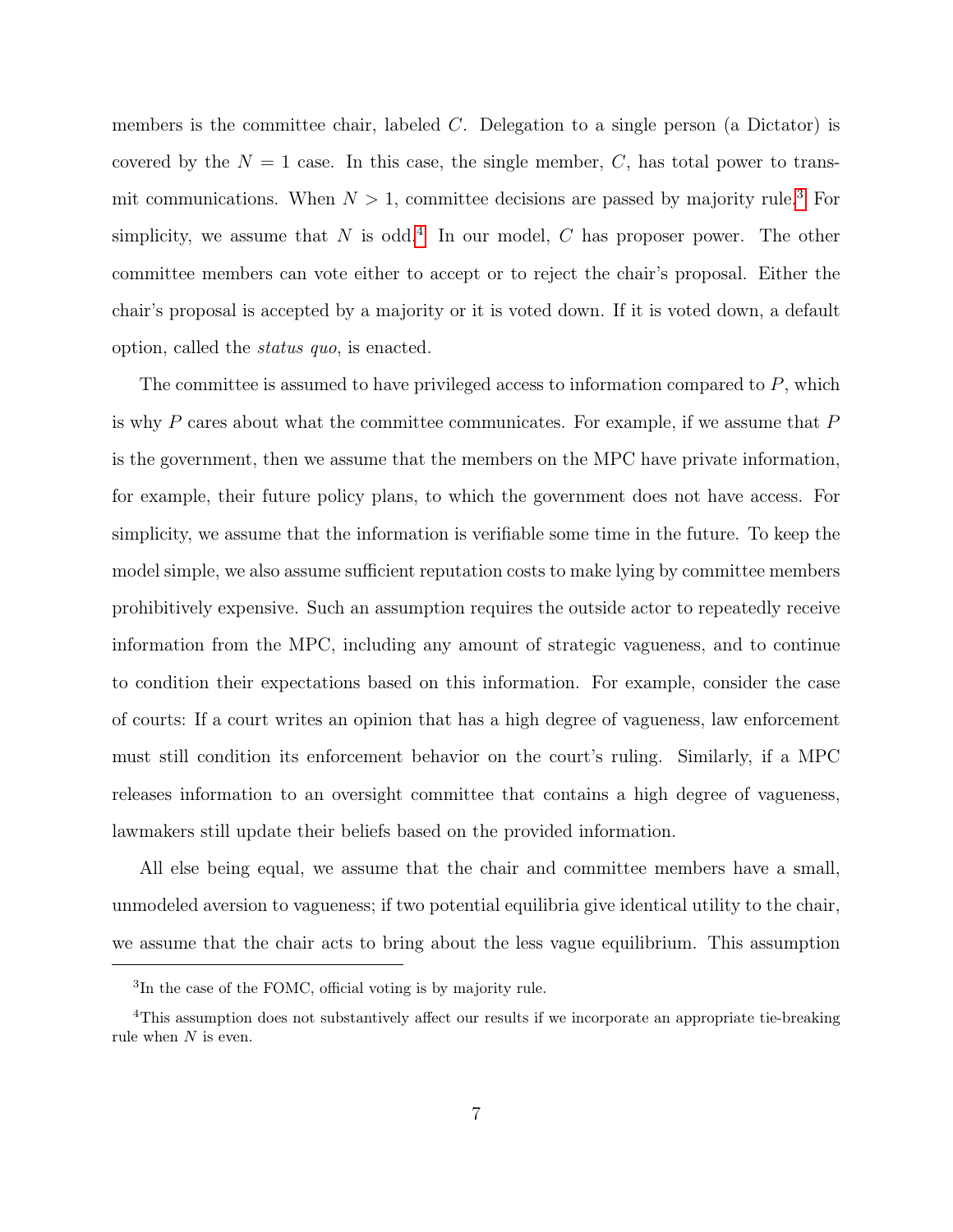might reflect a preference for clarity, for example, because members presume that clearer communications are more effective (Jensen, [2002;](#page-38-0) Bholat et al., [2019;](#page-36-1) Baerg, Duell, and Lowe, [2021\)](#page-36-2).

Although information that the committee sends to  $P$  is truthful, the committee can produce different levels of distortion. All committee members receive the same private information, represented by  $\theta \in [0, 1]$ . They then must decide how precisely to convey  $\theta$  to P. A perfect transmission of information would simply pass on  $\theta$  to P or, in other words, publicize all the private information. Returning to the Burns example from the introduction, this may be Burns using the phrase "until the next meeting" rather than "for a time." Vague transmissions imply a range of values,  $[\underline{\theta}, \overline{\theta}]$ , that are truthful and therefore contain  $\theta$ . We call a statement's *degree of vagueness*, v, the size of the range implied, or  $v = \overline{\theta} - \underline{\theta}$ .

Our key assumption is that by making vague statements, a committee is able to affect P's expectations of  $\theta$ . Whatever actions P takes as a consequence, she must incorporate expectations over  $\theta$  that are based on information the committee has transmitted. We call the absolute difference between the true  $\theta$  and P's expectations  $\theta^e$  the *degree of distortion*, or d. As an example, consider the following: If the true value is  $\theta = 0.81$  and the committee sends a message that effectively communicates that " $\theta$  is distributed with uniform probability between 0.8 and 0.9," then the public sets expectations at  $\theta^e = 0.85$ . Consequently, the degree of distortion is  $d = |\theta^e - \theta| = |0.85 - 0.81| = 0.04$ . Meanwhile, the degree of vagueness is  $v = \overline{\theta} - \underline{\theta} = 0.9 - 0.8 = 0.1$ . For simplicity, we will assume throughout that statements must be of the form "θ is distributed with uniform probability between  $\theta$  and  $\bar{\theta}$ ." However, this can be generalized considerably.  $5\text{ We say a statement is biased upward or to the right if}$  $5\text{ We say a statement is biased upward or to the right if}$  $\theta^e > \theta$ , biased downward or to the left if  $\theta^e < \theta$ , and unbiased if  $\theta^e = \theta$ .

<sup>&</sup>lt;sup>5</sup>For example, a message might imply that " $\theta$  is distributed with uniform probability between 0.8 and 0.9 with a mass of 0.5 probability on 0.9." In this case,  $\theta^e = 0.5 (0.85) + 0.5 (0.9) = 0.875$ . In cases where the message is distributed with nonuniform probability, message variance may be used to determine the degree of vagueness.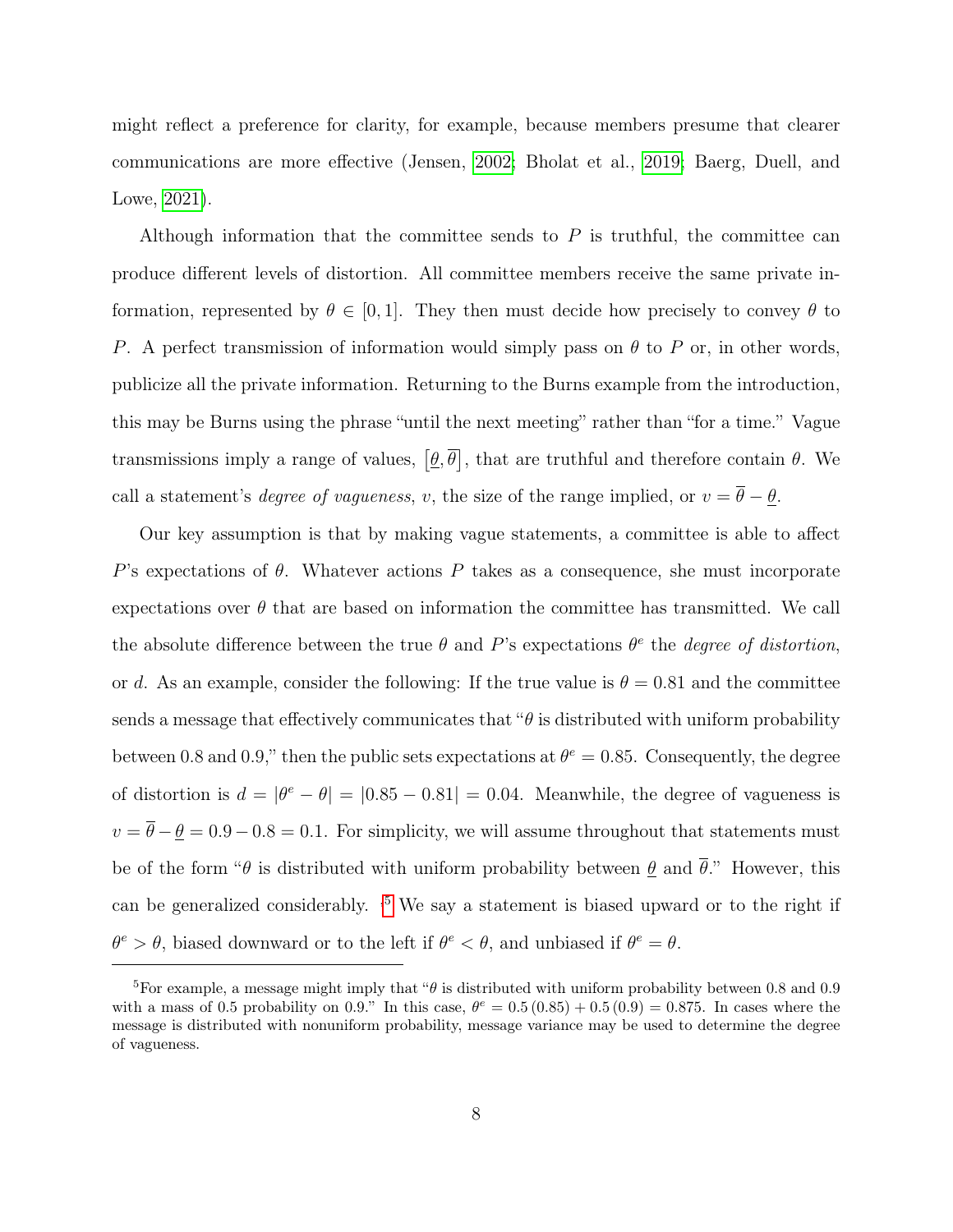For a particular  $\theta$ , a distortion, y, is *feasible* if  $y \in \left[\frac{-\theta}{2}\right]$  $\frac{-\theta}{2}, \frac{1-\theta}{2}$  $\frac{-\theta}{2}$ . The limitations on the feasibility of a distortion are partially a function of assuming that  $\theta \in [0,1]$  and that messages must specify a range with a uniform distribution. Although these assumptions have implications for feasibility, they are not critical to the substantive conclusions we draw. The distortion y is just the degree of distortion as well as its direction (positive or negative). We assume a sufficient flexibility of language such that any feasible distortion is possible.

Because the committee can transmit information that produces any feasible level of distortion, we allow the committee to bargain directly over the distortion  $y$  in the committee meeting. However, we also assume that there is a default distortion,  $x$ , that results if the committee fails to agree on a bargain; x is feasible if  $x \in \left[\frac{-\theta}{2}\right]$  $\frac{-\theta}{2}, \frac{1-\theta}{2}$  $\left[\frac{-\theta}{2}\right]$ , that is, only if it is a feasible distortion for the committee.

The default distortion can be thought of in at least four ways, which we outline here because the various interpretations illustrate the benefits of using such a simple model. First, x can represent a status quo level of distortion that will be implemented in the case that the committee disagrees with the chair. In the case of central bank communications, this may be repeating the level of distortion produced at the previous meeting. Second,  $x$  can be thought of as the result of an unmodeled continuation game where the degree of distortion is the result of central bank communications after editing an official policy statement. If we assume that the end result of this game is known at the time of initial bargaining through backward induction, then  $x$  is the crafted communication after members deliberate explicitly over policy communications.<sup>[6](#page-0-0)</sup> Third, x can be thought of as the equilibrium outcome of an unmodeled cheap talk game where the chair and committee members do not coordinate their speech into a unified message. In this case, P attempts to infer information from multiple committee members who make separate, uncoordinated transmissions. If we assume

 ${}^{6}$ See Baerg [\(2020\)](#page-36-3), who accepts this interpretation and then empirically examines changes to the official policy statements by FOMC committee members from 2014 to 2018.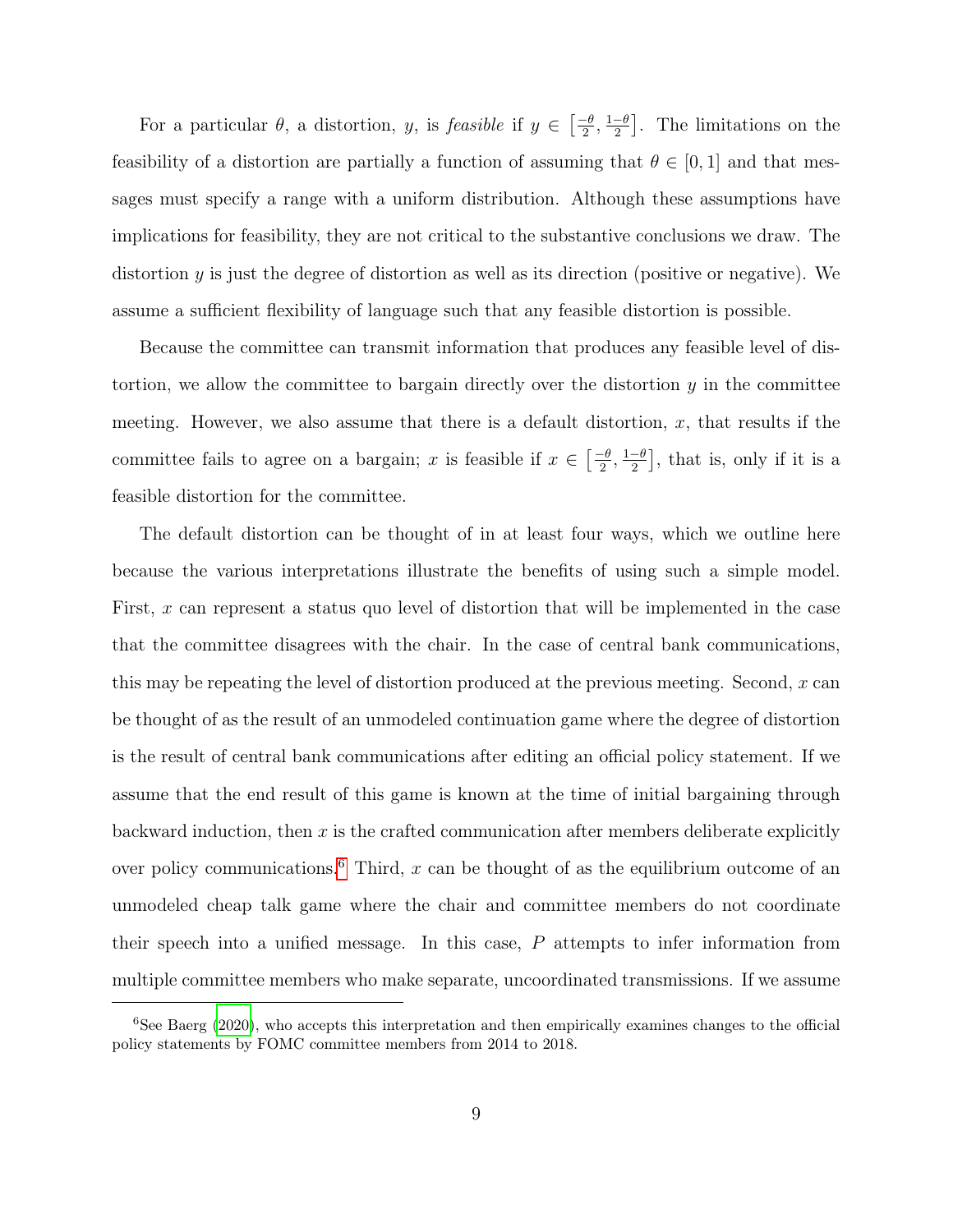that committee members can predict the end result of this cheap talk game at the time of initial bargaining through backward induction, then  $x$  can be interpreted this way as well.<sup>[7](#page-0-0)</sup> Finally, x can be interpreted as movement from the chair's position. Deviations from  $x$ map the benefits of policy making by a particular committee compared to only the chair deciding. Deviations from  $x$  therefore also directly quantify the benefits of policy making by a committee compared to a chair acting alone.<sup>[8](#page-0-0)</sup>

Finally, committee member i is assumed to possess a known (to other committee members) bias or preference,  $b_i$ . We assume that preferences are known to other committee members, as members meet regularly. This bias may be interpreted as policy preferences over a particular policy, for example, Dove versus Hawk inflation preferences or interest rate preferences, or it may reflect different interpretations of objective information,  $\theta$ , about the true state of the world and therefore different "expertise" members bring to the meeting. We assume that each committee member derives utility from the degree to which  $P$  forms expectations in line with the true state of the world and the committee member's bias. It is important to note that in our model, a committee member's ideal point is dependent both on the true state of the world and on the member's bias. Thus, member i has the ideal point  $\theta + b_i$ . The fact that the truth matters in the utility function of the committee member is what makes the committee member an "expert." If all committee members have exactly the same bias, then this is covered by the  $N = 1$  case. For simplicity, we model a member's utility with a quadratic loss function, meaning that the distortion interval is symmetric:

$$
u_i = -(\theta^e - (\theta + b_i))^2.
$$

<sup>7</sup>For this interpretation, see Moschella and Diodati [\(2019\)](#page-38-14).

<sup>8</sup>We thank an anonymous reviewer this interpretation.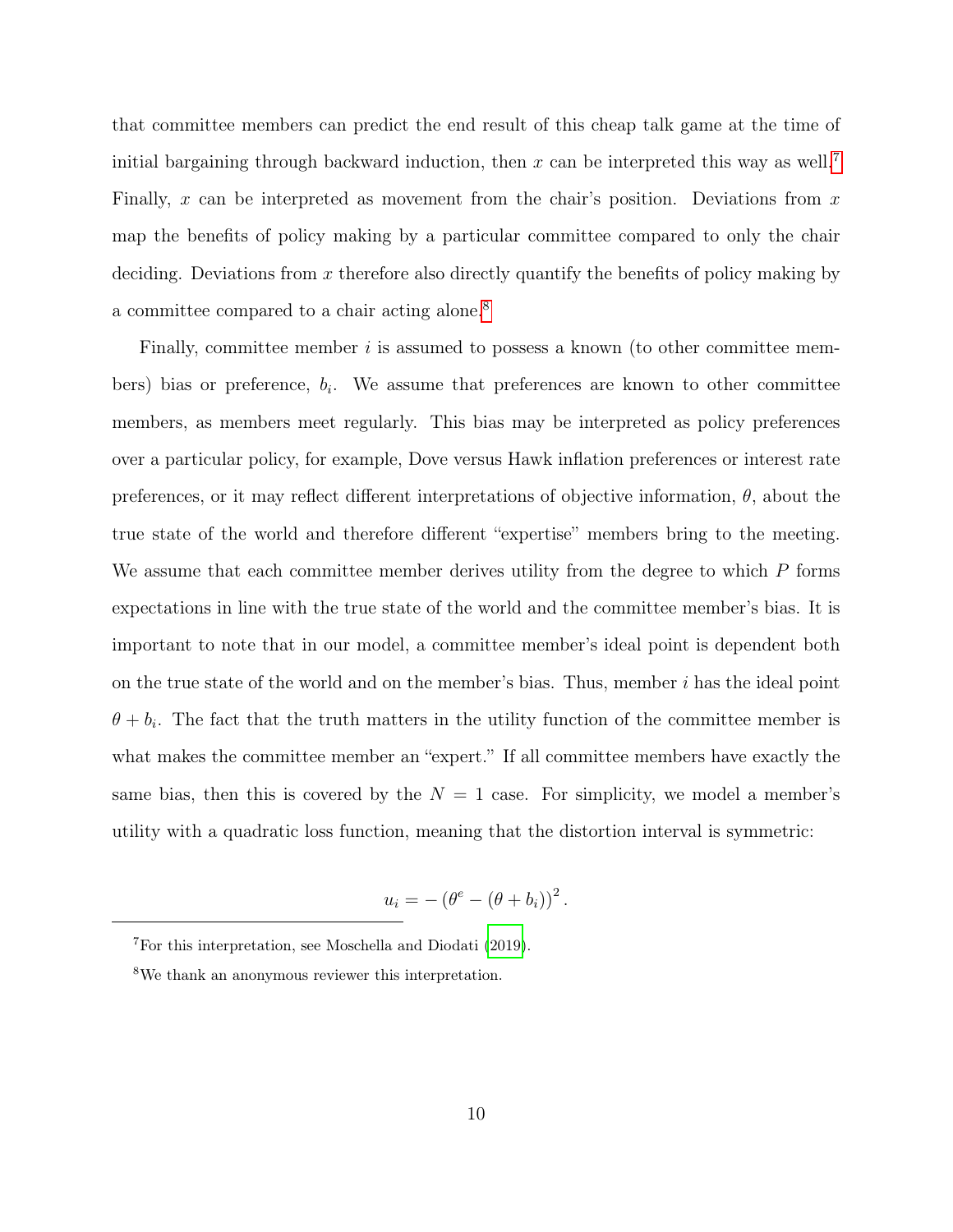Alternatively, we can write this in terms of the level of distortion:

$$
u_i = -\left(y - b_i\right)^2.
$$

The timing of the game is as follows:

- 1. The chair and committee members observe  $\theta$ .
- 2. The chair proposes  $y$  to the committee.
- 3. The committee votes simultaneously to accept or to reject the chair's proposal.
- 4. If the committee accepts, y is transmitted to P, and P forms expectations  $\theta_y^e$ . If the committee rejects, x is transmitted to P, and P forms expectations  $\theta_x^e$ .

We assume that the committee can only make credible threats about rejecting a proposal, hence we restrict attention to subgame perfect equilibria (SPE).

# Equilibrium Cases

We are interested primarily in uncovering the level of strategic vagueness,  $v$ , transmitted to  $P$ in equilibrium. As mentioned earlier,  $P$  may be interpreted as any external, non–committee member who has an interest in incorporating messages from the committee. We focus on finding messages that are what we call minimally vague messages. Minimally vague messages produce a distortion y while minimizing v. Let  $\underline{v}(y, \theta)$  be the degree of vagueness associated with a minimally vague message. Because we assume, all else being equal, that the chair and committee members prefer lower levels of strategic vagueness, any equilibrium message will be minimally vague. The rest of this theoretical section examines the two features that we care about and their effects on vagueness. First, we examine the effects of committee size and committee roles on vagueness; then, we examine the effects of committee composition on vagueness.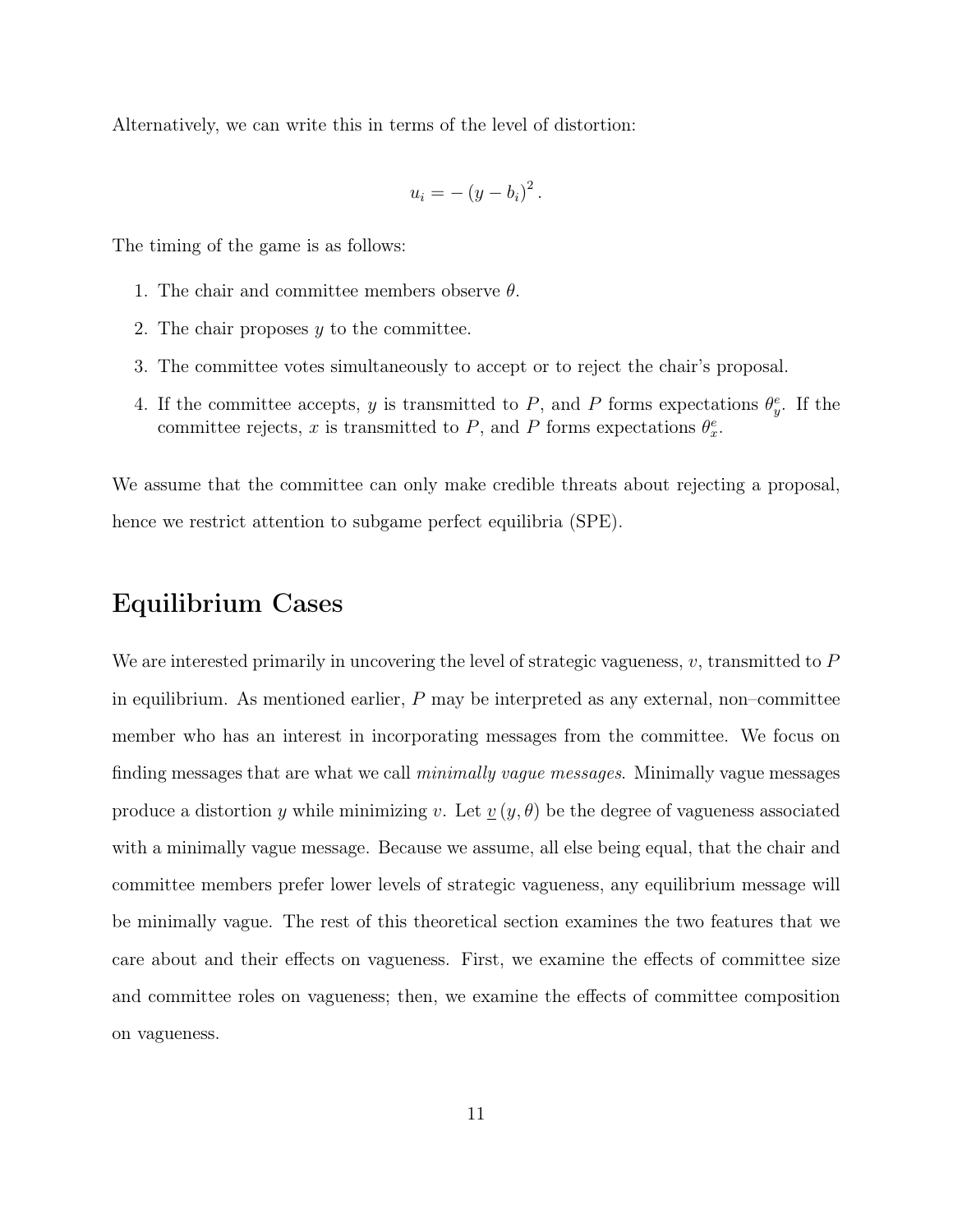# Committee Design and Strategic Vagueness

In this section, we focus on how a committee with an agenda setting chair provides institutional constraints on strategic vagueness versus an individual or a committee without an agenda setting chair. Proposition 1 presents our main result. Without loss of generality, we assume that the chair's bias is  $b<sub>C</sub> \geq 0$ . Denote the degree of vagueness and distortion that results when the chair is the sole (Dictator) committee member (i.e.,  $N = 1$ ) as  $v_C$  and  $y_C$ , respectively. Let M be a committee member with the median amount of bias  $b_M$ . Let  $v_M$ and  $y_M$ , respectively, be the amount of vagueness and the amount of distortion that would result if M were the sole committee member.<sup>[9](#page-0-0),[10](#page-0-0)</sup>

## Proposition 1

Let  $N > 1$ , and assume that x is feasible so that  $\frac{\theta}{2} \leq \theta + x \leq \frac{1+\theta}{2}$  $\frac{+ \theta}{2}$ . The following statements characterize equilibrium message vagueness, v ∗ :

- 1. If  $b_C = b_M$ , then  $v^* = v_C = v_M$ . We call this the median chair case.
- 2. If  $b_C < |b_M|$ , then  $v_M \ge v^* \ge v_C$ . We call this the constrained committee case.
- 3. If  $b_C > |b_M|$  and either (a)  $x \geq b_C$  or (b)  $x \leq 2b_M b_C$ , then  $v^* = v_C > v_M$ . We call this the dominant chair case.
- 4. If  $b_C > |b_M|$  and  $b_C > x > 2b_M b_C$ , then  $v_C > v^* \ge v_M$ . We call this the constrained chair case.

Proposition 1 highlights the way chair–committee structure constrains the vagueness that would result if messages were alternatively made by a single agent or a committee on which the median member was unconstrained by a chair with proposer power. Importantly, we find

<sup>&</sup>lt;sup>9</sup>We suppress in our notation the dependence of  $v<sub>C</sub>$  and  $v<sub>M</sub>$  on  $\theta$ , for brevity.

<sup>10</sup>This is also the level of vagueness that would result if a perfectly patient committee were to vote up or down on all possible vagueness levels [without a strategic proposer] until one passed.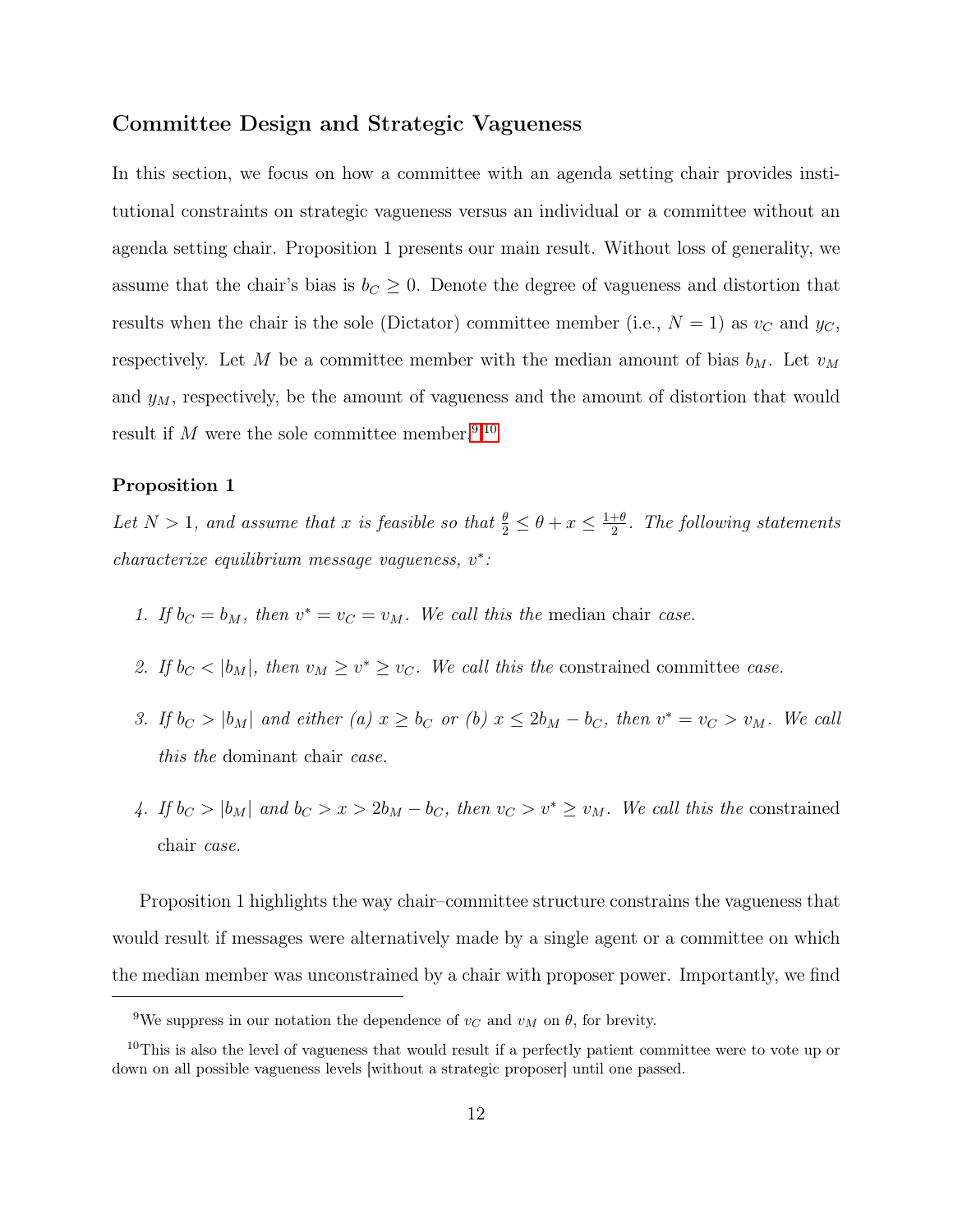that while ex post, external actors will always prefer either the chair acting alone as a single agent or a committee without an agenda setting chair, whichever has bias closer to zero, ex ante, the institutional structure of a committee with an agenda setting chair can work to reduce distortionary vagueness, acting like insurance against chairs or median committees with high bias levels. Intuitively, the chair and median committee member represent two distinct sources of power. This separation of power potentially reduces vagueness because both players must agree to coordinate their message or the default option (status quo, x) is implemented. Another way to think about the committee's role in our model is that the committee functions as a collective veto player in relation to the chair's proposal. If we were to reverse the model and give the committee proposal power, then we would get symmetric results as if the chair were imbued with veto power. It is also possible to imagine multiple veto players. For instance, the chair might have proposer power, but two committee factions must pass the proposal separately.

When a separation of power between the chair and median member does not exist, the chair–committee structure fails to reduce strategic vagueness. This is highlighted by the situation where the chair is also the median member. In this case, the committee provides no additional constraints on the chair. In the other cases, either the chair or the median committee member prefers more strategic vagueness. For example, when the median committee member has a higher bias than the chair, adding an agenda setting chair to the committee works to constrain the committee and reduce strategic vagueness.

Now consider when the chair is more biased than the committee. This can also be thought of as comparing delegating to a single agent to delegating to a chair who must receive approval from the committee. When the default option is not so bad, the committee can effectively constrain the level of vagueness preferred by the chair, leading to the constrained chair case. When the default option is very bad for the committee, the committee fails to constrain the chair, leading to the dominant chair case. The effect of committee design on the level of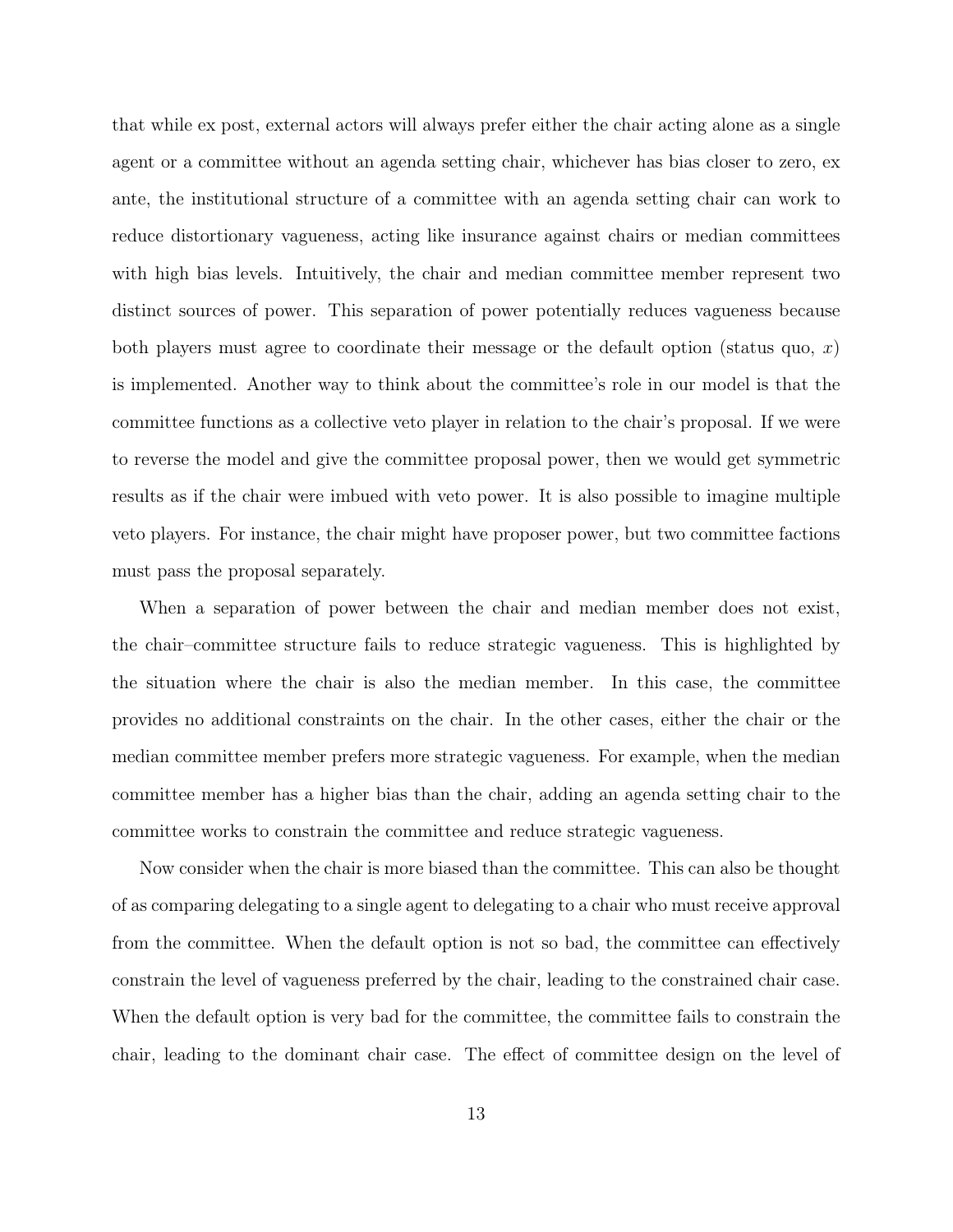strategic vagueness is shown graphically in Figures [1](#page-16-0) and [2,](#page-16-0) and proofs of Proposition 1 as well as worked examples are given in the online appendix. As these figures show, the level of strategic vagueness produced by a MPC depends on the number of committee members (whether a single individual or a committee) and on whether the committee (chair) acts as a counterbalance to the chair (committee).

# Committee Composition and Strategic Vagueness

The previous section focused on how a committee's size and the roles members play constrain strategic vagueness. However, vagueness also depends on the composition of the committee members in terms of their preferences. The most obvious way this happens is that, all else equal, lowering the magnitude of bias for  $C$  and  $M$  lowers the level of strategic vagueness in equilibrium. This means that committees with more moderate members are also those that are less vague. In certain cases, we can go further than this to show a less intuitive but potentially powerful result.

In many applications, it is interesting to consider the possibility of a small status quo or default level of strategic vagueness. For instance, if the committee cannot agree on a level of vagueness, individual members may transmit information independently (see, e.g., Moschella and Diodati, [2019;](#page-38-14) Ferrara, [2019\)](#page-37-11). Because all transmissions are truthful by assumption, their intersection may be quite small. Proposition 2 demonstrates how a small status quo impacts equilibrium vagueness. It then looks at the implications for this when the chair and median committee member have similar or dissimilar preferences.

# Proposition 2

If  $\min[|b_C|, |b_M|] > 0$  and x is feasible and small in the sense that  $|x| < \min[|b_C|, |b_M|]$ , then (a) if the chair and median committee member are oppositely biased, then  $v^* = v_x$ , and (b) if the chair and median committee member are like biased, then  $v^* > v_x$ .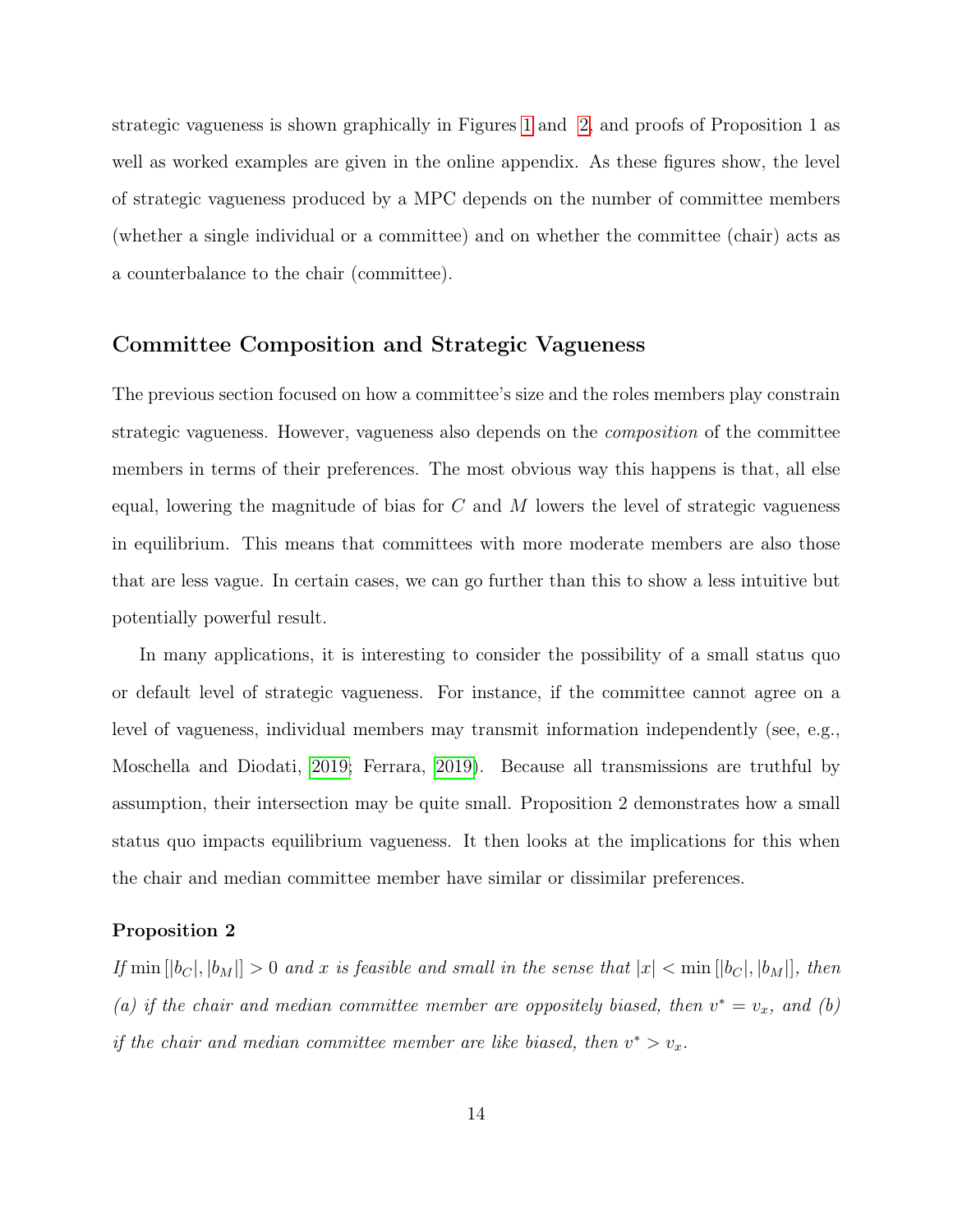<span id="page-16-0"></span>

Figure 1: Constrained Chair

 $b_C > b_M$ 



Figure 2: Dominant Chair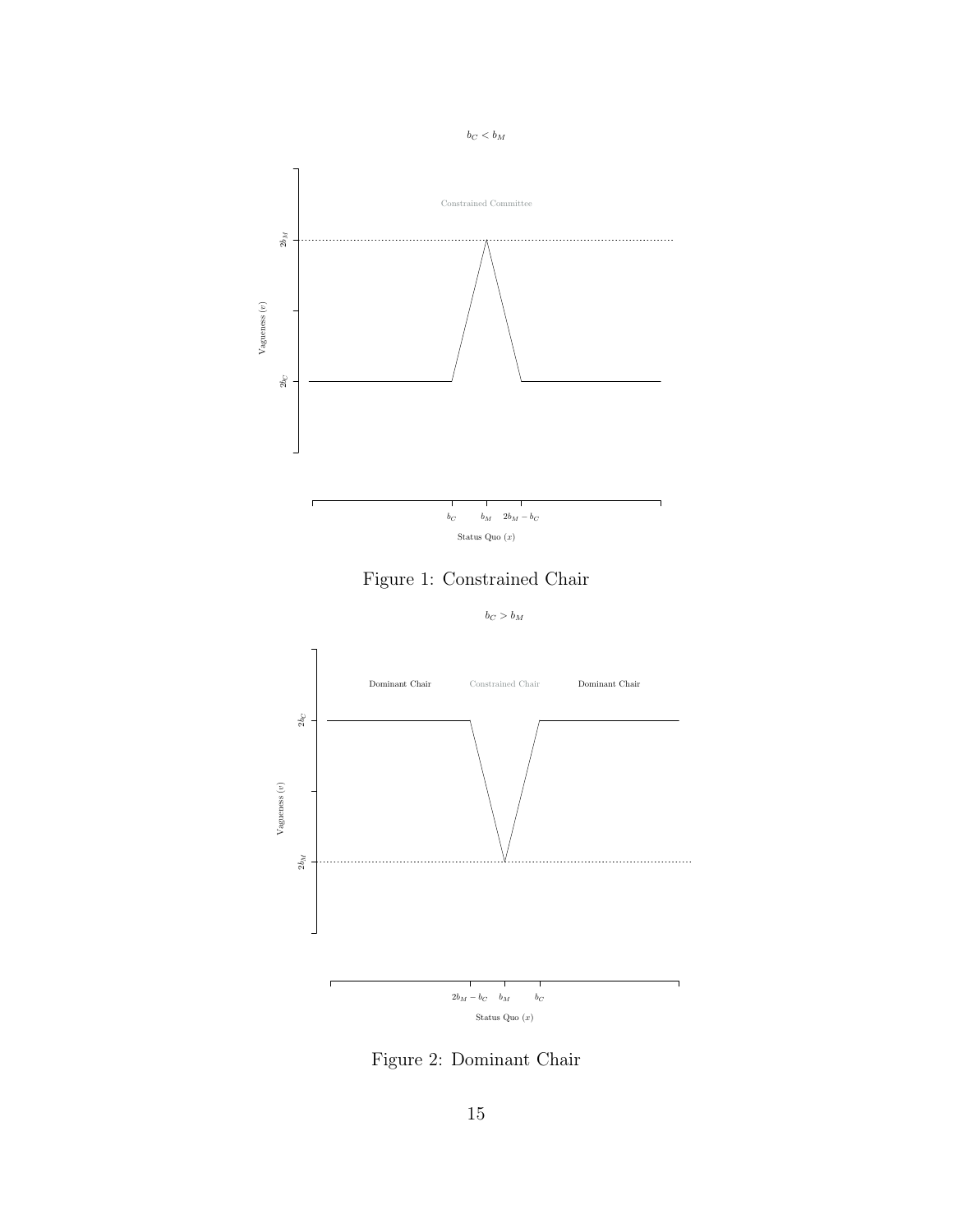Proposition 2 predicts that vagueness will be higher when the chair is biased in the same direction as the median committee member than when they are oppositely biased. Strikingly, as  $x \to 0$ ,  $v^* \to 0$  when the chair and median committee member are oppositely biased. When both have nonzero biases and they are like biased, then  $v^*$  remains bounded away from 0 as  $x \to 0$ .

Intuitively, Proposition 2 implies that opposing committees are less vague. If the level of vagueness in x is small, then Proposition 2 implies that communicated precision will be higher when committee members are from different factions.<sup>[11](#page-0-0)</sup> This implies that central bank communications will be more precise (less vague) the more the committee is divided. We explore this proposition empirically in the next section.

 $H_1$ : Committees that are divided communicate with lower levels of strategic vagueness than committees that are aligned.

# Vagueness on the FOMC

To test our theoretical expectations, we need a measure of strategic vagueness. Measures from other domains include variation in roll call votes, survey responses, and communications. Following Bräuninger and Giger [\(2016\)](#page-36-5) who measure ambiguity in political speeches, we choose a method of measuring strategic vagueness using textual data from the FOMC.

The FOMC is the decision-making body for monetary policy in the United States. Today 8 and historically 12 times a year, FOMC committee members come together and decide on interest rates for the U.S. economy. Importantly for our purposes, FOMC meetings are recorded, and these recordings and corresponding reports are made publicly available. Such reports include meeting transcripts, policy statements, public statements regarding the FOMC's policy decisions, Memoranda of Discussions (1967–1976), and Records of Policy

<sup>&</sup>lt;sup>11</sup>This is true up to the qualifier that  $\forall \theta$  and  $\forall \theta_{b_C, b_M}$  such that  $y_C, y_M$  is feasible given  $\theta$ .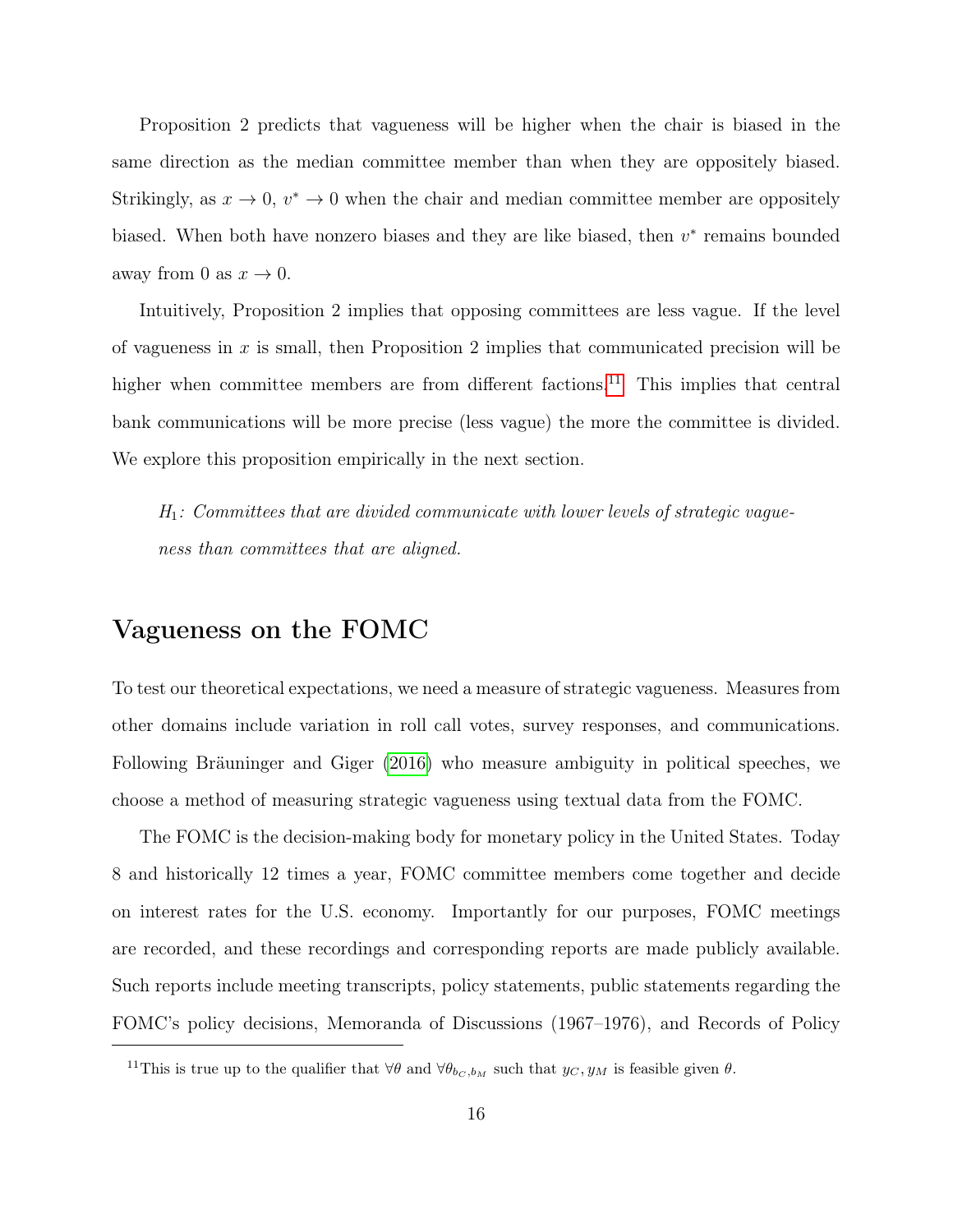Actions and Minutes of Actions (1976–1992). The empirical analyses use the Records of Policy Actions and Minutes of Actions textual documents to provide an empirical test of our theory.[12](#page-0-0)

The sample that we cover is the period under Arthur Burns's tenure (more later). From February 1970 to March 1978, our primary documents are the FOMC's Memoranda of Discussion, which summarize each FOMC meeting.[13](#page-0-0) Starting in 1970, FOMC meetings were tape-recorded to help prepare the minutes. Unknown to committee members, committee meetings were transcribed and stored in an archive. The tape recordings were subsequently released during Greenspan's tenure. Both Meade and Stasavage [\(2008\)](#page-38-11) and Hansen, McMahon, and Prat [\(2017\)](#page-37-0) used the publication of the historical meeting transcripts, in 1993, as a discontinuity, analyzing the effect of publicity on members' behaviors before and after members knew they were being recorded. In doing so, Meade and Stasavage [\(2008\)](#page-38-11) found that committee members behaved differently before and after this date; knowledge that the meetings are recorded make committee members less likely to voice dissent.

In this analysis, we leverage the fact that the FOMC transcripts before 1993 provide an accurate account of committee members' private discussions. Because committee members did not know and did not expect that their meetings would be made publicly available, we can isolate the effects of committee bargaining on strategic vagueness without worrying about external publicity and its effects on members' behaviors. This is important, as research by Riboni and Ruge-Murcia [\(2010\)](#page-38-1) found that the modern FOMC behaves as if it is governed by consensus, even though, officially, policy making is based on majority voting. As Meade and Stasavage [\(2008\)](#page-38-11) have shown, before 1993, members did not hide their disagreements and

<sup>&</sup>lt;sup>12</sup>See https://www.federalreserve.gov/monetarypolicy/fomc\_historical.htm for transcripts and other historical materials.

<sup>&</sup>lt;sup>13</sup>The Records of Policy Actions and Minutes of Actions were released after 90 days until 1976, and then expedited. In March 1975, the release was changed from 90 days to 45 days, and it was changed again in May 1976 to a few days after the next scheduled meeting. Despite the variation in the publication records, for the duration of the sample period, there was always a short delay in publication.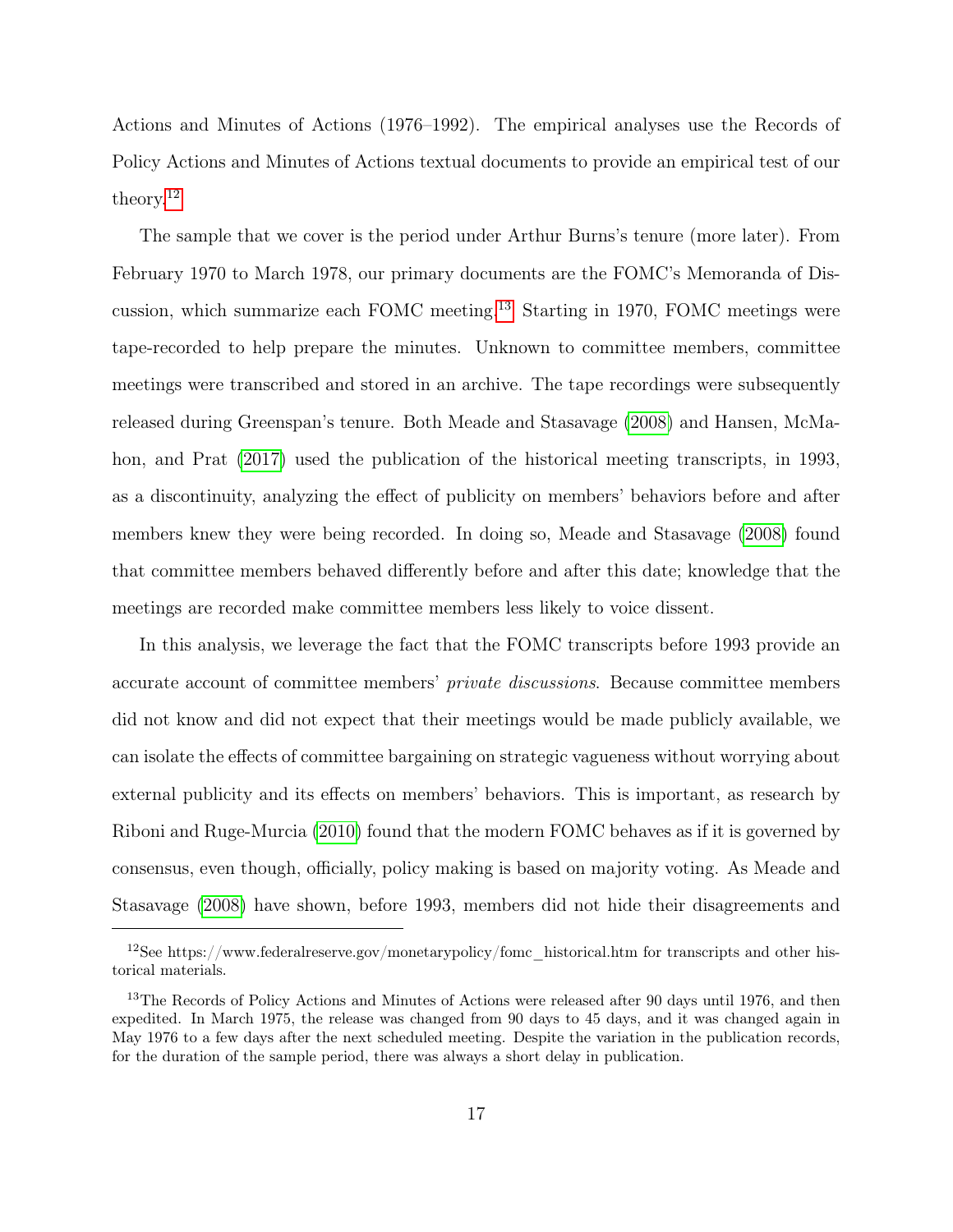dissented more freely. Therefore, the meetings offer researchers much richer and sympathetic reporting of members' preferences on policy as well as internal debates.

In addition to the rich set of documents and transcripts that we use for analysis, the FOMC has a number of interesting institutional features that make it a good test subject of our theory. First, the FOMC committee chair during this period is a strong agenda setter, usually speaking first. For example, during Burns's tenure, Chappell, McGregor, and Vermilyea [\(2004\)](#page-37-12) and Riboni and Ruge-Murcia [\(2020\)](#page-38-15) estimate that Chairman Burns accounted for 40–50 percent of the committee voting weight on interest rate decisions. Similarly, Burns– member differences in stated interest rates are lower when Burns makes recommendations early in the meeting rather than later in the meeting, which is consistent with the hypothesis that the chairman is an agenda setter (Chappell, McGregor, and Vermilyea, [2007\)](#page-37-13). We also leverage this information to check whether when Burns makes a proposal matters for our findings.

Second, committee members are appointed by different channels, either through private member banks in their districts, Bank Presidents, or through presidential appointments to the Board of Governors (Chang, [2001\)](#page-36-12). Variation in the appointment mechanism and appointment timing provides an exogenous source of variation in committee composition, which also bolsters the research design.

For example, in the case of those directly appointed by the president, both Republicans and Democrats tend to appoint members with more similar preferences to their own, conditional on confirmation by the Senate, and appointments are staggered across presidential terms (Gandrud and Grafström, [2015;](#page-37-14) Chang, [2001\)](#page-36-12). Interestingly, however, by the end of Burns's tenure, although almost all appointed FOMC members had some loyalty to the Republican Party, there were also a large number of "swingers" on the FOMC, which makes different configurations of the chair and the median likely during this period (Istrefi, [2019;](#page-38-16) Bordo and Istrefi, [2018\)](#page-36-13).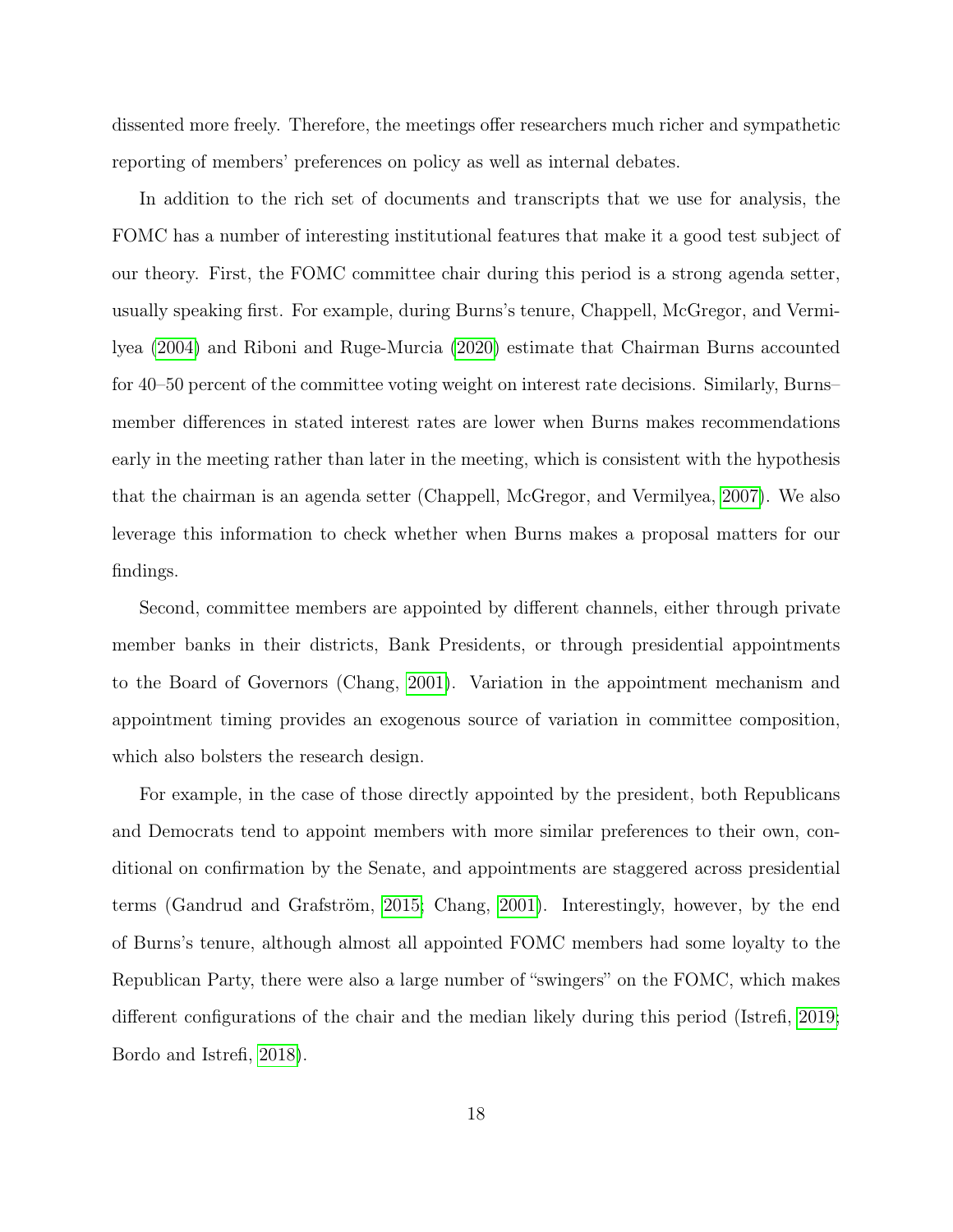Committee members from bank districts or Bank Presidents, by contrast, are also more likely to represent their districts' local conditions, especially their unemployment levels (Baerg and Lowe, [2018;](#page-36-14) Chappell, McGregor, and Vermilyea, [2004\)](#page-37-12). Appointment differences, therefore, ensure that members have different policy preferences and that these preferences are independent of the preferences members have over the level of strategic vagueness in committee deliberations.

There are two obvious challenges with using textual data for a measure of strategic vagueness. First, using textual data, we can only measure what is recorded in meetings. In other words, our measure does not count either words that go unsaid when members stay silent or statements made off the record. Given that we are not interested in a particular topic (for example inflation), which might make people more hesitant to speak, and given the members do not think the meetings are recorded, we think that this is not relevant. Second, we may also underestimate strategic vagueness if FOMC members use a "mixed- strategy" when communicating, for instance, by using language that expresses both certainty and uncertainty language at the same time. So as to account for this, we test our hypothesis with different measures including absolute counts and the share of expressed uncertainty (more below).

In the next section, we examine whether FOMC committee composition, and especially variation in the configuration of the chair and the median member's preferences, is related to the level of strategic vagueness in FOMC reports between 1970 and 1978. We find that when the median FOMC voting member and the chair have opposing preferences, meetings contain more certainty language than when the median and chair have like preferences. We find a similar positive and statistically significant relationship when we consider the absolute difference between the chair's and the median member's preferences as well. Taken together, we find some empirical support for our model.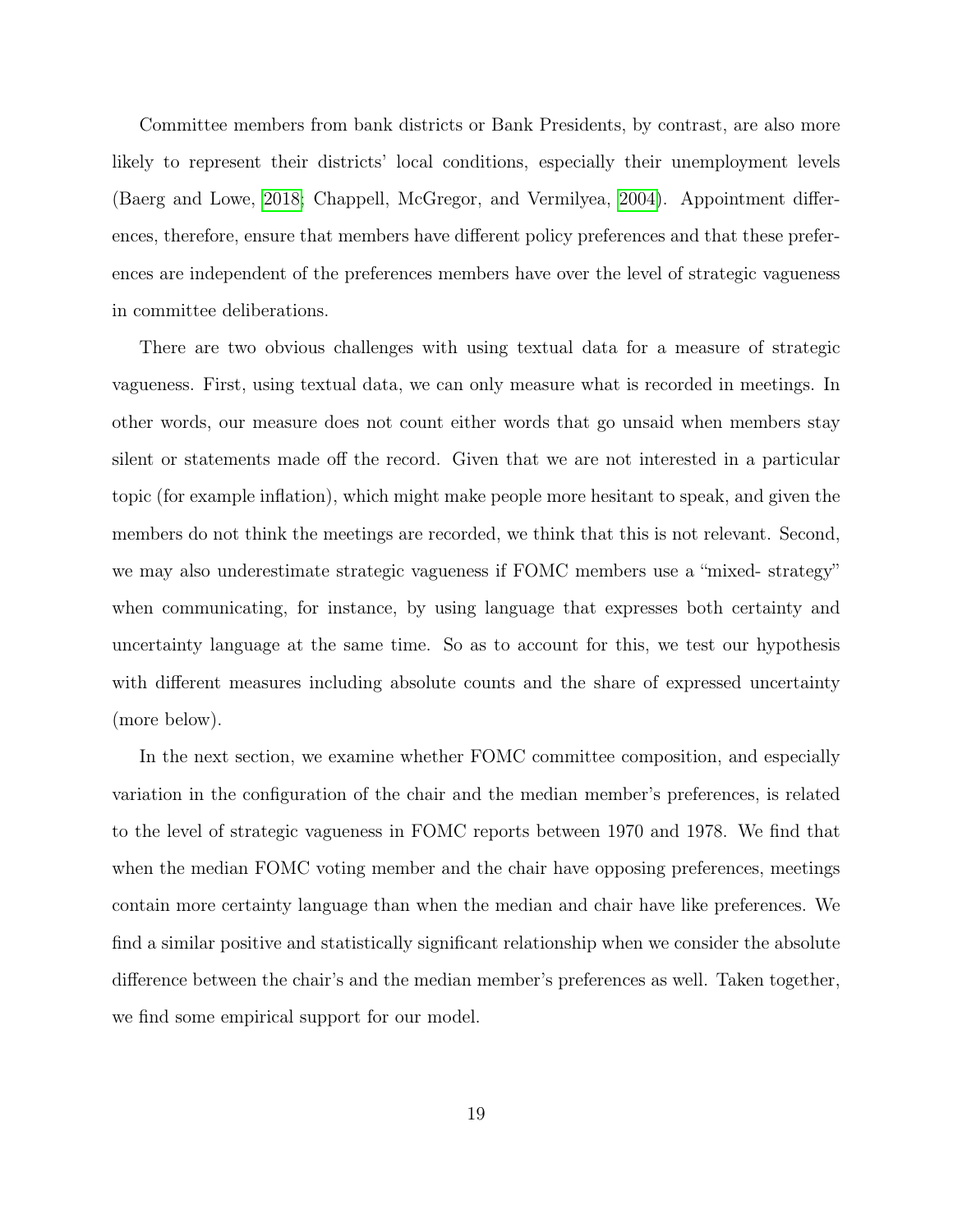# The Burns Years

The time period for our first empirical test is 1970–1978, covering a total of 99 FOMC meetings. This period encompasses meetings presided over by FOMC chairman Arthur Burns, who took the helm of the FOMC in 1970 and retired in March 1978. Burns's tenure as chairman of the FOMC was remarkable in that it coincided with a number of momentous political and economic events. During his tenure, the United States experienced a deep recession that was associated with rising rather than falling inflation. Following the recession, the economy was subjected to price controls, international financial shocks, and domestic political turmoil due to the Vietnam War.

Importantly, during this time period, there is also large variation in whether the committee chair proposes an interest rate close to or far from the median member's and mean member's target policy rates. Indeed, and as reported in Chappell, McGregor, and Vermilyea [\(2004,](#page-37-12) pp. 415–416), in the March 1975 meeting, the adopted funds rate was exactly equal to the median of the desired rates of the committee's members, and the median was also close to the mean. In May 1973, however, the chosen target of 7.56 percent was less than both the median and the mean. The target rate was instead set equal to the rate advocated by Chairman Burns, whose preferred rate was lower than the preferred rates of all other voting members. Figure [5](#page-26-0) plots the over-time preferences of Burns and the mean and median of FOMC voting members. If our theory is correct, there will be a systematic association between strategically vague language in the meetings and changes in the alignment of committee members' preferences.

The FOMC committee rotation system enables only a subset of all bank presidents to vote at any given meeting. A maximum of 12 out of a possible 19 members vote. Importantly, members cannot self-select into the official voting calendar; official voting is determined by a preset schedule. Following Baerg and Lowe [\(2018\)](#page-36-14) and Baerg [\(2020\)](#page-36-3), we calculate the median member and mean member under two assumptions: one sample computes the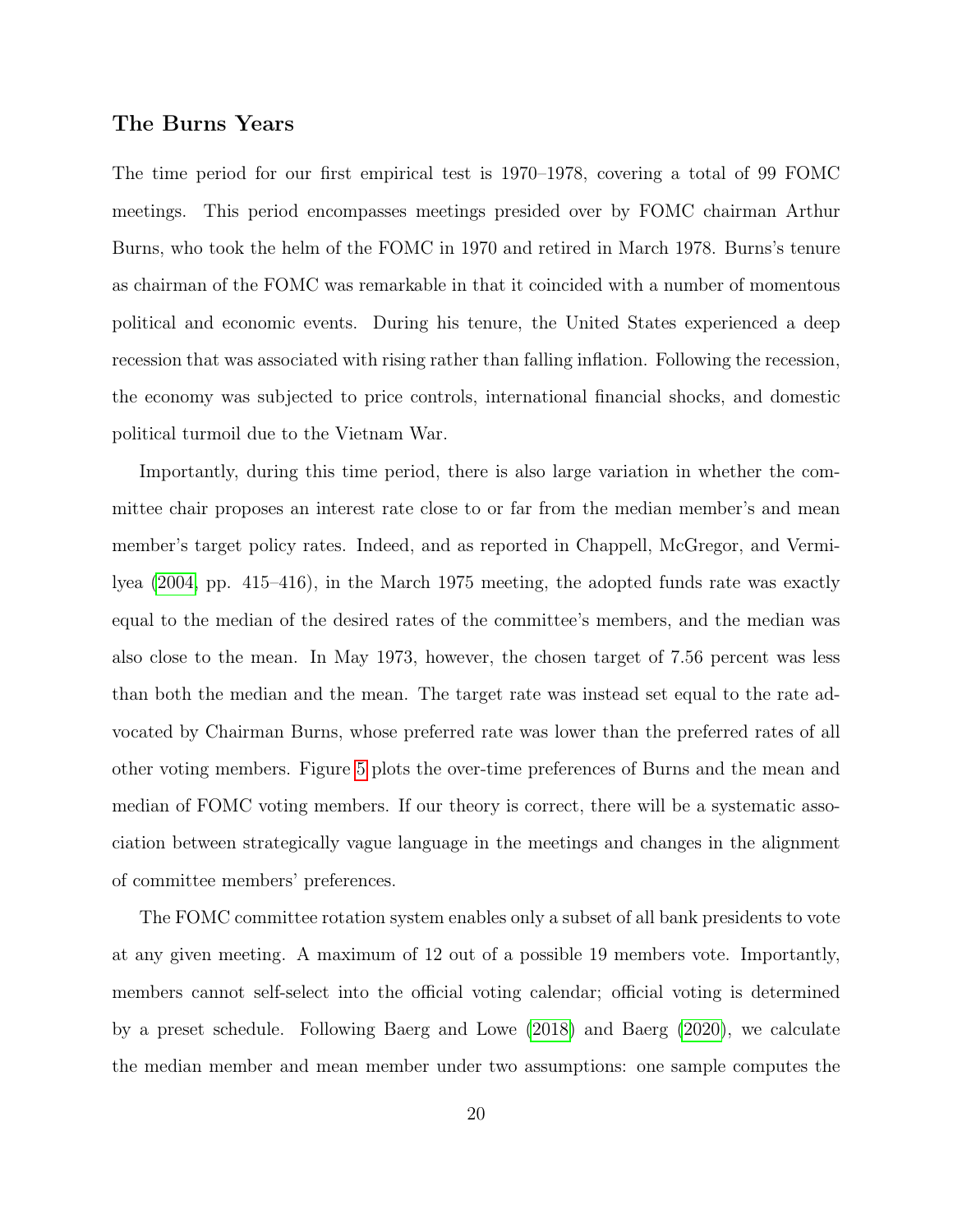median and mean committee members from only those members with voting rights at any given meeting, and a second sample computes the median and mean preferences from all committee members, irrespective of whether they are on rotation to vote.

### Dependent Variable

Our main dependent variable is strategic vagueness. To create this measure, we first downloaded the Memoranda of Discussion (1967–1976) and Records of Policy Actions and Minutes of Actions (1976–1978) from the Fed's historical archives.<sup>[14](#page-0-0)</sup> We selected all FOMC meetings between January 1970 and February 1978, for a total of 99 meetings, which completely covers Burns's tenure at the Fed.

We transform these public records into a document frequency matrix using standard textual analysis techniques with the R package quanteda (Benoit et al., [2018\)](#page-36-15). We then apply an off-the-shelf certainty and uncertainty dictionary and keep only those words that are dictionary keys and their associated counts. The dictionary terms that we keep are from the Linguistic Inquiry and Word Count (LIWC) dictionary (Pennebaker, Francis, and Booth, [2001\)](#page-38-17), and we use the vocabulary from the dimensions "certainty" and "uncertainty." We use this measure because we want to use measures that are used in previous literature for measuring strategic vagueness, but in other domains. For example, Owens and Wedeking [\(2011\)](#page-38-3) found that committee heterogeneity is positively associated with vagueness, whereas our theory predicts the opposite. They empirically evaluated their model using LIWC, and so by also using LIWC, we can see whether central bankers behave similarly. In the party politics literature, Eichorst and Lin [\(2019\)](#page-37-4) also use LIWC. While other measures of certainty and uncertainty are possible, by using a well-known, off-the-shelf measure, we are more confident in making comparisons of monetary policy with past research findings. Another benefit of using this dictionary is that it focuses on language associated with *psychological uncertainty* 

 $14$ https://www.federalreserve.gov/monetarypolicy/fomc\_historical.htm.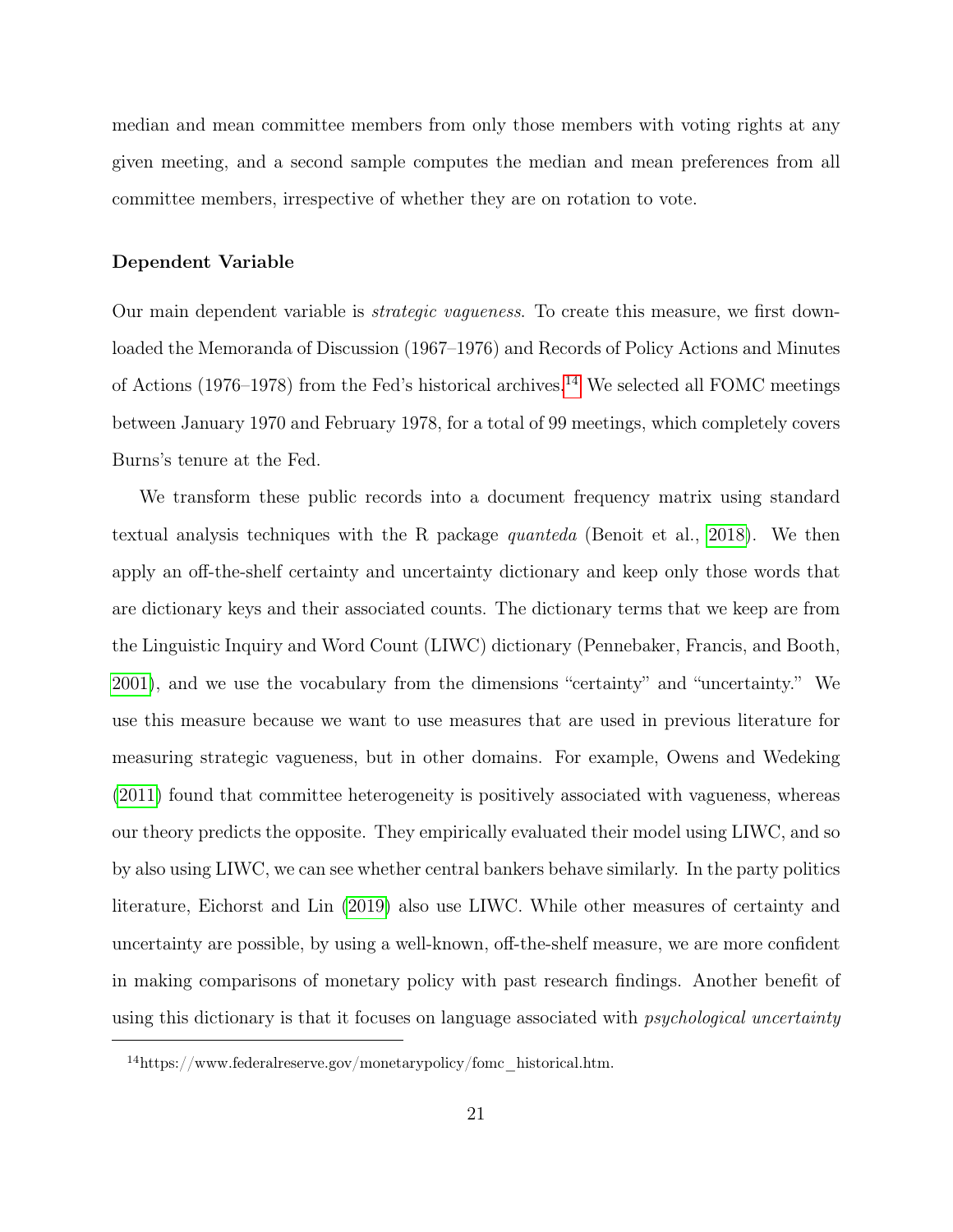rather than *economic uncertainty*. A final benefit is that, given that the dictionary is offthe-shelf and generic, it is not overfitted to the data.

In applying the LIWC dictionary to our corpus, we find significant variation in the number of certainty and uncertainty words used across FOMC meetings over this period. This is shown in Figures [3](#page-24-0) and [4.](#page-24-0) The maximum number of uncertainty words used in any given meeting is 80, and the maximum number of certainty words used in any given meeting is 13. To construct our main dependent variable, we transform these certainty and uncertainty word counts into a proportional response variable. Our main dependent variable, therefore, measures the share of certainty over uncertainty words for any given meeting in our sample. Figures [3](#page-24-0) and [4](#page-24-0) show the counts of uncertainty words and the share of certainty to uncertainty words in the Fed documents over time, respectively. Although we can see that there is a positive over-time trend in the number of uncertainty words used in the documents, once we transform the counts into a proportional response, we find less evidence of this trend. Because we are modeling the ratio of certainty to uncertainty word counts, the statistical model that we use is a GLMM binomial model.<sup>[15](#page-0-0)</sup>

## Independent Variables

### Opposing Biases

Our main independent variable is the preference alignment of the chair and median member on the FOMC. To measure committee members' preferences, we use the preferred interest rate for the chair, median member, and mean member as estimated by Chappell, McGregor, and Vermilyea [\(2004\)](#page-37-12). To compute members' preferences, Chapell et al. examined the FOMC transcripts and, employing human coders, code individual members' announced target rates across meetings. The authors succeeded in using the transcript data for 80 percent

<sup>&</sup>lt;sup>15</sup>In the appendix, we report results using a Poisson model with either counts of uncertainty or counts of certainty and find similar results.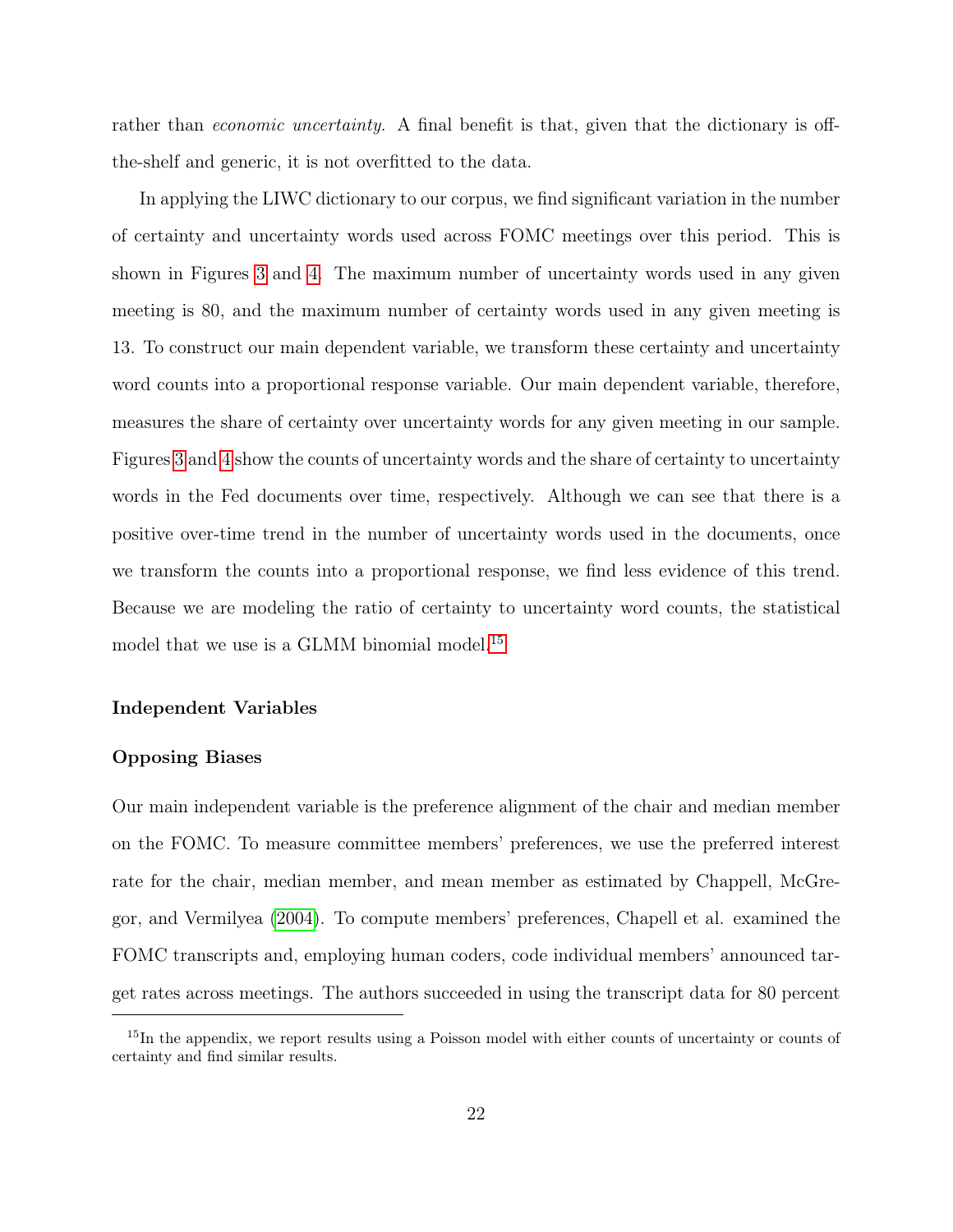<span id="page-24-0"></span>

Figure 3: Number of Uncertainty Words

Figure 4: Share of Certainty Words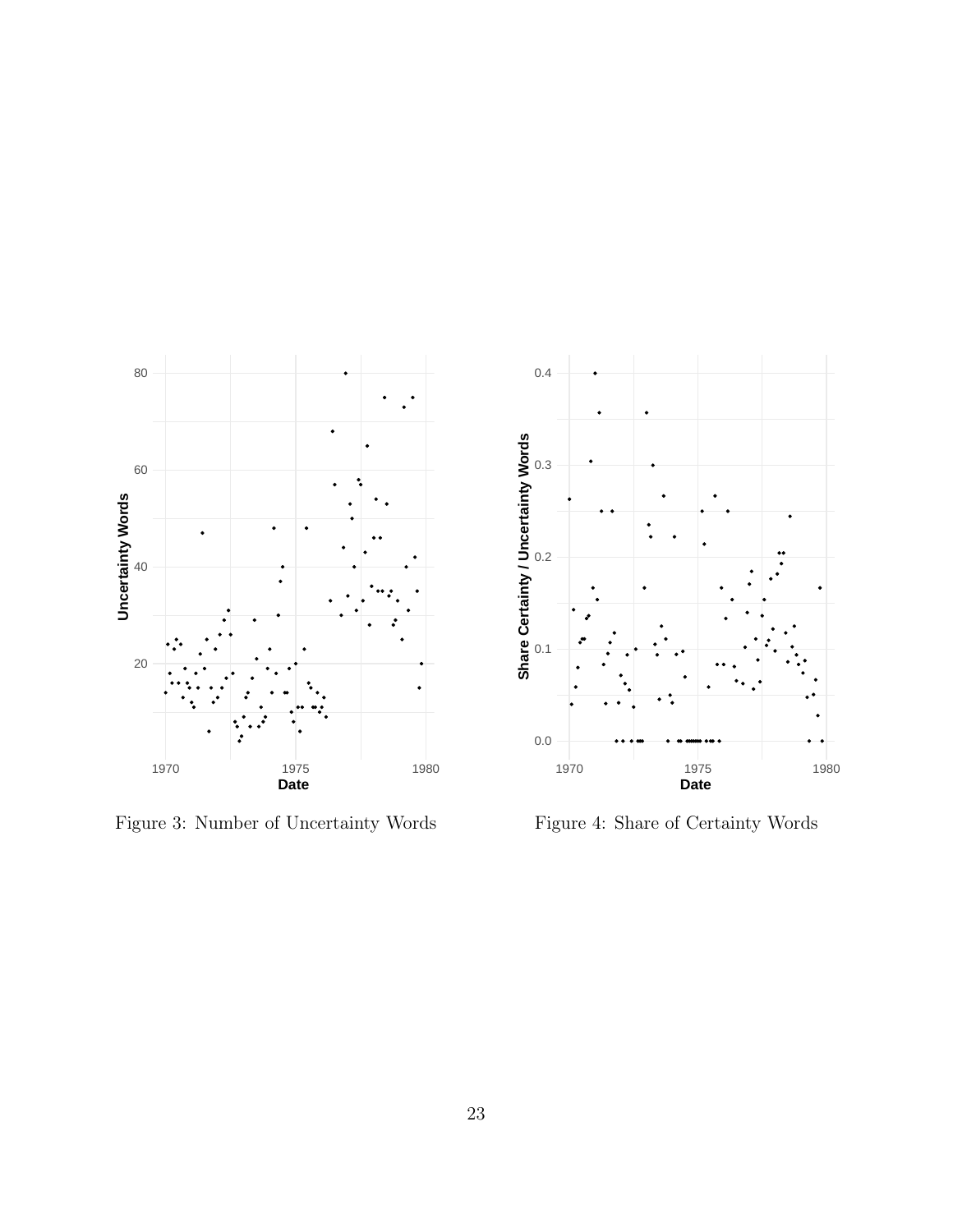of all cases. For the remaining 20 percent of cases, the authors used a statistical model to interpolate a member's preferred policy target rate. Rather than being interested in the preferences of all members, we are interested in the alignment of the chair and the median member. We therefore generate a new variable, *opposing biases*, to capture this.

We first code opposing biases as 1 when the mean FOMC member is spatially located between the chair and the median member such that the median member is further away from the chair than the mean member. We code opposing biases as 0 when the median is located between the mean and the chair. In those cases where the median and the mean have the same preference, we also code this as 1. In the sample of voting members, opposing biases yields 73 cases where the median and chair have aligned preferences and 26 cases where the median and chair have opposing preferences. For robustness, we repeat the coding procedure a second time; however, now we use the median from the different voting samples, those both on and not on schedule to vote in the roll call. As before, we code opposing biases as 1 when the committee median is further from the chair than the mean, and 0 otherwise.

As an alternative measure of the independent variable, we also measure the absolute distance between the chair's and the median's preferred interest rates and call this absolute distance. As earlier, we also repeat the coding procedure a second time, taking into consideration those both on and not on schedule to vote in the roll call.

# Control Variables

In addition to preferences and voting status, we want to account for important characteristics about the U.S. economy. To do this, we control for the *target interest rate* at any given meeting. By including the policy interest rate, we account for meeting-to-meeting variation in economic conditions.

Second, we account for fundamental economic uncertainty using the Economic Policy Uncertainty Index (EPUI) by Baker, Bloom, and Davis [\(2016\)](#page-36-16). These authors construct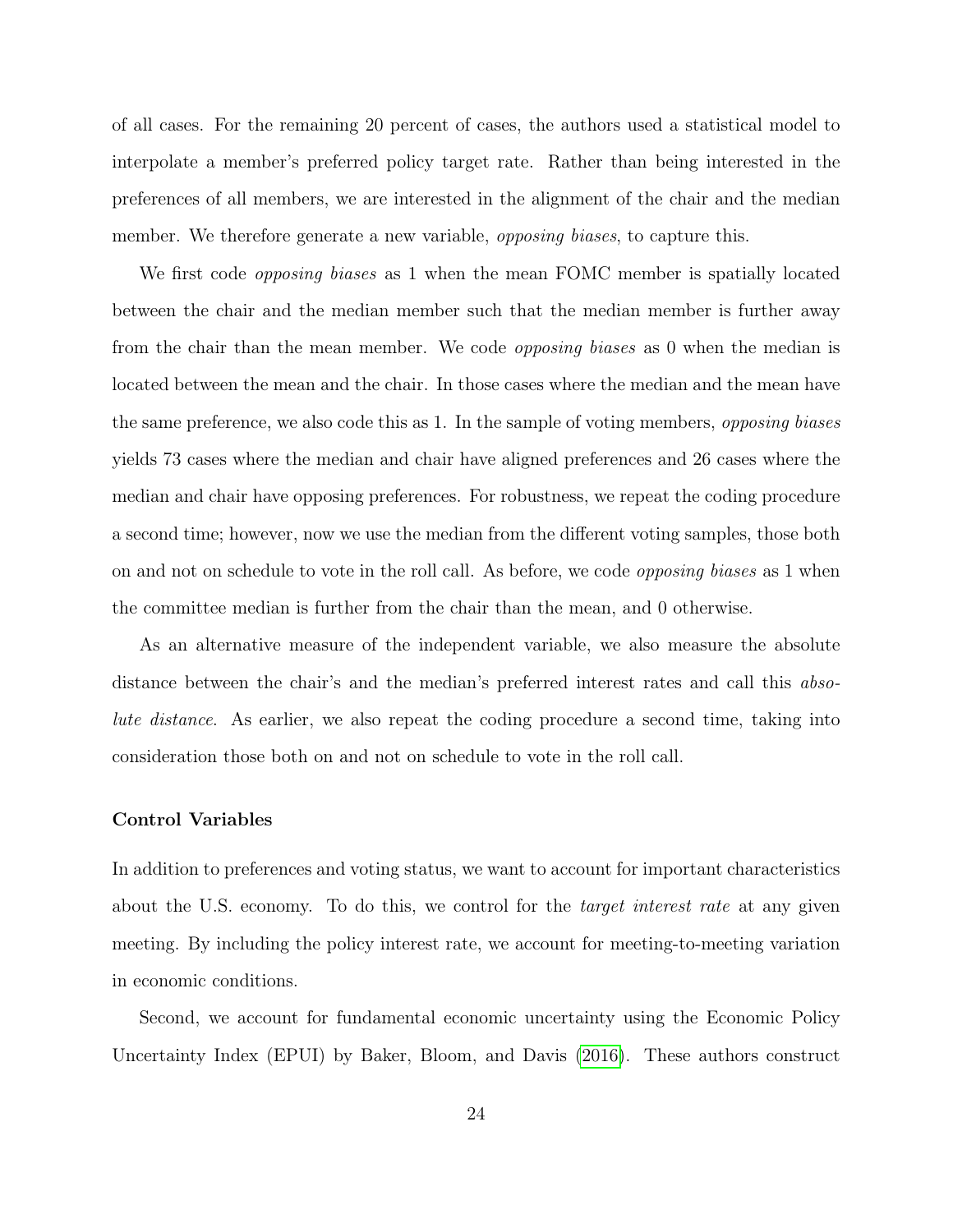<span id="page-26-0"></span>



25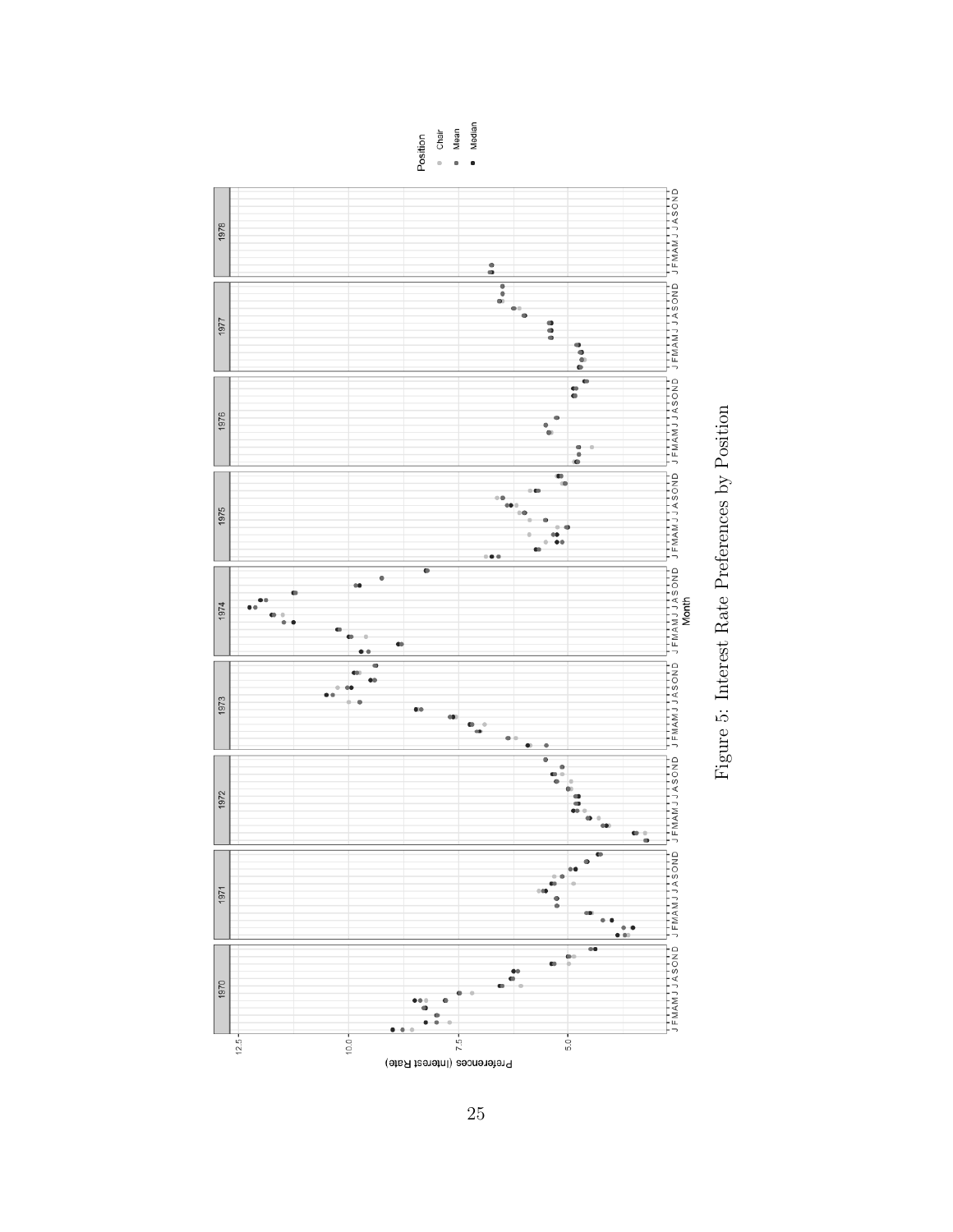this measure by combining news coverage, tax code expiration data, and economic forecaster disagreement. These data are available monthly for the United States and cover the entire period.

Additionally, we account for year random effects. By accounting for year characteristics, we can be sure that variation in preferences is associated with members' intercommittee behavior rather than with economic conditions. Because the committee chair stays the same throughout the period, we do not include chair effects. In a separate analysis (not reported here), we also included the share of Republican candidates on the FOMC as calculated by Chappell, McGregor, and Vermilyea [\(2004\)](#page-37-12); we found no appreciably different results.

## Statistical Results

The statistical results are presented in Table [1.](#page-28-0) As mentioned earlier, the dependent variable is the share of certainty to uncertainty words in a given meeting transcription. We examine the effects of opposing bias, the target interest rate, and economic policy uncertainty. We find some evidence that moving from an aligned to an opposing median committee member is associated with an increase in the share of certainty words in a meeting. Interestingly, we find that this is true irrespective of whether we calculate the median from the pool of members on schedule to vote or off schedule to vote, though the effect size is larger for the sample that calculates the median from voting members.

Using the alternative measure absolute distance, we also find a positive relationship. An increase in the (absolute) distance in preferred interest rates is associated with an increase in the share of certainty words. As with opposing bias, we find that this relationship is stronger in the sample of voting members compared to the sample with all FOMC members, including those not on the roll call.

In terms of our controls, we find a negative relationship between interest rates and the share of certainty words. Interestingly, we find no relationship between the economic policy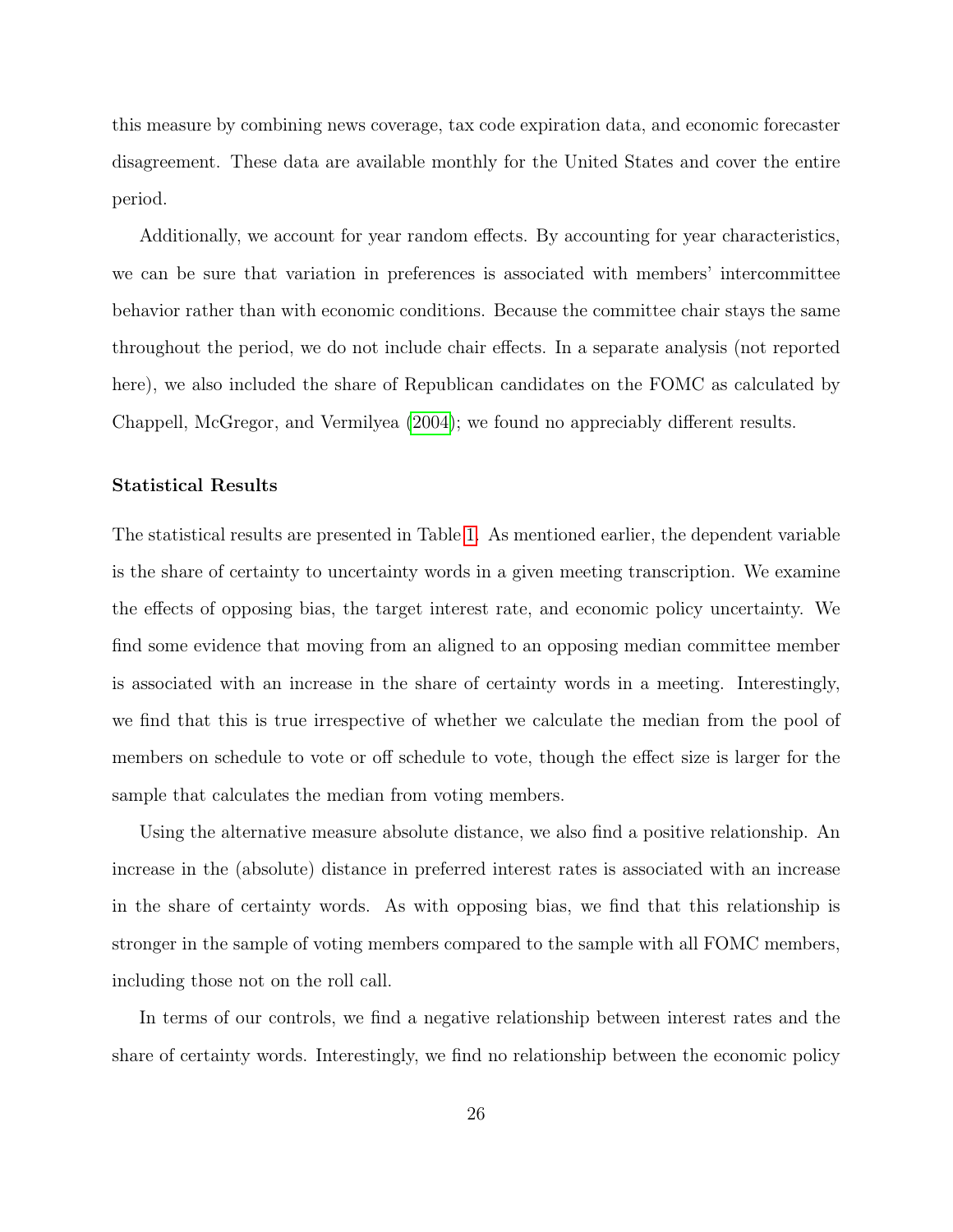index metric and the share of certainty words in the meeting. It may be that the target interest rate is capturing much of the variation in the economy. The correlation between the interest rate and the EPUI measure is 0.376. The correlation between the share of certainty words and the EPUI measure is −0.141.

<span id="page-28-0"></span>Table 1: Regression Results for Proportion of Certainty/Uncertainty Words and FOMC Opposing Biases

|                             | Share of certainty to uncertainty words (dependant variable) |                                   |                                   |                                   |
|-----------------------------|--------------------------------------------------------------|-----------------------------------|-----------------------------------|-----------------------------------|
|                             | Median voters                                                | Median all members                | Median voters                     | Median all members                |
| Opposing bias               | $0.501***$<br>(0.187, 0.815)                                 |                                   |                                   |                                   |
| Opposing bias               |                                                              | $0.295*$<br>$(-0.029, 0.620)$     |                                   |                                   |
| Absolute distance           |                                                              |                                   | $1.100**$<br>(0.115, 2.086)       |                                   |
| Absolute distance           |                                                              |                                   |                                   | $0.898*$<br>$(-0.107, 1.904)$     |
| Interest rate               | $-0.204***$<br>$(-0.339, -0.069)$                            | $-0.178***$<br>$(-0.307, -0.050)$ | $-0.192***$<br>$(-0.327, -0.058)$ | $-0.186***$<br>$(-0.320, -0.051)$ |
| Economic policy uncertainty | 0.001<br>$(-0.006, 0.008)$                                   | $-0.0001$<br>$(-0.007, 0.007)$    | 0.001<br>$(-0.006, 0.008)$        | 0.0003<br>$(-0.007, 0.007)$       |
| Constant                    | $-1.167**$<br>$[-2.255, -0.078]$                             | $-1.107**$<br>$(-2.150, -0.064)$  | $-1.138**$<br>$(-2.225, -0.051)$  | $-1.135**$<br>$(-2.214, -0.055)$  |
| Observations                | 99                                                           | 97                                | 99                                | 97                                |
| Log likelihood              | $-185.215$                                                   | $-186.950$                        | $-187.616$                        | $-187.006$                        |
| Akaike inf. crit.           | 380.430                                                      | 383.900                           | 385.233                           | 384.012                           |
| Bayesian inf. crit.         | 393.406                                                      | 396.774                           | 398.208                           | 396.886                           |

Note. GLMM binomial model.  $\gamma^* p < 0.1. \gamma^* p < 0.05. \gamma^* p < 0.01.$ 

# Robustness Checks

One possible concern with the preceding analysis is that the model assumes that the interpolated data for the committee members are valid and that Burns's stated preferences set the agenda. The latter assumption is especially important, as it could be the case that Burns proposed an interest rate based on what other committee members wanted rather than on his own preference. To ensure that this is not confounding our results, we run the same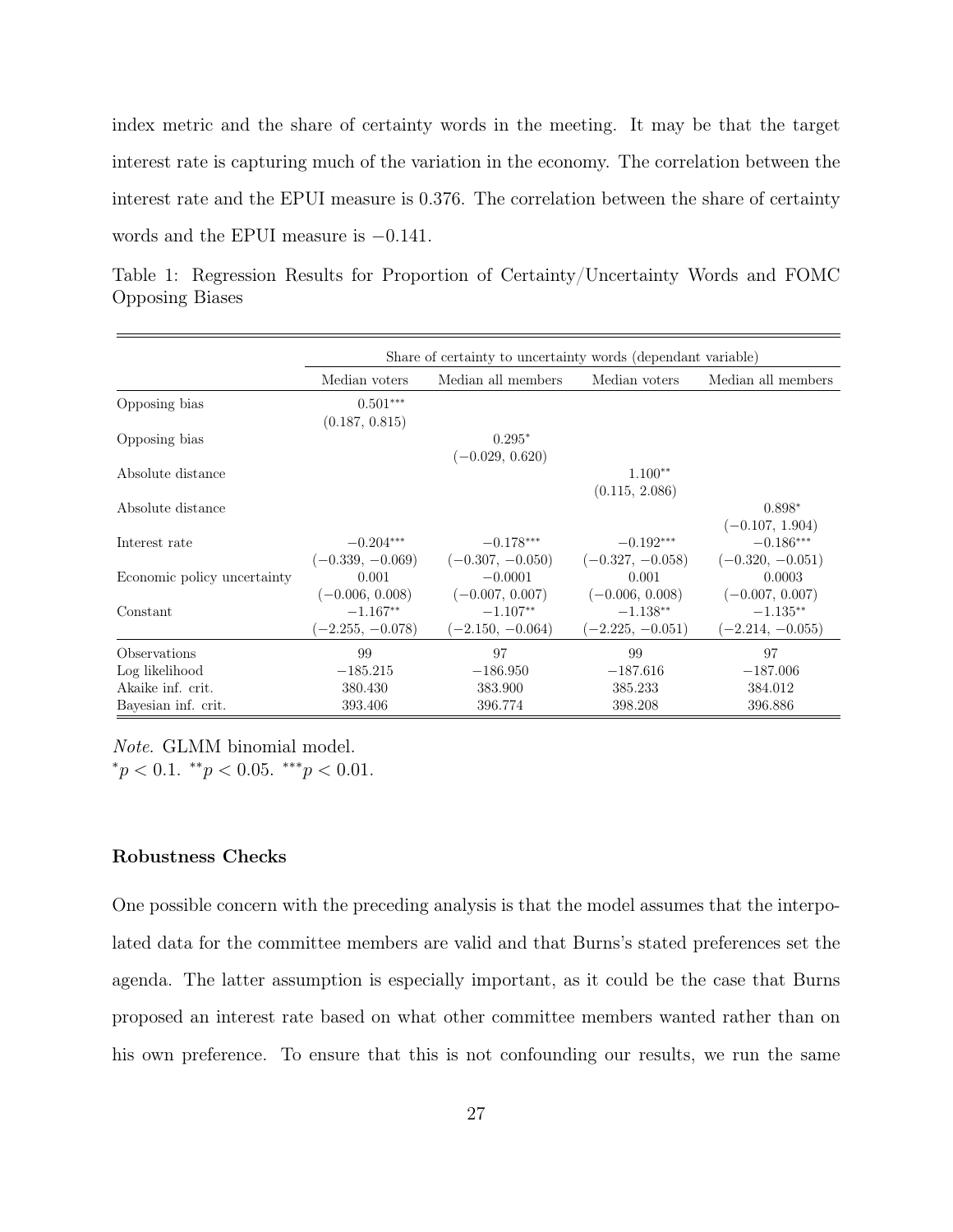models as before, but this time, we use only those cases where Burns speaks first. This reduces the number of FOMC meetings from 99 to 48. The results are given in Table [2.](#page-29-0)

<span id="page-29-0"></span>Table 2: Regression Results for Proportion of Certainty/Uncertainty Words and FOMC Opposing Biases with Agenda Setting

|                             | Share of certainty to uncertainty words (dependant variable) |                                                 |                                                 |                                                 |
|-----------------------------|--------------------------------------------------------------|-------------------------------------------------|-------------------------------------------------|-------------------------------------------------|
|                             | Median voters                                                | Median all members                              | Median voters                                   | Median all members                              |
| Opposing bias               | $0.717***$<br>(0.288, 1.145)                                 |                                                 |                                                 |                                                 |
| Opposing bias               |                                                              | $0.601**$<br>(0.136, 1.067)                     |                                                 |                                                 |
| Absolute distance           |                                                              |                                                 | $1.515***$<br>(0.308, 2.722)                    |                                                 |
| Absolute distance           |                                                              |                                                 |                                                 | $1.594**$<br>(0.358, 2.830)                     |
| Interest rate               | $-0.318***$                                                  | $-0.298***$                                     | $-0.376***$                                     | $-0.380***$                                     |
| Economic policy uncertainty | $(-0.519, -0.117)$<br>$-0.008$                               | $(-0.500, -0.095)$<br>$-0.009$                  | $(-0.594, -0.157)$<br>$-0.010$                  | $(-0.599, -0.161)$<br>$-0.009$                  |
| Constant                    | $(-0.020, 0.004)$<br>0.327<br>$(-1.506, 2.160)$              | $(-0.021, 0.003)$<br>0.331<br>$(-1.494, 2.156)$ | $(-0.022, 0.002)$<br>0.881<br>$(-1.087, 2.849)$ | $(-0.021, 0.003)$<br>0.783<br>$(-1.172, 2.737)$ |
| Observations                | 48                                                           | 48                                              | 48                                              | 48                                              |
| Log likelihood              | $-82.605$                                                    | $-84.734$                                       | $-84.985$                                       | $-84.779$                                       |
| Akaike inf. crit.           | 175.209                                                      | 179.469                                         | 179.970                                         | 179.559                                         |
| Bayesian inf. crit.         | 184.565                                                      | 188.825                                         | 189.326                                         | 188.915                                         |

Note. GLMM binomial model.  ${}^*p < 0.1.$   ${}^{**}p < 0.05.$   ${}^{***}p < 0.01.$ 

Using the restricted sample, where we know that the chair speaks first, we find consistent results with the full analysis reported. We find that a committee with an opposing median is associated with a greater share of certainty words in the FOMC meeting. Furthermore, we find that as the distance in preferences between the chair and the median member grows, the share of certainty to uncertainty words in the documents grows larger. We also find that the interest rate continues to be associated with fewer certainty words and that the EPUI continues to show no statistical relationship with our measure of strategic vagueness.

Another concern is that the EPUI captures economic uncertainty, but what matters is not economic uncertainty but economic sentiment. To check whether economic sentiment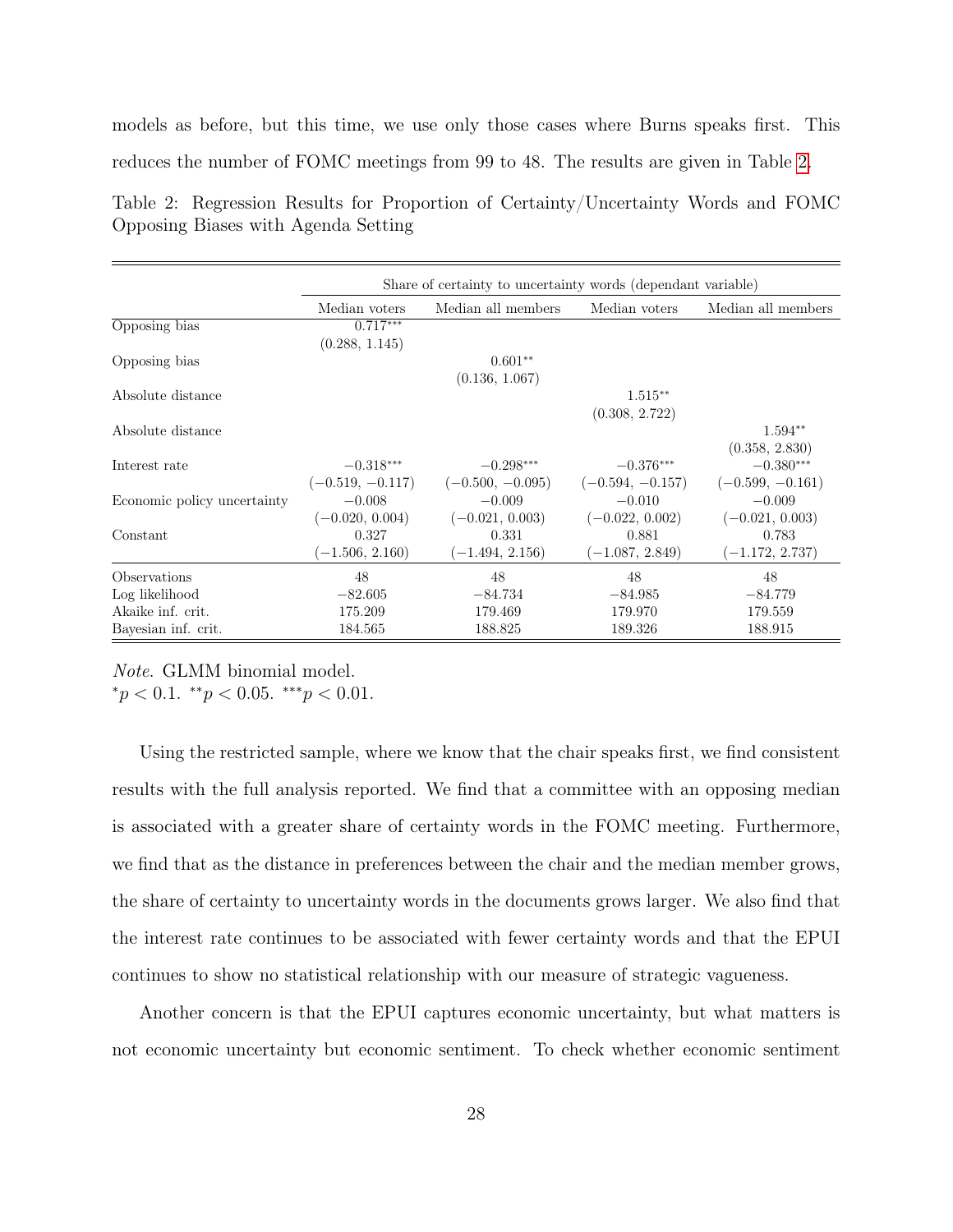matters, we construct and include a measure of economic sentiment for the period using latent semantic scaling (LSS). LSS has been used to measure bias in the news and in United Nations General Assembly speeches (e.g., Watanabe, [2017;](#page-39-4) Baturo and Watanabe, [2019\)](#page-36-17). To our knowledge, this is the first application of LSS to FOMC meeting reports. The technique relies on word embeddings, and users provide a list of "seed words" to scale documents on a specific dimension. The particular dimension we explore is economic sentiment, and we use a generic sentiment dictionary by Turney and Littman [\(2003\)](#page-39-5). In short, LSS is similar to other kinds of document scaling techniques that estimate documents in a single-dimensional space. Rather than being based on word frequency in a more traditional "bag of words" framework, LSS scores depend on semantic proximity to the chosen seed words. Such a scaling model is semi-supervised because, on one hand, it automatically estimates semantic proximity between words in a corpus employing word-embedding techniques, yet, on the other hand, the researcher still chooses seed words based on research interests. In this case, we select positive and negative words (sentiment). Figure shows graphically the computed sentiment for the period.

Table [3](#page-32-0) shows the results when we include economic sentiment in our analysis. As before, we find a positive and statistically significant relationship between the committee having an opposing median and the share of certainty words in the meeting transcriptions. We also find a similarly positive association between absolute distance and share of certainty words. We find a negative relationship between the interest rate and the share of certainty language. As before, we find no meaningful relationship between the EPUI measure and this is also true for our measure of lexical uncertainty; we find no evidence that economic sentiment affects the share of certainty and uncertainty words.

The fact that economic uncertainty and economic sentiment are unrelated to the proportion of certainty/uncertainty words is at first glance puzzling. Recent research by Firrell and Reinold [\(2020\)](#page-37-15), however, examined the impact of economic uncertainty on MPC behavior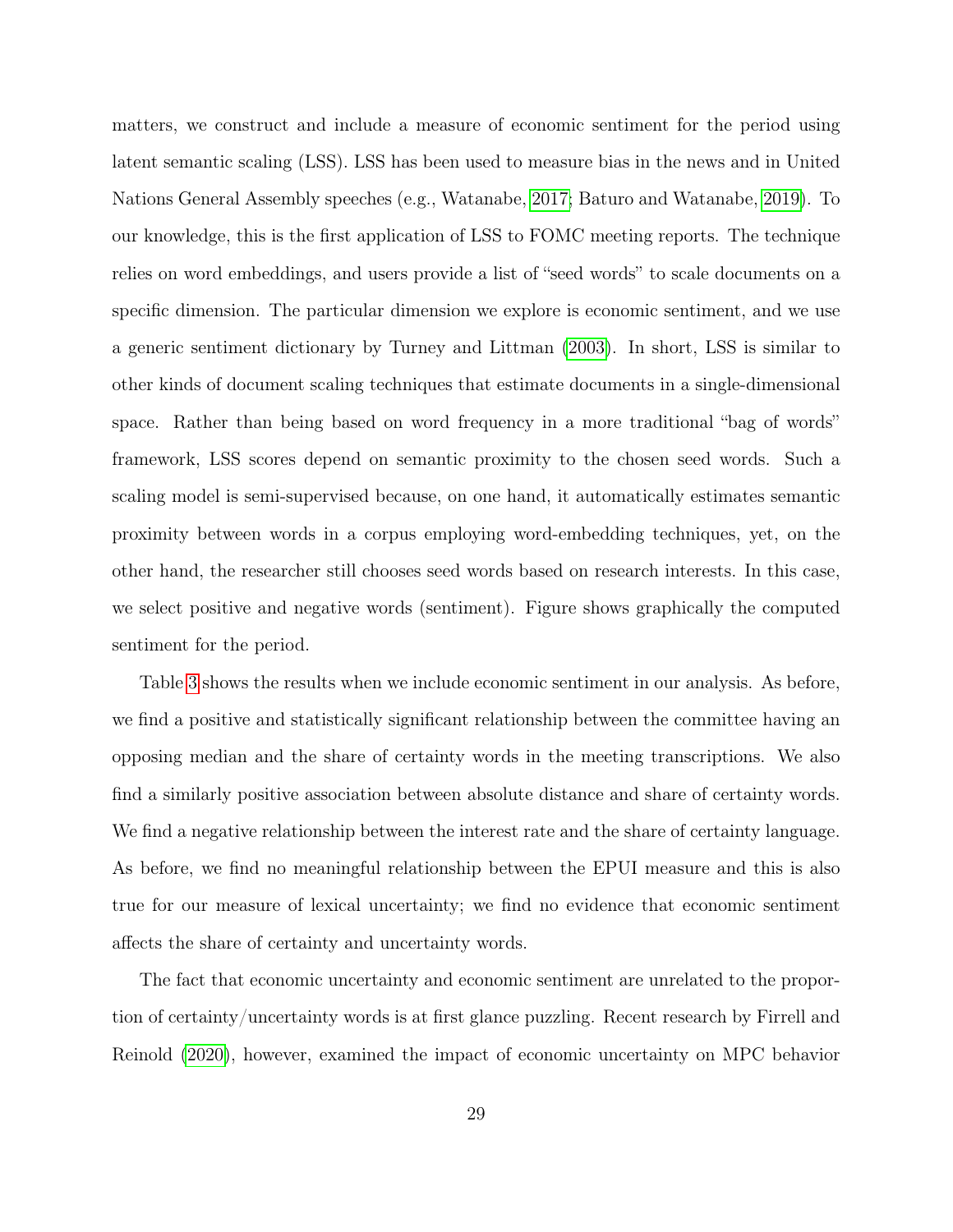



30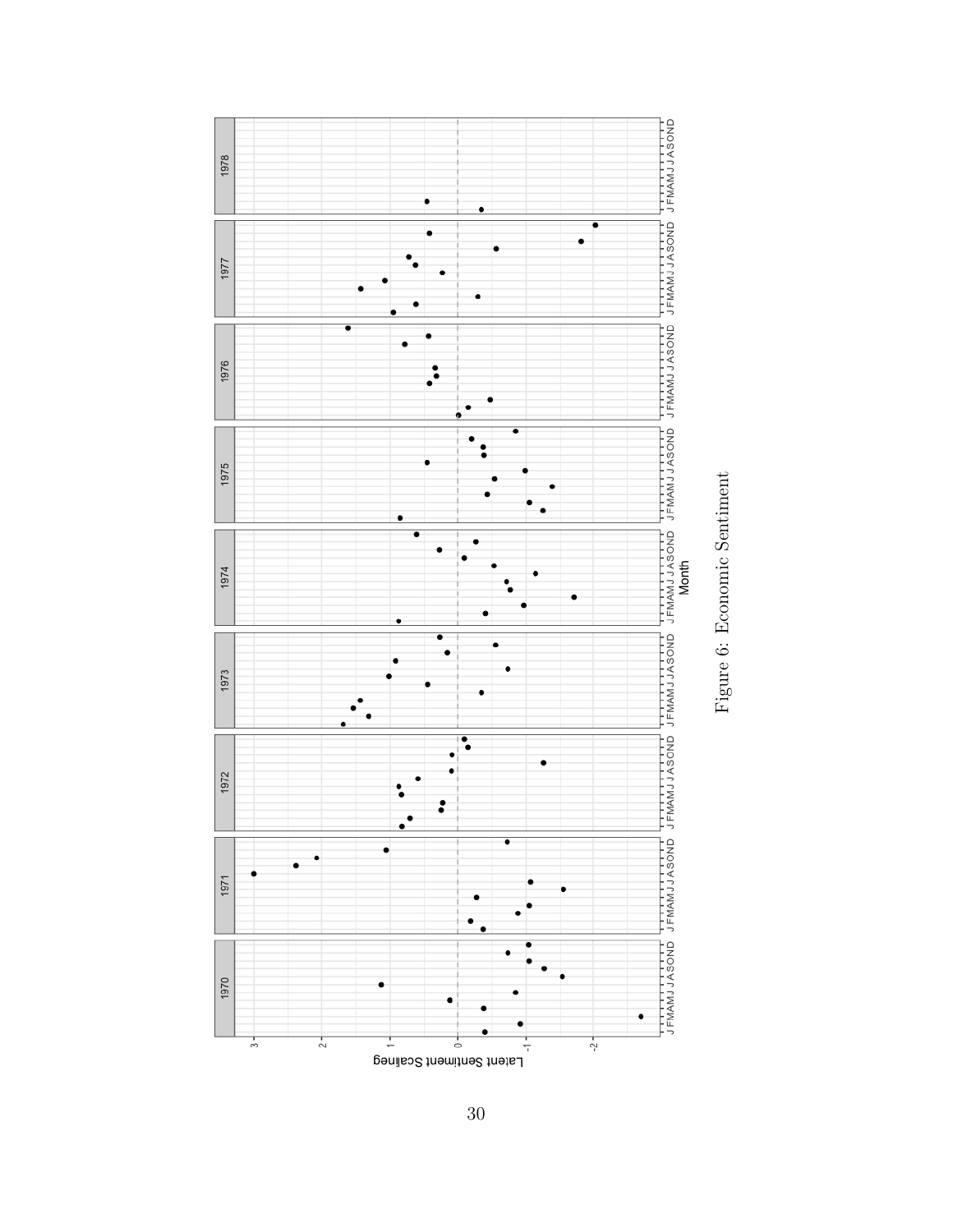|                             | Share of certainty to uncertainty words (dependant variable) |                                                       |                                                       |                                                       |
|-----------------------------|--------------------------------------------------------------|-------------------------------------------------------|-------------------------------------------------------|-------------------------------------------------------|
|                             | Median voters                                                | Median all members                                    | Median voters                                         | Median all members                                    |
| Opposing bias               | $0.473***$<br>(0.159, 0.786)                                 |                                                       |                                                       |                                                       |
| Opposing bias               |                                                              | $0.282*$<br>$(-0.045, 0.608)$                         |                                                       |                                                       |
| Absolute distance           |                                                              |                                                       | $1.053**$<br>(0.035, 2.071)                           |                                                       |
| Absolute distance           |                                                              |                                                       |                                                       | 0.823<br>$(-0.206, 1.852)$                            |
| Interest rate               | $-0.196***$                                                  | $-0.167**$                                            | $-0.190***$                                           | $-0.181***$                                           |
| Economic policy uncertainty | $(-0.332, -0.060)$<br>0.001<br>$(-0.006, 0.008)$             | $(-0.295, -0.038)$<br>$-0.0005$<br>$(-0.007, 0.006)$  | $(-0.328, -0.052)$<br>0.0004<br>$(-0.007, 0.007)$     | $(-0.318, -0.043)$<br>0.0001<br>$(-0.007, 0.007)$     |
| Latent sentiment            | 0.014                                                        | 0.039                                                 | $-0.006$                                              | 0.003                                                 |
| Constant                    | $(-0.125, 0.152)$<br>$-1.149**$<br>$-2.223, -0.075)$         | $(-0.101, 0.178)$<br>$-1.118**$<br>$(-2.140, -0.096)$ | $(-0.148, 0.135)$<br>$-1.106**$<br>$(-2.184, -0.027)$ | $(-0.137, 0.143)$<br>$-1.112**$<br>$(-2.178, -0.046)$ |
| Observations                | 96                                                           | 94                                                    | 96                                                    | 94                                                    |
| Log likelihood              | $-178.585$                                                   | $-179.909$                                            | $-180.785$                                            | $-180.100$                                            |
| Akaike inf. crit.           | 369.170                                                      | 371.819                                               | 373.569                                               | 372.201                                               |
| Bayesian inf. crit.         | 384.556                                                      | 387.078                                               | 388.955                                               | 387.461                                               |

<span id="page-32-0"></span>Table 3: Regression Results for Proportion of Certainty/Uncertainty Words and FOMC Opposing Biases with Sentiment

Note. GLMM binomial model.  ${}^*p < 0.1.$   ${}^{**}p < 0.05.$   ${}^{***}p < 0.01.$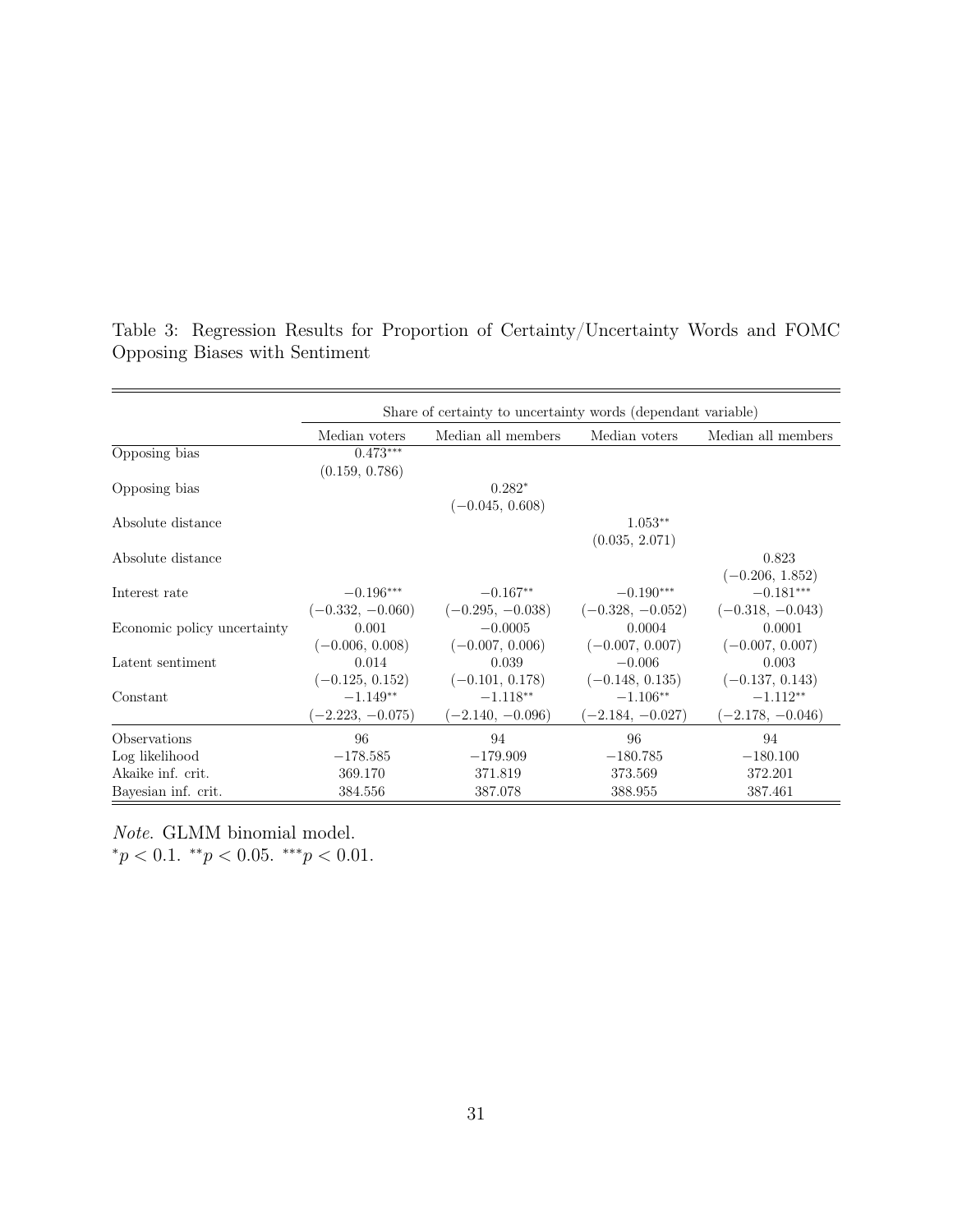directly using the Bank of England as a case study. These authors examined whether periods of high uncertainty translate, first, into changes in voting behaviour by members on the MPC and, second, into number of dissents. Similar to the results shown here, Firrell and Reinold found little evidence that dispersion of economic assessments increases in periods of uncertainty. They also found little evidence that average rates of dissent change. To explain these findings, the authors present a model in which the lack of volatility is explained by a signal extraction problem. In other words, in periods of higher levels of uncertainty, MPC members neither disagree nor dissent more. Such an interpretation is consistent with the idea that internally, committee members vary in terms of preferences rather than in terms of information or expertise.

# Conclusion

In this article, we show that strategic vagueness is an important and underexplored feature of committee design. We characterize the ways that committee size, roles, and composition impact the use of language in committee meetings. One important finding is that while ex post, the public prefers either a committee chair acting alone as a single agent (a Dictator) or a committee without an agenda setting chair (whichever is less biased), ex ante, an opposed committee produces lower levels of strategic vagueness. What this finding shows is that both committee members' preferences (biases) as well as committee members' behaviors (strategy) matters for the transmission of information. More specifically, from the perspective of the public, on the one hand, members of the public might prefer the "unvarnished truth" yet the committee may prefer a different outcome. This is either because committee members are biased (i.e. more inflation Hawkish than the average member of the public) or alternatively, have greater expertise. Given this, the public's best strategy is to make sure the committee cannot be too strategically vague for their own personal benefit. The public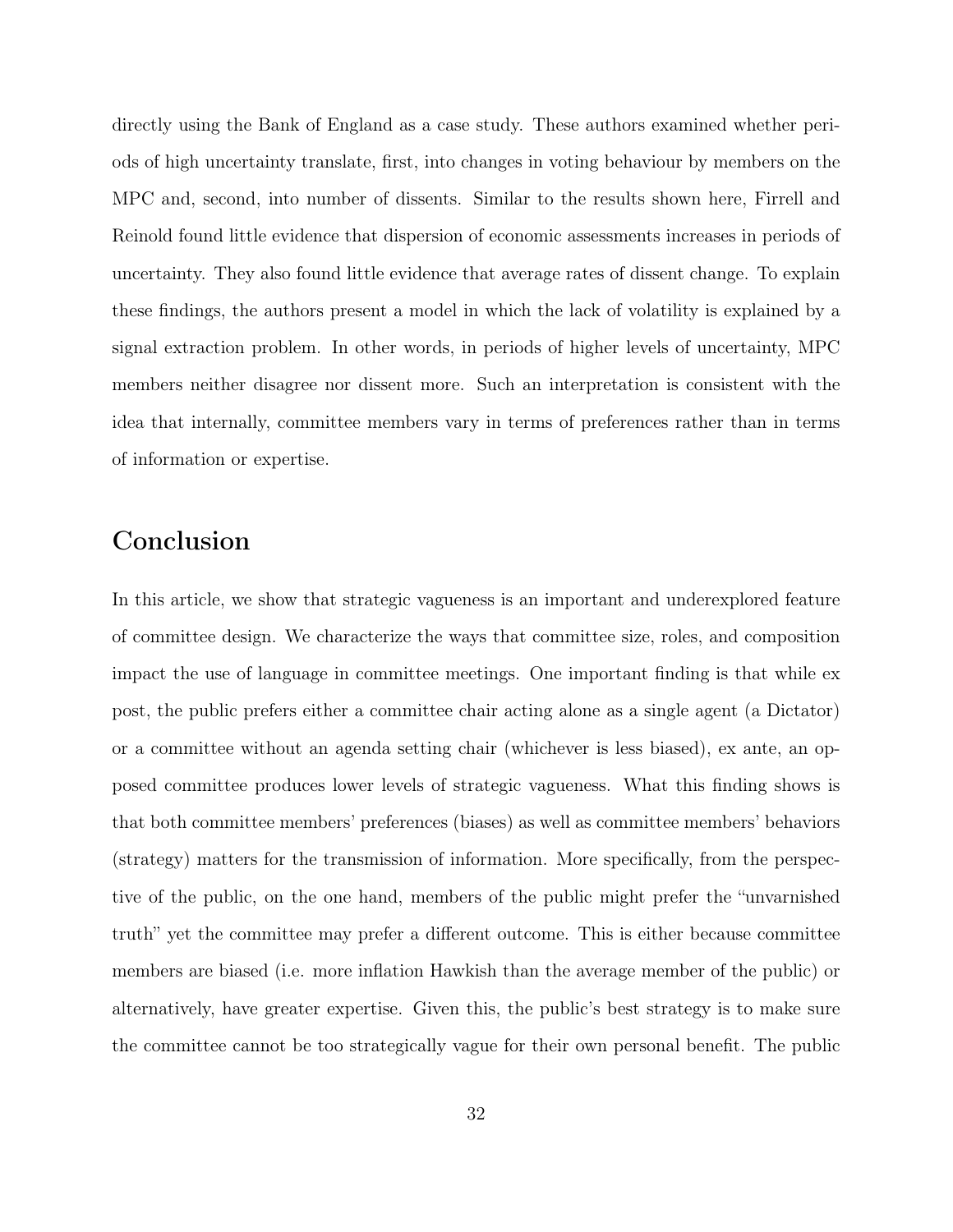then prefers committees with opposing views – these opposing views provide internal self governing mechanisms, which make some committees more accountable than others.

Also important is that our findings are opposite to the empirical evidence in judicial politics. Previous research on courts found that greater strategic vagueness is used to lubricate intercommittee disagreement; however, in the context of monetary policy, we find that divided committees use more certainty language. Another important finding is that a single decision maker (a Dictator) is expected to be the most vague. Further empirical research could evaluate central bank reforms that shift from a single governor to decision-making by committee, for example, as in Israel and New Zealand (Liviatan and Barkai, [2007\)](#page-38-18), to see whether our model expectations work there as well. Another contribution that we make is to the literature on central bank appointments. The model we present suggests that if the principal doing the appointing has an interest in limiting strategic vagueness, she would do well to appoint oppositely biased committee members.

One limitation of our study is that our model isolates the effect of strategic vagueness from other forms of vagueness, for example, future flexibility, as well as isolating bargaining over vagueness from other possible objects of bargaining, for example, interest rates. This allows for a relatively simple and clean result about vagueness. In our model, vagueness is assumed to be an instrument that eventually has an impact on outside actors' expectations. Because these outside actors are nonstrategic and the committee members have symmetric information, the model does not uncover any mechanism through which vagueness affects the actions of outside actors, other than through a mechanical relation between the two. This means that our research speaks to agent selection and optimal central bank appointments from the perspective of within-committee design rather than external accountability. Although it is likely that both external (principal agent) and internal (within committee) accountability mechanisms matter, there is much less research on internal, within-committee politics in the study of central bank communications, and so we put our focus there. A model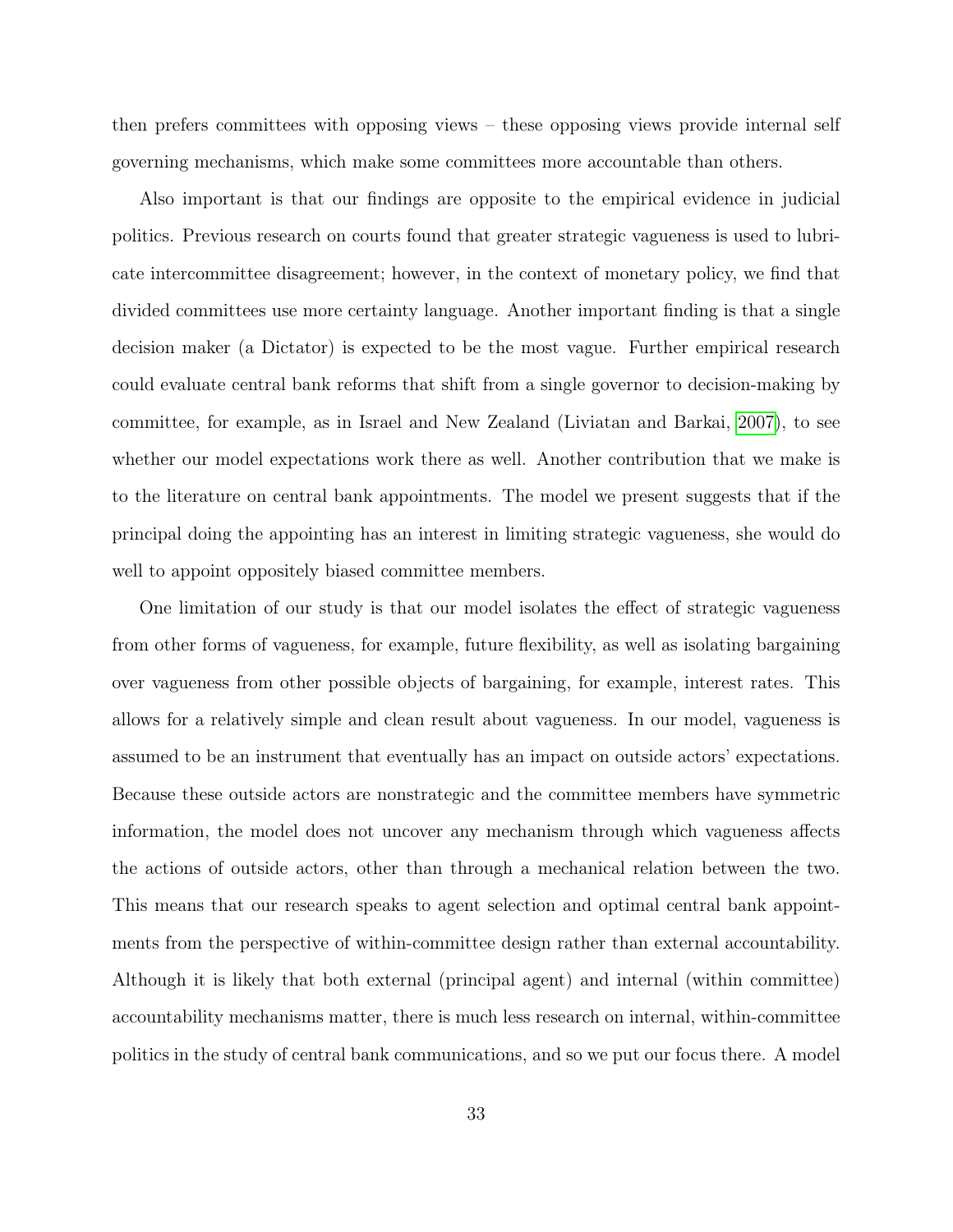that accounts for both internal and external information games (what Caillaud and Tirole [\(2007\)](#page-36-4) call "two-tier" information games) is needed and could be pursued in further research.

The empirical section tests our theoretical model on strategic vagueness in the FOMC using the Burns period. We find evidence that opposing preferences are associated with a higher share of certainty words in the meeting transcripts. This application is perhaps an easy test of our theory, as the FOMC exhibits most of those features that our model highlights as being effective: a strong chair, an opposing (or not) counterpoint in the committee, and the ability to take an outside offer by way of publicly dissenting to the policy. Future work might test our model on other types of committees. According to our argument and findings, committee policy making has benefits that have heretofore been overshadowed by an interest in policy.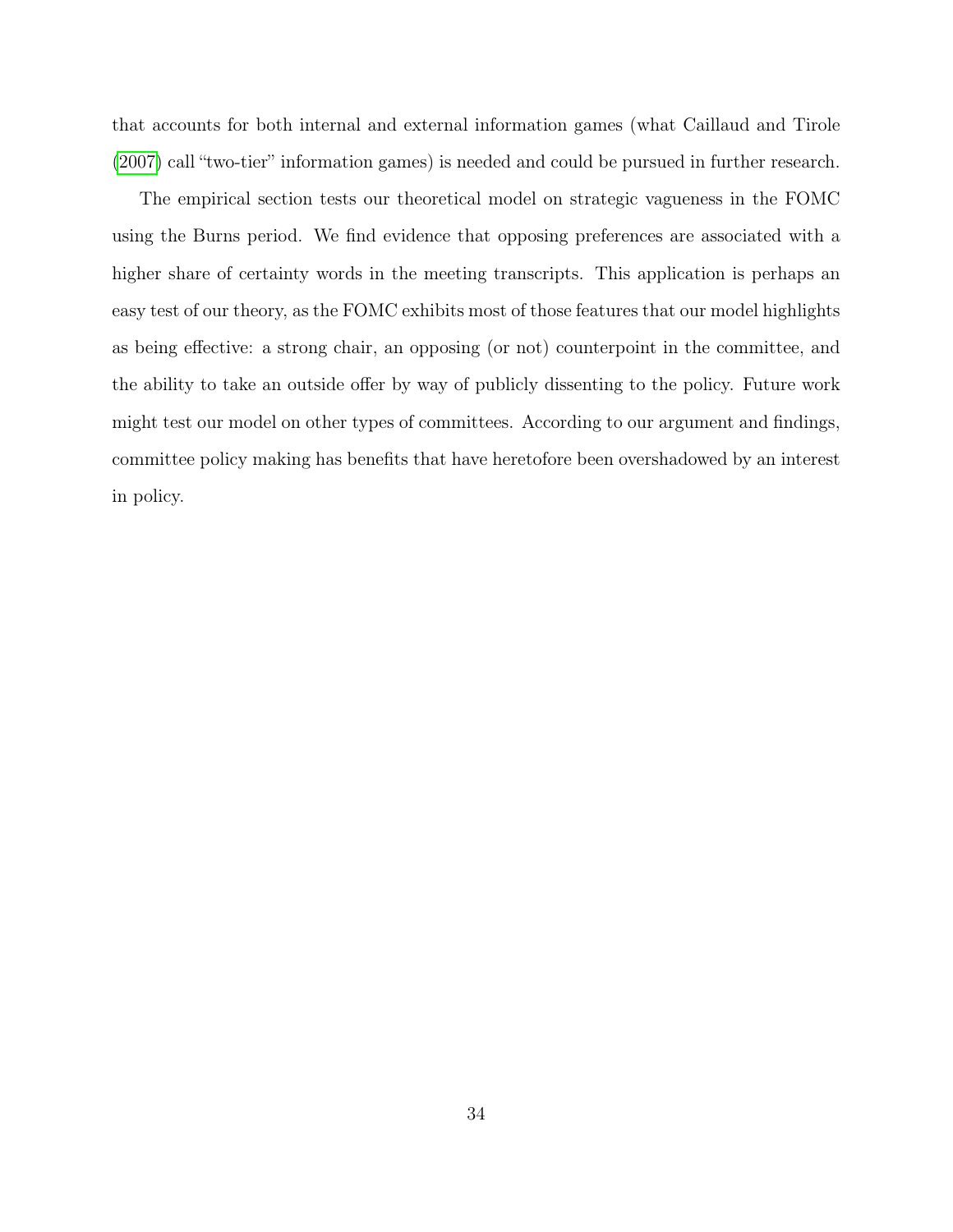# References

- <span id="page-36-7"></span>Alesina, Alberto and Alex Cukierman (1990). "The politics of ambiguity". In: The Quarterly Journal of Economics 105.4, pp. 829–850.
- <span id="page-36-8"></span>Ali, S Nageeb et al. (2008). "Information aggregation in standing and ad hoc committees". In: The American Economic Review 98.2, pp. 181–186.
- <span id="page-36-11"></span>Alonso, Ricardo and Niko Matouschek (2008). "Optimal delegation". In: The Review of Economic Studies 75.1, pp. 259–293.
- <span id="page-36-6"></span>Aragones, Enriqueta and Zvika Neeman (2000). "Strategic ambiguity in electoral competition". In: Journal of Theoretical Politics 12.2, pp. 183–204.
- <span id="page-36-3"></span>Baerg, Nicole (2020). Crafting Consensus: Why Central Bankers Change Their Speech and How Speech Changes the Economy. Oxford University Press, USA.
- <span id="page-36-2"></span>Baerg, Nicole, Dominik Duell, and Will Lowe (2021). "Central bank communication as public opinion: Experimental evidence". In: Working Paper.
- <span id="page-36-14"></span>Baerg, Nicole and Will Lowe (2018). "A textual Taylor rule: estimating central bank preferences combining topic and scaling methods". In: Political Science Research and Methods, pp. 1–17.
- <span id="page-36-16"></span>Baker, Scott R, Nicholas Bloom, and Steven J Davis (2016). "Measuring economic policy uncertainty". In: The Quarterly Journal of Economics 131.4, pp. 1593–1636.
- <span id="page-36-17"></span>Baturo, Alex and Kohei Watanabe (2019). "Insults and criticism in international diplomacy: Evidence from the United Nations general assembly." In: POLTEXT.
- <span id="page-36-15"></span>Benoit, Kenneth et al. (2018). "quanteda: An R package for the quantitative analysis of textual data". In: Journal of Open Source Software 3.30, p. 774.
- <span id="page-36-10"></span>Berger, Helge, Volker Nitsch, and Tonny Lybek (2008). "Central bank boards around the world: Why does membership size differ?" In: *European Journal of Political Economy* 24.4, pp. 817–832.
- <span id="page-36-1"></span>Bholat, David et al. (2019). "Enhancing central bank communications using simple and relatable information". In: Journal of Monetary Economics 108, pp. 1–15.
- <span id="page-36-0"></span>Binder, Carola (2017). "Fed speak on main street: Central bank communication and household expectations". In: *Journal of Macroeconomics* 52, pp. 238–251.
- <span id="page-36-9"></span>Blinder, Alan S (2007). "Monetary policy by committee: Why and how?" In: European Journal of Political Economy 23.1, pp. 106–123.
- <span id="page-36-13"></span>Bordo, Michael D and Klodiana Istrefi (2018). Perceived FOMC: the making of hawks, doves and swingers. Tech. rep. National Bureau of Economic Research.
- <span id="page-36-5"></span>Bräuninger, Thomas and Nathalie Giger (2016). "Strategic ambiguity of party positions in multi-party competition". In: *Political Science Research and Methods*, pp. 1–22.
- <span id="page-36-4"></span>Caillaud, Bernard and Jean Tirole (2007). "Consensus building: How to persuade a group". In: American Economic Review 97.5, pp. 1877–1900.
- <span id="page-36-12"></span>Chang, Kelly H (2001). "The president versus the Senate: Appointments in the American system of separated powers and the Federal Reserve". In: *Journal of Law, Economics*, and Organization 17.2, pp. 319–355.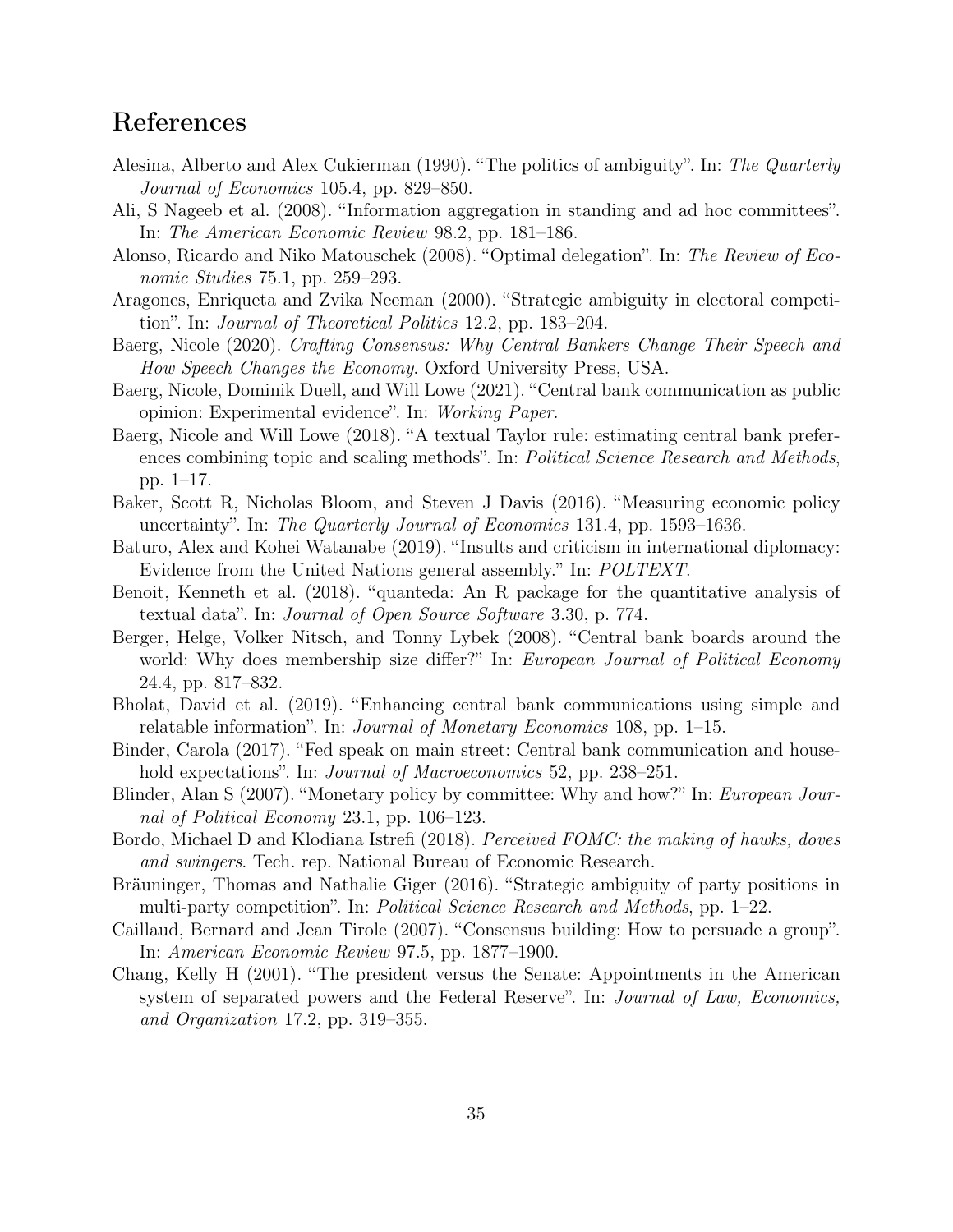- <span id="page-37-12"></span>Chappell, Henry W., Rob Roy McGregor, and Todd Vermilyea (2004). "Majority Rule, Consensus Building, and the Power of the Chairman: Arthur Burns and the FOMC". In: Journal of Money, Credit and Banking 36.3, pp. 407–422.
- <span id="page-37-13"></span>Chappell, Henry W, Rob Roy McGregor, and Todd Vermilyea (2007). "The persuasive power of a committee chairman: Arthur Burns and the FOMC". In: Public Choice 132.1-2, pp. 103–112.
- <span id="page-37-7"></span>Chen, Ying and Hülya Eraslan (2014). "Rhetoric in legislative bargaining with asymmetric information". In: Theoretical Economics 9.2, pp. 483–513.
- <span id="page-37-2"></span>Crombez, Christophe, Tim Groseclose, and Keith Krehbiel (2006). "Gatekeeping". In: Journal of Politics 68.2, pp. 322–334.
- <span id="page-37-8"></span>Dal Bo, Ernesto (2006). "Committees with supermajority voting yield commitment with flexibility". In: *Journal of Public Economics* 90.4, pp. 573–599.
- <span id="page-37-1"></span>Denzau, Arthur T and Robert J Mackay (1983). "Gatekeeping and monopoly power of committees: An analysis of sincere and sophisticated behavior". In: American Journal of Political Science, pp. 740–761.
- <span id="page-37-9"></span>Ehrmann, Michael and Marcel Fratzscher (2013). "Dispersed communication by central bank committees and the predictability of monetary policy decisions". In: *Public Choice* 157.1-2, pp. 223–244.
- <span id="page-37-4"></span>Eichorst, Jason and Nick CN Lin (2019). "Resist to Commit: Concrete Campaign Statements and the Need to Clarify a Partisan Reputation". In: The Journal of Politics 81.1, pp. 15– 32.
- <span id="page-37-11"></span>Ferrara, Federico Maria (2019). "The battle of ideas on the euro crisis: evidence from ECB inter-meeting speeches". In: Journal of European Public Policy, pp. 1–24.
- <span id="page-37-5"></span>Ferrara, Federico Maria and Siria Angino (2021). "Does clarity make central banks more engaging? Lessons from ECB communications". In: *European Journal of Political Economy*, p. 102146.
- <span id="page-37-15"></span>Firrell, Alastair and Kate Reinold (2020). "Uncertainty and voting on the Bank of England's Monetary Policy Committee". In: Bank of England Working Paper.
- <span id="page-37-3"></span>Fortunato, David (2019). "Legislative review and party differentiation in coalition governments". In: American Political Science Review 113.1, pp. 242–247.
- <span id="page-37-14"></span>Gandrud, Christopher and Cassandra Grafström (2015). "Inflated Expectations: How Government Partisanship Shapes Monetary Policy Bureaucrats' Inflation Forecasts". In: Political Science Research and Methods 3.2, pp. 353–380.
- <span id="page-37-6"></span>Gilligan, Thomas W and Keith Krehbiel (1987). "Collective decisionmaking and standing committees: An informational rationale for restrictive amendment procedures". In: Journal of Law, Economics, & Organization 3.2, pp. 287–335.
- <span id="page-37-10"></span>Haldane, Andrew and Michael McMahon (2018). "Central bank communications and the general public". In: AEA Papers and Proceedings 108, pp. 578–83.
- <span id="page-37-0"></span>Hansen, Stephen, Michael McMahon, and Andrea Prat (2017). "Transparency and Deliberation Within the FOMC: A Computational Linguistics Approach". In: The Quarterly Journal of Economics 133.2, pp. 801–870.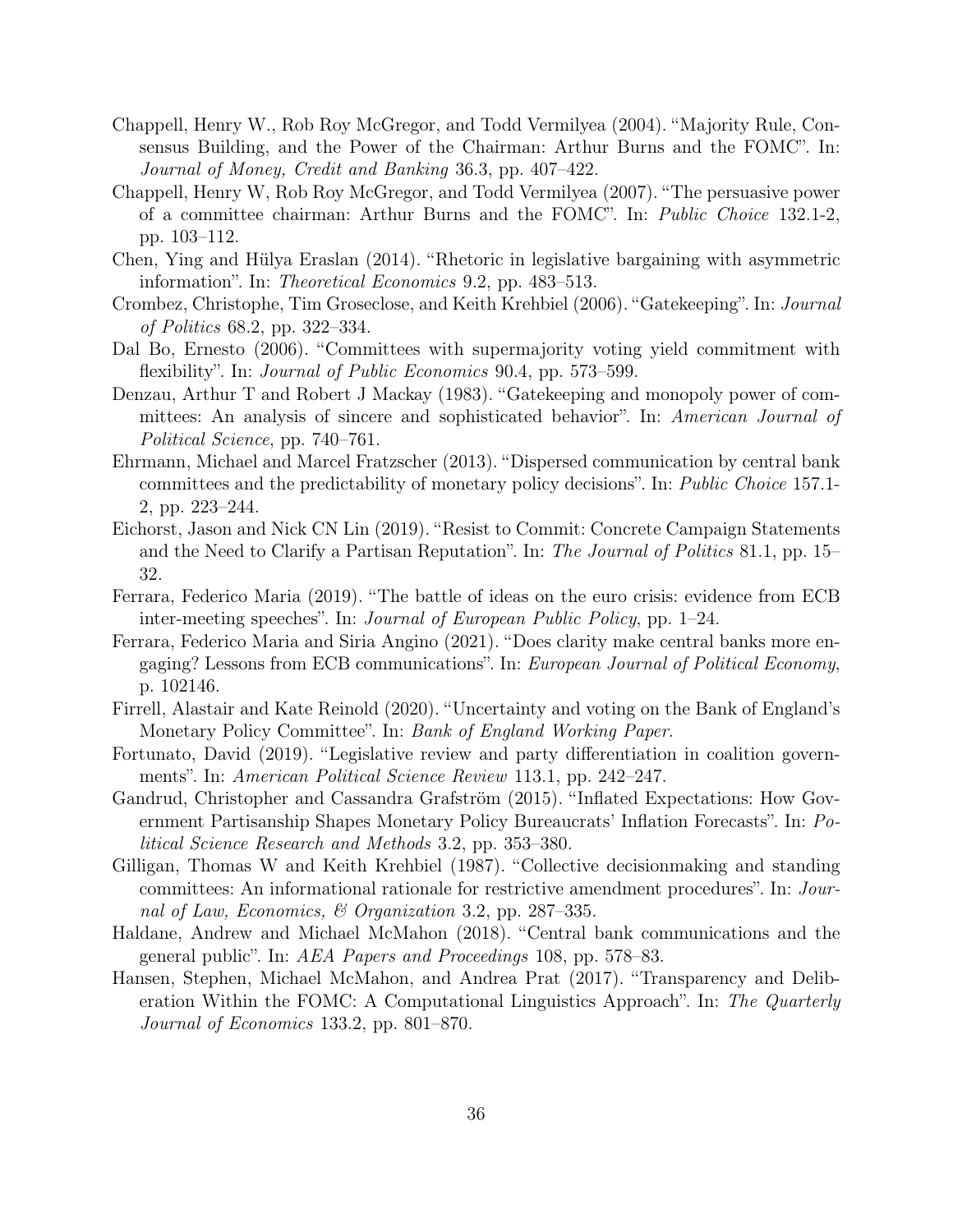- <span id="page-38-10"></span>Hansen, Stephen, Michael McMahon, and Matthew Tong (2019). "The long-run information effect of central bank communication". In: *Journal of Monetary Economics* 108, pp. 185– 202.
- <span id="page-38-13"></span>Holmstrom, Bengt (1982). On the Theory of delegation. Northwestern University.
- <span id="page-38-12"></span>Holmstrom, Bengt Robert (1978). On Incentives and Control in Organizations. Stanford University.
- <span id="page-38-16"></span>Istrefi, Klodiana (2019). "In Fed watchers' eyes: Hawks, doves and monetary policy". In: Banque de France Working Paper.
- <span id="page-38-0"></span>Jensen, Henrik (2002). "Optimal degrees of transparency in monetary policymaking". In: The Scandinavian Journal of Economics 104.3, pp. 399–422.
- <span id="page-38-9"></span>Ladha, Krishna K (1992). "The Condorcet jury theorem, free speech, and correlated votes". In: American Journal of Political Science, pp. 617–634.
- <span id="page-38-18"></span>Liviatan, Nissan and Haim Barkai (2007). The Bank of Israel: Volume 2: Selected Topics in Israel's Monetary Policy. Oxford University Press.
- <span id="page-38-11"></span>Meade, Ellen E. and David Stasavage (2008). "Publicity of Debate and the Incentive to Dissent: Evidence from the US Federal Reserve". In: *Economic Journal* 118.528, pp. 695– 717.
- <span id="page-38-6"></span>Meirowitz, Adam (2005). "Informational party primaries and strategic ambiguity". In: Journal of Theoretical Politics 17.1, pp. 107–136.
- <span id="page-38-14"></span>Moschella, Manuela and Nicola M Diodati (2019). "Does politics drive conflict in central banks' committees? Lifting the veil on the European Central Bank consensus". In: European Union Politics.
- <span id="page-38-7"></span>Munday, Tim and James Brookes (2021). "Mark my words: the transmission of central bank communication to the general public via the print media". In:
- <span id="page-38-2"></span>Nelson, Edward (2021). "The Emergence of Forward Guidance As a Monetary Policy Tool". In: Available at SSRN 3784642.
- <span id="page-38-3"></span>Owens, Ryan J and Justin P Wedeking (2011). "Justices and legal clarity: Analyzing the complexity of US supreme court opinions". In: Law & Society Review 45.4, pp. 1027– 1061.
- <span id="page-38-8"></span>Parle, Conor (2022). "The financial market impact of ECB monetary policy press conferences â A text based approach". In: European Journal of Political Economy, p. 102230.
- <span id="page-38-17"></span>Pennebaker, James W, Martha E Francis, and Roger J Booth (2001). "Linguistic inquiry and word count: LIWC 2001". In: *Mahway: Lawrence Erlbaum Associates* 71.2001, p. 2001.
- <span id="page-38-1"></span>Riboni, Alessandro and Francisco J Ruge-Murcia (2010). "Monetary policy by committee: consensus, chairman dominance, or simple majority?" In: The Quarterly Journal of Economics 125.1, pp. 363–416.
- <span id="page-38-15"></span>Riboni, Alessandro and Francisco J. Ruge-Murcia (2020). "The Power of the Federal Reserve Chair". In: Center for Economic Policy Research.
- <span id="page-38-4"></span>Romer, Thomas and Howard Rosenthal (1978). "Political resource allocation, controlled agendas, and the status quo". In: *Public Choice* 33.4, pp. 27–43.
- <span id="page-38-5"></span>— (1979). "Bureaucrats versus voters: On the political economy of resource allocation by direct democracy". In: The Quarterly Journal of Economics 93.4, pp. 563–587.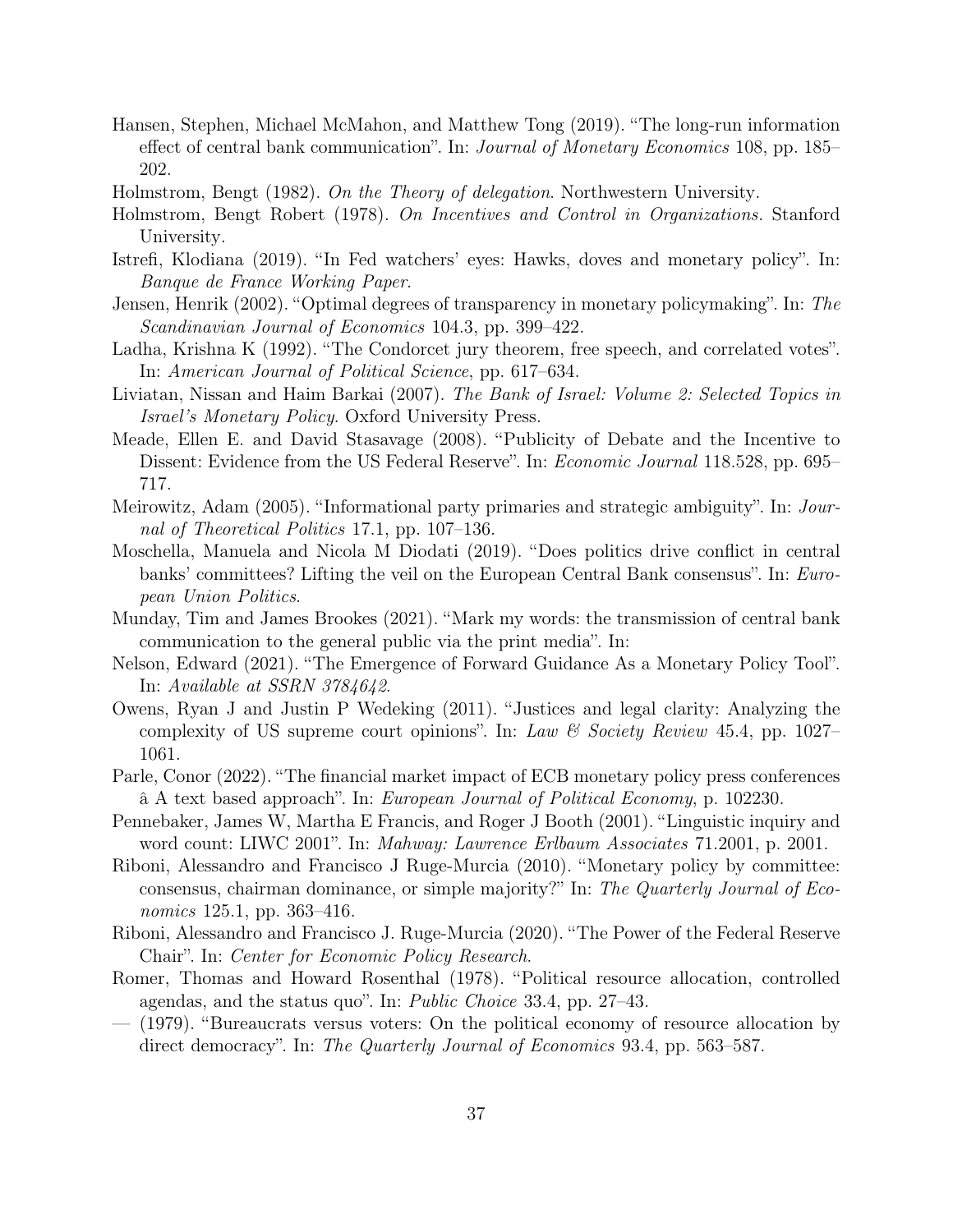- <span id="page-39-2"></span>Shi, Feng et al. (2019). "The wisdom of polarized crowds". In: Nature Human Behaviour, p. 1.
- <span id="page-39-1"></span>Staton, Jeffrey K and Georg Vanberg (2008). "The value of vagueness: delegation, defiance, and judicial opinions". In: American Journal of Political Science 52.3, pp. 504–519.
- <span id="page-39-5"></span>Turney, Peter D and Michael L Littman (2003). "Measuring praise and criticism: Inference of semantic orientation from association". In: ACM Transactions on Information Systems  $(TOIS)$  21.4, pp. 315–346.
- <span id="page-39-0"></span>Ulmer, S Sidney (1971). "Earl Warren and the Brown decision". In: The Journal of Politics 33.3, pp. 689–702.
- <span id="page-39-3"></span>Van Der Cruijsen, Carin and Maria Demertzis (2007). "The impact of central bank transparency on inflation expectations". In: European Journal of Political Economy 23.1, pp. 51–66.
- <span id="page-39-4"></span>Watanabe, Kohei (2017). "Measuring news bias: Russia's official news agency ITAR-TASS coverage of the Ukraine crisis". In: European Journal of Communication 32.3, pp. 224– 241.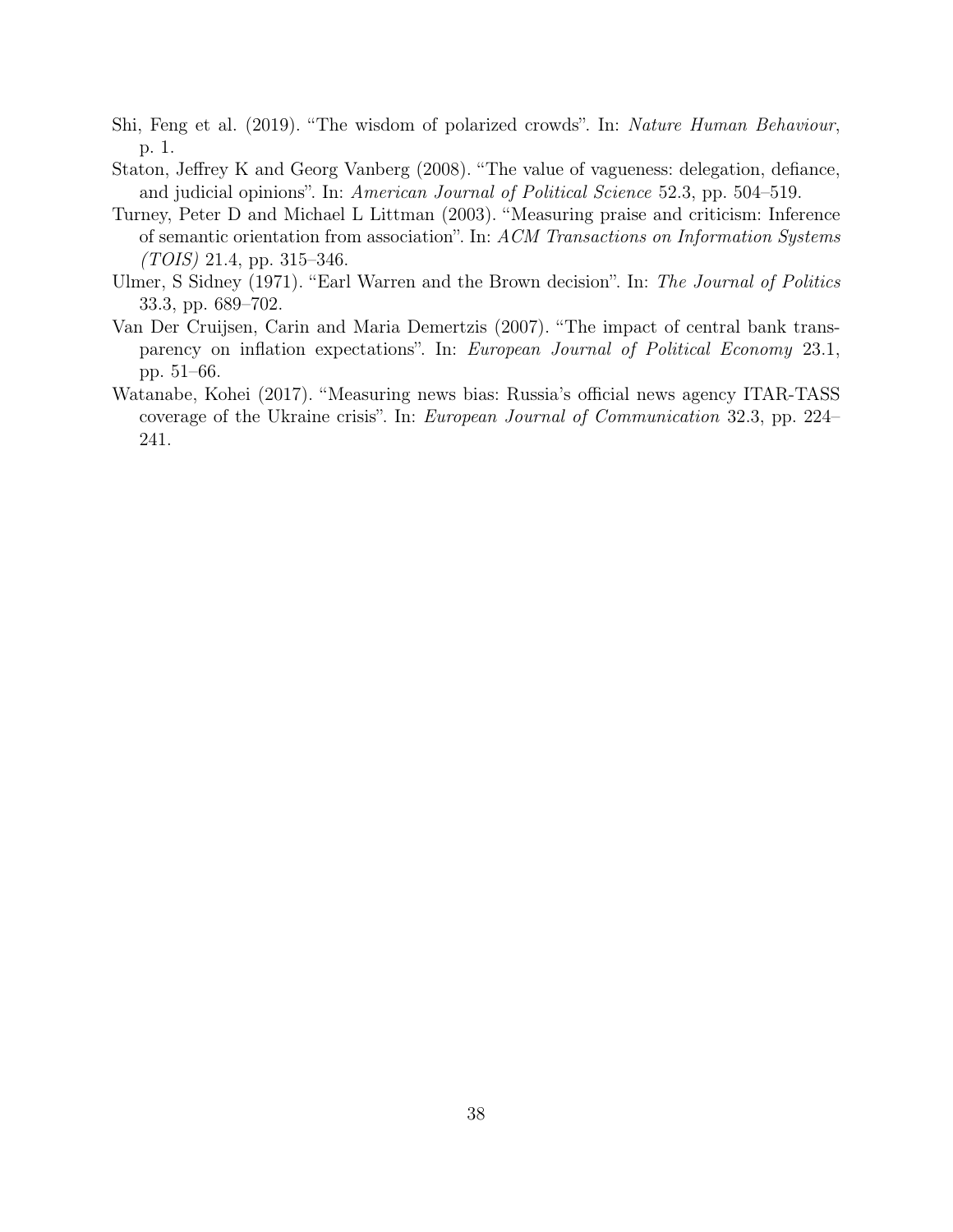# Online Appendix

# Proof of Proposition 1

Proof. Because  $\theta^e$  can be freely distorted within the range of feasibility, when C or M is the sole committee member, she can achieve her optimal distortion if feasible, so that  $y_C = b_C$ and  $y_M = b_M$ , respectively.

The proof proceeds in four steps. The first step establishes when a player  $i$  will vote for C's proposal. The second shows that if  $M$  votes for a proposal, then it will pass. The third step establishes that equilibrium vagueness  $v^*$  is increasing in equilibrium distortions  $y^*$ . Finally, the fourth step demonstrates the comparative static results presented in Proposition 1. This requires four cases (1–4).

The **first step** is to establish that i will only vote for a proposal y if  $|b_i - y| \leq |b_i - x|$ . Plugging into i's utility function, y and x give utility  $u_i(y) = -(y - b_i)^2$  and  $u_i(x) =$  $-(x - b_i)^2$ , which implies that i's utility is weakly higher under y exactly when  $|b_i - y| \le$  $|b_i - x|$  holds.

The second step is to note that if M votes for a proposal, which only occurs if  $|b_M - y| \leq$  $|b_M - x|$ , then the proposal passes; otherwise, it is voted down and the status quo is enacted. This is because if  $b_M$  is the median level of bias, then one of two cases must hold. Let M be the mth committee member; (a)  $y \geq x$ , in which case  $|b_i - y| \leq |b_i - x|$  for all  $i > m$ , or (b)  $y < x$ , in which case  $|b_i - y| \leq |b_i - x|$  for all  $i < m$ . In either case, the proposal passes. On the other hand, if  $|b_M - y| > |b_M - x|$ , then M will not vote for the proposal, and either (a)  $|b_i - y| > |b_i - x|$  for all  $i > m$  or (b)  $|b_i - y| > |b_i - x|$  for all  $i < m$ . Because at least a majority votes against the proposal, it fails, and the status quo is enacted. Finally, note that C is indifferent between proposing x and a failing proposal. In this case of indifference, we assume that  $C$  proposes  $x$ , which then passes.

The **third step** is to note the relationship between a distortion,  $y$ , and the implied level of vagueness,  $v_y$ . Vague transmissions imply a range of possible values  $[\underline{\theta}, \overline{\theta}]$ . To be truthful,  $\theta$  must be in the range  $[\underline{\theta}, \overline{\theta}]$ . For any distribution, it must also be that  $\theta^e \in [\underline{\theta}, \overline{\theta}]$ . This range is minimized (vagueness is minimized) when the range is set so that  $\theta = \theta$  to achieve a distortion  $y > 0$  and  $\theta = \overline{\theta}$  to achieve a distortion  $y < 0$ . Take the case where  $y > 0$ . Because  $\theta = \theta$  and  $\theta^e = \theta + y$ , it follows that  $\theta^e = \theta + y$ . Taking expectations over the uniform distribution, it is also the case that  $\theta^e = \theta + \frac{\theta - \theta}{2}$  $\frac{-\theta}{2}$ . Taken together, this implies that  $y = \frac{\theta - \underline{\theta}}{2}$  $\frac{-\underline{\theta}}{2}$ .

Hence, vagueness is increasing in the size of distortions,  $d = |y|$ , when  $y > 0$ . A symmetric argument holds for  $y < 0$ .

The fourth step is to characterize the four cases presented in Proposition 1. Recall that we are assuming that  $x$  is restricted to be feasible throughout.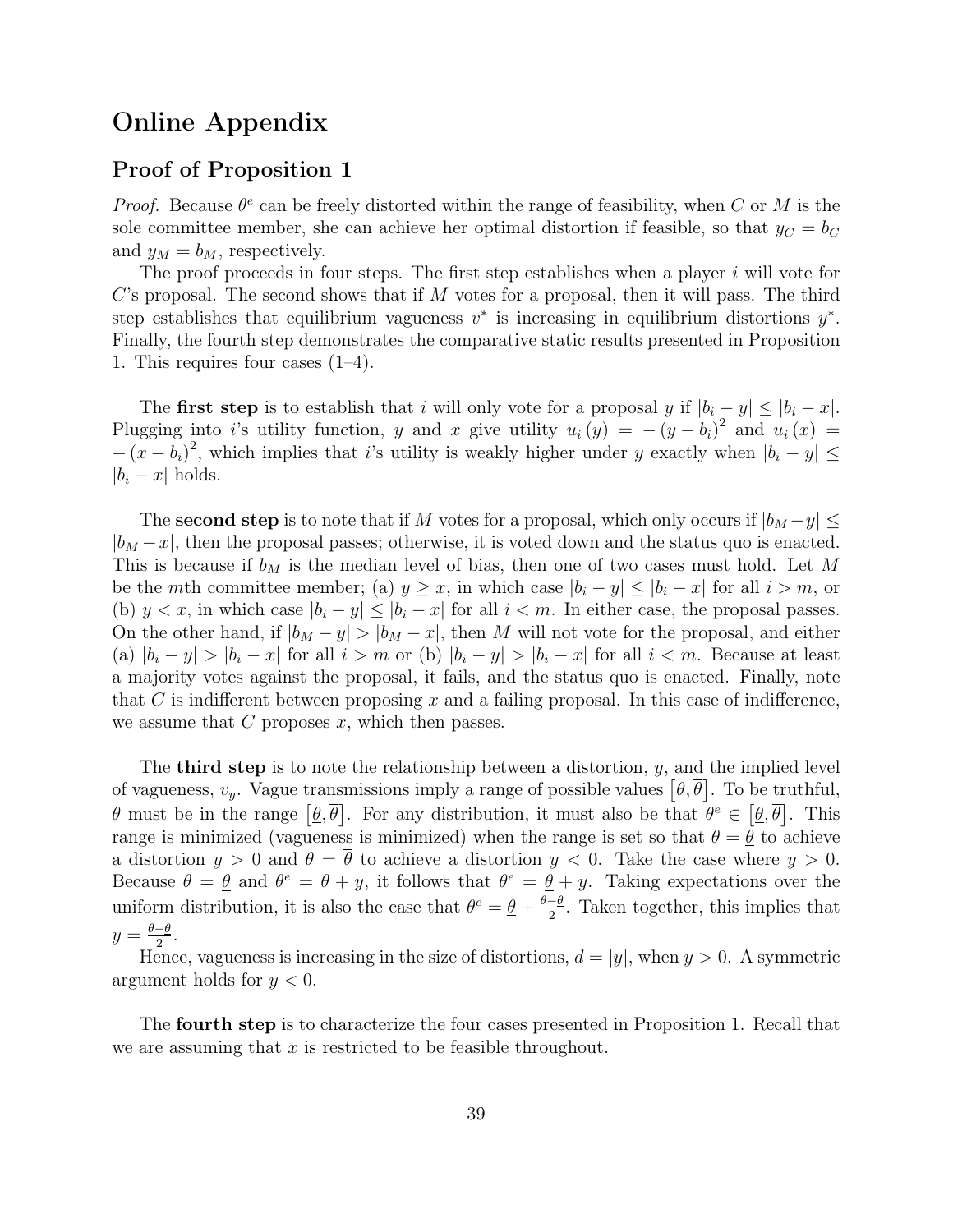### Case 1 (Median Chair)

In this case,  $b_M = b_C$ . Because C and M label the same agent,  $y_C = y_M$ . Because x is always an option for a proposal, setting  $y = y_C$  implies that  $|b_M - y| = |b_M - y_M| \le |b_M - x|$ . Hence,  $y_C$  is proposed, and it passes. Equilibrium vagueness is then  $v^* = v_C$ .

For cases 2–4, we prove the case where  $b_M > 0$ . The case where  $b_M < 0$  is symmetric with the appropriate inequality and sign reversals.

### Case 2 (Constrained Committee)

In this case,  $b_M > b_C$ . Because  $b_M > b_C$ , the argument in the third step implies that  $v_M > v_C.$ 

(a) Let  $x \in (b_C, b_M)$ ; C can propose x, which M weakly prefers to accept. Again, by the argument in step 3, the vagueness associated with x here is such that  $v_M > v_x > v_C$ . C prefers  $y = x$  to  $y > x$  because it is closer to C's ideal point. M will reject any  $y < x$  because the status quo would then be strictly preferred. Hence, in this case, equilibrium vagueness is such that  $v^* = v_x$  and  $v_M > v^* > v_C$ .

(b) Let  $x = b_M$ . In this case, M rejects any proposal that is not  $y = x$  because M can attain  $y_M$  through reverting to the status quo. In this case, equilibrium vagueness is such that  $v^* = v_x = v_M$ .

(c) Let  $x \in [b_M, 2b_M - b_C]$ . Consider the strategy where C proposes  $y = 2b_M - x$ . Because  $x \le 2b_M - b_C$ ,  $y_C \le 2b_M - x$ . Because  $x \ge b_M$ ,  $y_M \ge 2b_M - x$ . Hence, for proposed distortion y,  $v_M \ge v_y \ge v_C$ . M accepts proposal y because  $|b_M - y| = |b_M - (2b_M - x)| =$  $|-(b_M - x)| = |b_M - x|$  and rejects all proposals  $y' < y$ . C prefers y to all proposals  $y' > y$ ; therefore, C proposes  $y = 2b<sub>M</sub> - x$ , and it is accepted. Therefore, equilibrium vagueness is  $v^* = v_y$  so that  $v_M \ge v^* \ge v_C$ .

(d) Let  $x \notin (b_C, 2b_M - b_C)$ . First, let  $x < b_C$ . Because  $y_C = b_C$  and  $x < b_C < b_M$ ,  $|b_M - y_C| \leq |b_M - x|$ ; therefore, the committee will accept  $y_C$ , which is C's most preferred option. Equilibrium vagueness is then  $v^* = v_C$ . Now assume that  $x > 2b_M - b_C$ . This implies that  $x > 2b_M - b_C > b_M > b_C$ . Therefore,  $|b_M - y_C| \le |b_M - x|$  because  $|b_M - x| \ge$  $|b_M - (2b_M - b_C)| = |b_C - b_M| = |b_M - b_C| = |b_M - y_C|$ . Therefore, the committee will accept  $y_C$ , which is C's most preferred option. Equilibrium vagueness is then  $v^* = v_C$ .

### Case 3 (Dominant Chair)

In this case, it is assumed that  $b_C > b_M$ .

(a) In this subcase, it is assumed that  $x \geq b_C$ . Because  $y_C = b_C$  and  $b_M < b_C \leq x$ ,  $|b_M - y_C| \leq |b_M - x|$ ; therefore, the committee will accept  $y_C$ , which is C's most preferred option. Equilibrium vagueness is then  $v^* = v_C$ .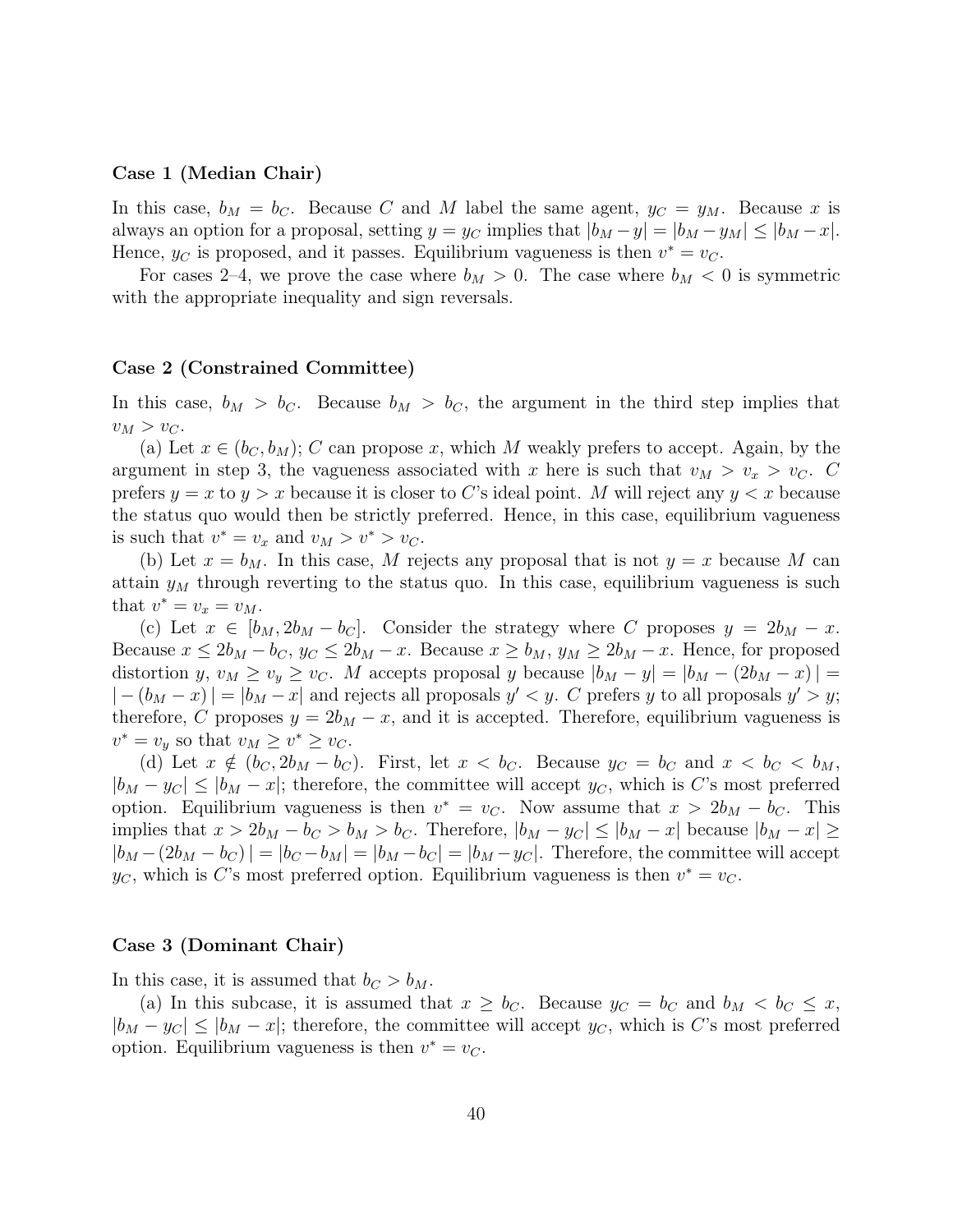(b) In this subcase, it is assumed that  $x \leq 2b_M - b_C$ . This implies that  $b_C > b_M \geq x$ . Therefore,  $|b_M - y_C| \leq |b_M - x|$  because  $|b_M - x| \geq |b_M - (2b_M - b_C)| = |b_C - b_M|$  $|b_M - b_C| = |b_M - y_C|$ . Therefore, the committee will accept  $y_C$ , which is C's most preferred option. Equilibrium vagueness is then  $v^* = v_C$ .

#### Case 4 (Constrained Chair)

In this case,  $b_C > b_M$ . Because  $b_C > b_M$ , the argument in the third step implies that  $v_C > v_M$ . (Note that the  $x \notin (2b_M - b_C, b_c)$  case is covered by the "dominant chair" case.)

(a) Let  $x \in (2b_M - b_C, b_M)$ . Consider the strategy where C proposes  $y = 2b_M - x$ . Because  $x > 2b_M - b_C$ ,  $y_C > 2b_M - x$ . Because  $x < b_M$ ,  $y_M < 2b_M - x$ . Hence, for proposed distortion y,  $v_C > v_y > v_M$ . M accepts proposal y because  $|b_M - y| = |b_M - (2b_M - x)| =$  $|-(b_M - x)| = |b_M - x|$  and rejects all proposals  $y' > y$ . C prefers y to all proposals  $y' < y$ ; therefore, C proposes  $y = 2b<sub>M</sub> - x$ , and it is accepted. Therefore, equilibrium vagueness is  $v^* = v_y$  so that  $v_C > v^* > v_M$ .

(b) Let  $x = b_M$ . M rejects any proposal that is not  $y = x$  because M can attain  $y_M$ through reverting to the status quo. In this case, equilibrium vagueness is such that  $v^* = v_M$ .

(c) Let  $x \in (b_M, b_C)$ . C can propose x, which M weakly prefers to accept. Again, by the argument in step 3, the vagueness associated with x here is such that  $v_C > v_x > v_M$ . C prefers  $y = x$  to  $y < x$  because it is closer to C's ideal point. M will reject any  $y > x$  because the status quo would then be strictly preferred. Hence, in this case, equilibrium vagueness is such that  $v^* = v_x$  and  $v_C > v^* > v_M$ .  $\Box$ 

# Proof of Proposition 2

*Proof.* First, recall that  $b_C \geq 0$  without loss of generality, and by assumption in Proposition 2, it must be that this inequality holds strictly. Second, note that  $|x| < \min |b_C|, |b_M||$  can correspond to several cases in Proposition 1. We proceed through these cases systematically. Recall that Proposition 2 is divided into two statements (categories of committee biases): in  $(1)$ , C and M have opposite biases, and in  $(2)$ , they have like biases.

### Case 1 (Median Chair)

This case inherently falls into category (2) of Proposition 2. From the results of this case in step 4 of Proposition 1, this case implies that  $y^* = b_C = b_M > x$ . By step 3 in Proposition 1, this implies that  $v^* > v_x$  and not convergent to 0 as  $x \to 0$ .

### Case 2 (Constrained Committee)

(1)  $b_M < 0$ : As  $x \to 0$ , we must be in subcase (a) because  $0 \in (-b_M, b_C)$ . Therefore,  $v^* = v_x$ , and  $v^*$  converges to 0 as  $x \to 0$ .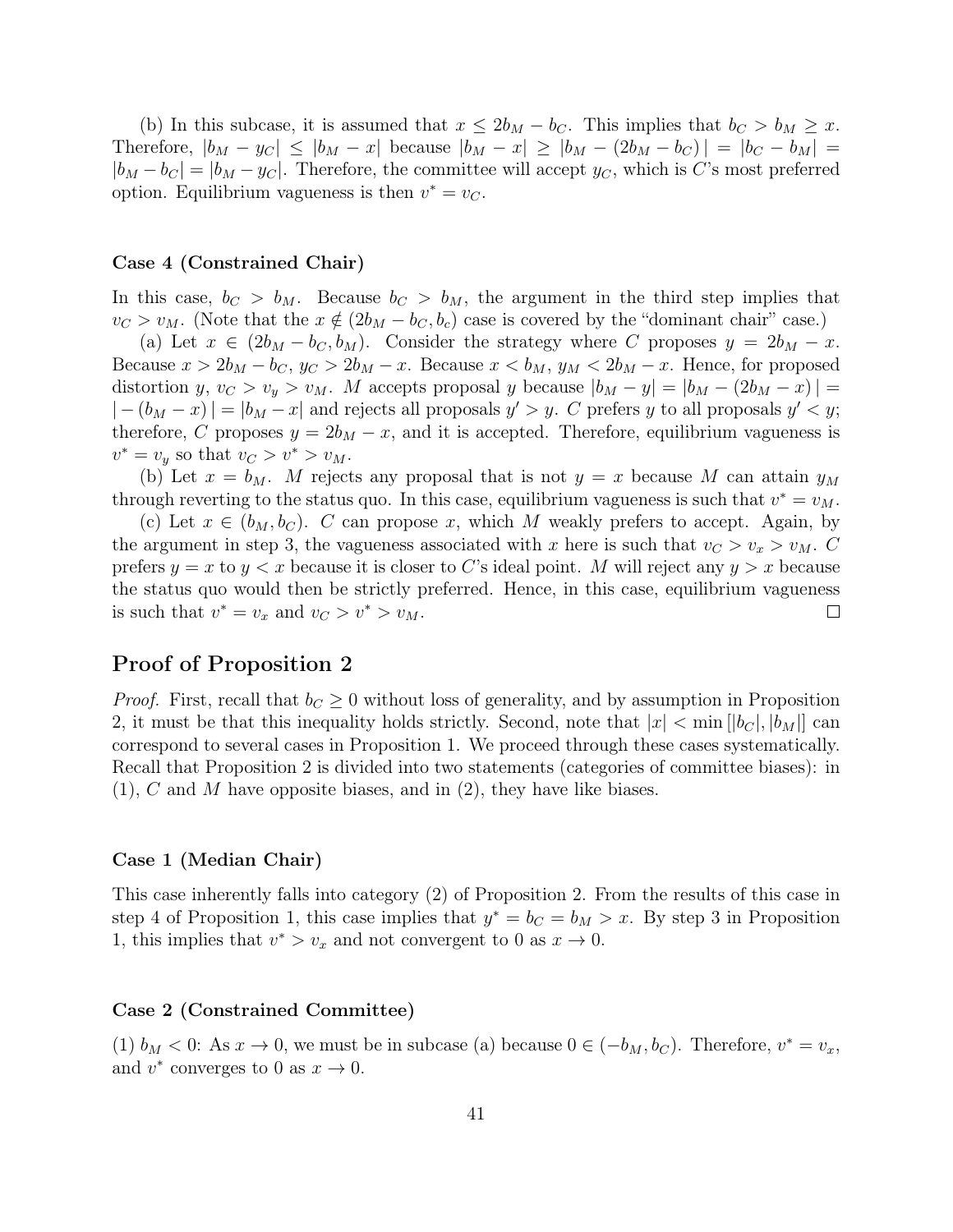(2)  $b_M > 0$ : As  $x \to 0$ , we must be in subcase (d) because  $0 < b_C$ . Therefore,  $v^* > v_C$  as  $x \to 0$  and does not converge to 0 as  $x \to 0$ .

### Case 3 (Dominant Chair)

(1)  $b_M < -b_C$ : This case never occurs as  $x \to 0$  because either  $x \ge b_C > 0$  or  $x \le 2b_M - b_C <$ 0, which means that  $x$  cannot be arbitrarily close to 0.

(2)  $b_M > b_C$ : From the results of this case in step 4 of Proposition 1, this case implies that  $y^* = b_C > x$ . By step 3 in Proposition 1, this implies that  $v^* > v_x$  and not convergent to 0 as  $x \to 0$ .

### Case 4 (Constrained Chair)

(1)  $b_M \leq 0 \leq b_C$ : This only falls into constrained chair case (case 4), subcase (c). This is because  $0 \in (b_M, b_C)$  implies  $x \in (b_M, b_C)$  under the assumptions of Proposition 2. Therefore,  $v^* = v_x$ , and  $v^*$  converges to 0 as  $x \to 0$ .

(2)  $0 < b_M < b_C$ : This only falls into case 4 under subcase (a) because  $0 < b_M$  implies  $x \in (2b_M - b_C, b_M)$  under the assumptions of Proposition 2. When  $0 < 2b_M - b_C$ , we cannot be in the constrained chair case. Therefore,  $v^* = v_y > v_M$ , and  $v^*$  does not converge to 0 as  $x \rightarrow 0$ .  $\Box$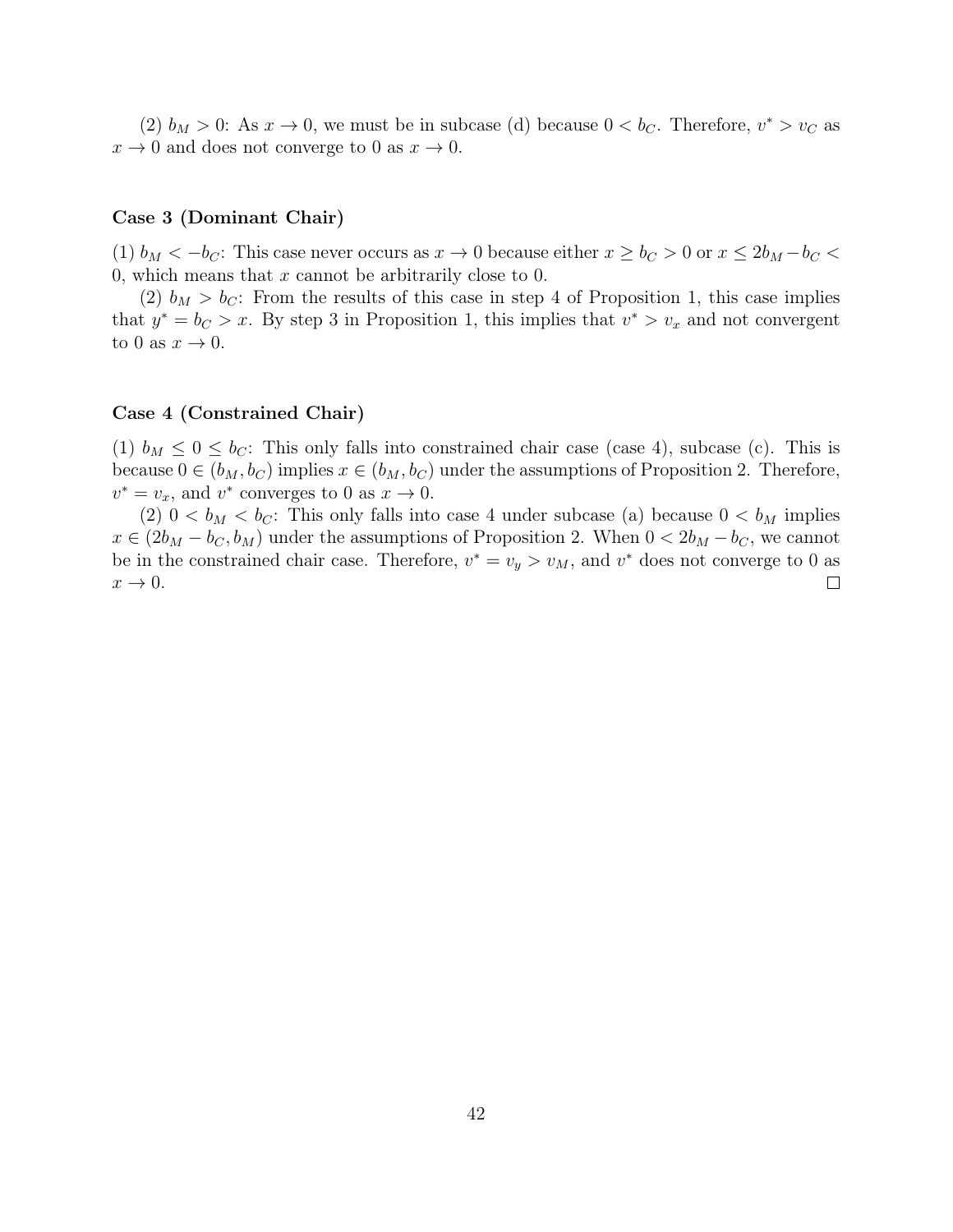# Additional Empirical Tests

|                     | Model 1           | Model 2           | Model 3           | Model 4           |
|---------------------|-------------------|-------------------|-------------------|-------------------|
| Opposing bias       | $0.469***$        |                   | $0.485***$        |                   |
|                     | (0.163, 0.776)    |                   | (0.170, 0.800)    |                   |
| Opposing bias       |                   | $0.287*$          |                   |                   |
|                     |                   | $(-0.025, 0.600)$ |                   |                   |
| $BP-Governor$       |                   |                   |                   | 0.444             |
|                     |                   |                   |                   | $(-0.659, 1.546)$ |
| Interest rate       | $-0.223***$       | $-0.197***$       | $-0.219***$       | $-0.188***$       |
|                     | $(-0.364,-0.082)$ | $(-0.330,-0.063)$ | $(-0.359,-0.079)$ | $(-0.318,-0.058)$ |
| <b>EPUI</b>         |                   |                   | 0.002             | 0.001             |
|                     |                   |                   | $(-0.005, 0.009)$ | $(-0.006, 0.007)$ |
| <b>Dissents</b>     |                   |                   | $-0.033$          |                   |
|                     |                   |                   | $(-0.178, 0.111)$ |                   |
| Constant            | $-0.847*$         | $-0.962**$        | $-1.082*$         | $-1.060*$         |
|                     | $(-1.785, 0.090)$ | $(-1.844,-0.079)$ | $(-2.198, 0.034)$ | $(-2.135, 0.015)$ |
| Observations        | 99                | 97                | 97                | 99                |
| Log Likelihood      | $-188.120$        | $-189.399$        | $-184.083$        | $-192.138$        |
| Akaike Inf. Crit.   | 384.241           | 386.798           | 380.167           | 394.276           |
| Bayesian Inf. Crit. | 394.621           | 397.096           | 395.615           | 407.252           |

<span id="page-44-0"></span>Table 4: Robustness Regression Results for Proportion of Certainty/Uncertainty Words

Note. GLMM binomial model.  ${}^*p < 0.1.$   ${}^{**}p < 0.05.$   ${}^{***}p < 0.01.$ 

This section presents extra empirical tests. The first two columns of Table [4](#page-44-0) show the effects of opposing bias on the share of certainty and uncertainty words. As in the main analysis, we find a positive relationship between the share of certainty words and opposing bias. Model 3 (column 3) includes into the model the number of dissents to the proposed policy rate. Including this variable shows little effect on our main variable of interest. Model 4 (column 4) changes the main independent variable and accounts for the absolute value of the difference between mean interest rate preferences of Bank Presidents and Bank Governors. We have no expectation that this value will have any meaningful statistical relationship with the dependent variable and so we use this as a placebo test. Indeed, we find no apparent effect of this on the share of certainty language in the meeting.